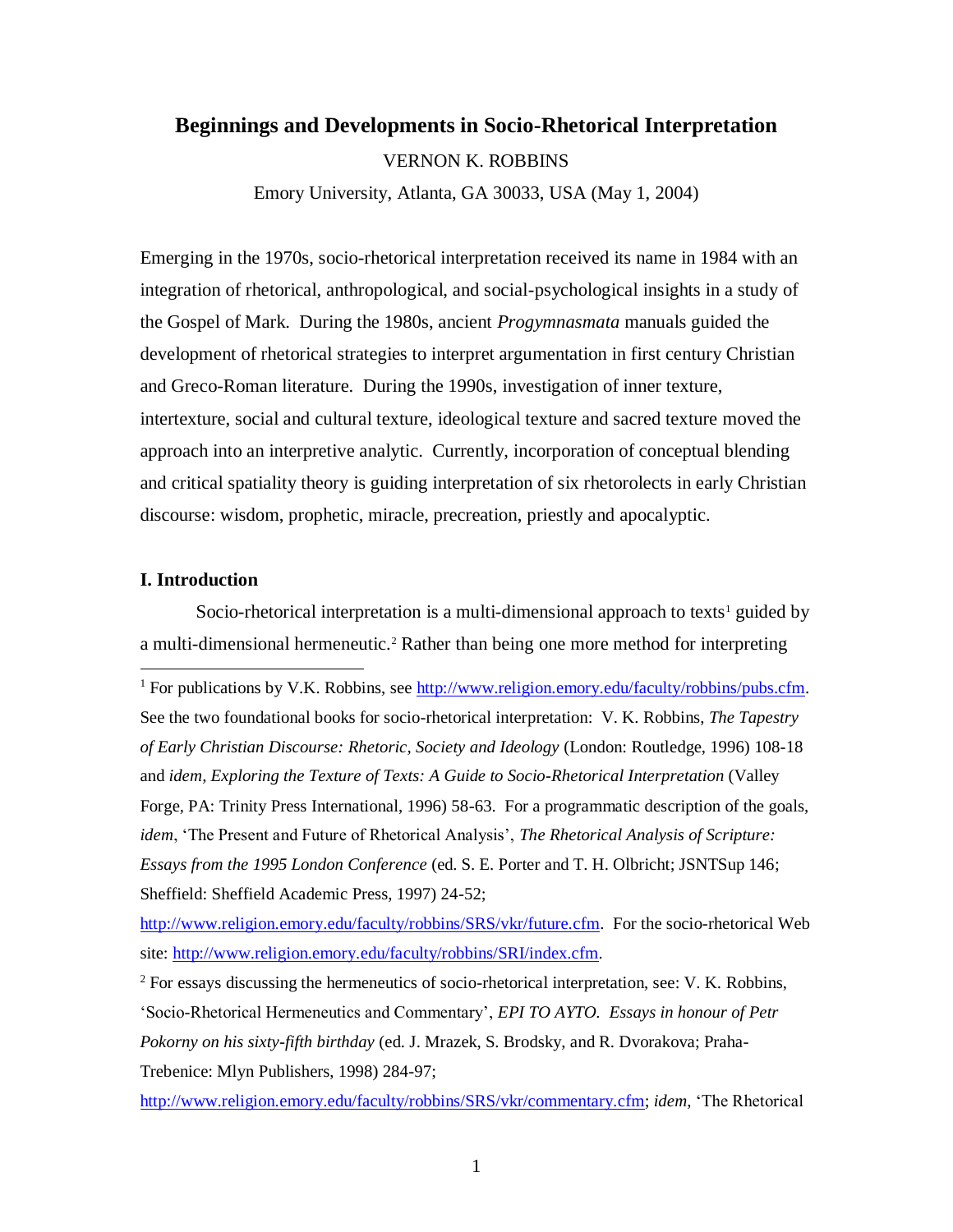texts, socio-rhetorical interpretation is an interpretive analytic – an approach that evaluates and reorients its strategies as it engages in multi-faceted dialogue with the texts and other phenomena that come within its purview. $3$  This means that it invites methods and methodological results into the environment of its activities, but those methods and results are always under scrutiny. Using insights from sociolinguistics, semiotics, rhetoric, ethnography, literary studies, social sciences, and ideological studies, sociorhetorical interpretation enacts an interactive interpretive analytic that juxtaposes and interrelates phenomena by drawing and redrawing boundaries of analysis and interpretation. 4 The approach uses a transmodern philosophical position of relationism to interrelate ancient, modern and post-modern systems of thought with one another.<sup>5</sup>

Socio-rhetorical interpretation began to emerge after 1975, with a goal of integrating rhetorical and anthropological modes of interpretation.<sup>6</sup> An additional, feature

Full-Turn in Biblical Interpretation: Reconfiguring Rhetorical-Political Analysis', *Rhetorical Criticism and the Bible* (ed. S. E. Porter and T. H. Olbricht; JSNTSup 195; Sheffield: Sheffield Academic Press, 2002) 48-60; *idem,* 'Where is Wuellner's Anti-Hermeneutical Hermeneutic Taking Us? From Scheiermacher to Thistleton and Beyond', *Rhetorics and Hermeneutics: Wilhelm Wuellner and His Influence* (ed. J. D. Hester and D. Hester; Edinburgh: T. & T. Clark, 2004).

<sup>3</sup> Robbins, *Tapestry*, 11-13; *idem*, 'The Present and Future', 25-33.

 $\overline{a}$ 

<sup>4</sup> For interactionist analysis and interpretation; see E. T. Lawson and R. N. McCauley, *Rethinking Religion: Connecting Cognition & Culture* (Cambridge: Cambridge University Press, 1990) 22- 31.

<sup>5</sup> V. K. Robbins*,* 'The Rhetorical Full-Turn in Biblical Interpretation and Its Relevance for Feminist Hermeneutics', *Her Master's* Tools? (ed. C. Vander Stichele and T. Penner; Global Perspectives on Biblical Scholarship Series; Atlanta: SBL and Leiden: Brill, 2004).

<sup>6</sup> D. B. Gowler, 'The Development of Socio-Rhetorical Criticism', V. K. Robbins, *New Boundaries in Old Territory: Forms and Social Rhetoric in Mark* (ed. D. B. Gowler; Emory Studies in Early Christianity 3; New York: Peter Lang Publishing, 1994) 1-35. Cf. V. K. Robbins, 'Introduction', *Jesus the Teacher: A Socio-Rhetorical Interpretation of Mark* (pbk. ed.; Minneapolis: Fortress Press, 1992) xix-xliv. Online:

[http://www.religion.emory.edu/faculty/robbins/books/teacher-introduction.cfm.](http://www.religion.emory.edu/faculty/robbins/books/teacher-introduction.cfm)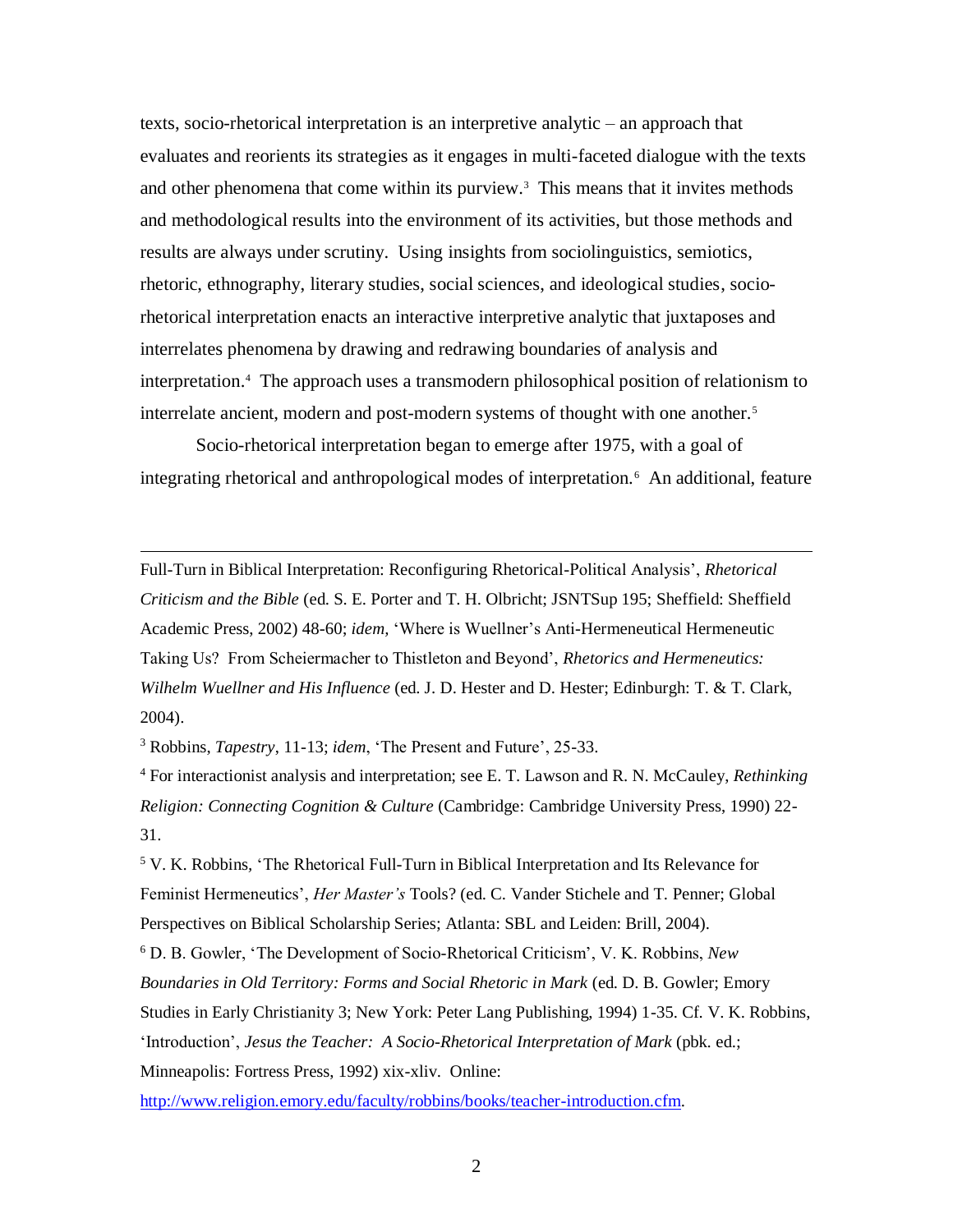of socio-rhetorical interpretation is its special interest in the orality of texts.<sup>7</sup> Bernard Brandon Scott and Margaret E. Dean have developed this aspect of the approach into a special area of investigation with its own strategies of analysis and interpretation.<sup>8</sup> During the 1990s, socio-rhetorical criticism featured analysis and interpretation of multiple textures of texts.<sup>9</sup> Five textures have been central to the interpretive activity: inner texture, intertexture, social and cultural texture, ideological texture, and sacred texture.<sup>10</sup> A wide range of socio-rhetorical studies using textural strategies emerged during the 1990s. The seven 'Pepperdine' rhetoric conferences, initiated and nurtured by Thomas H. Olbricht, played an important role for advances in rhetorical biblical study from 1992 to 2002,<sup>11</sup> and socio-rhetorical interpretation has benefited and grown in the

<sup>7</sup> V. K. Robbins, 'Foxes, Birds, Burials & Furrows', in B. L. Mack and V. K. Robbins, *Patterns of Persuasion in the Gospels* (Sonoma, CA: Polebridge, 1989) 70-74; *idem*, 'Progymnastic Rhetorical Composition and Pre-Gospel Traditions: A New Approach', *The Synoptic Gospels: Source Criticism and the New Literary Criticism* (ed. C. Focant; BETL 110; Leuven: Leuven University Press, 1993) 116-31; *idem*, *Tapestry*, 106-8, 121-4, *idem*, *Exploring*, 40-62; *idem*, 'Oral, Rhetorical, and Literary Cultures: A Response', *Semeia* 65 (1994) 75-91.

<sup>8</sup> B. B. Scott and M. E. Dean, 'A Sound Map of the Sermon on the Mount', *SBLSP* 32 (1993) 672-725 = *Treasures Old and New: Recent Contributions to Matthean Studies* (ed. D. Bauer and M. A. Powell; Atlanta: Scholars Press, 1995); *idem*, 'A Sound Map of Mark 7:1-23', unpublished paper presented for the Rhetoric and New Testament Section, SBL Annual meeting, 1994; M. E. Dean, 'The Grammar of Sound in Greek Texts: Toward a Method for Mapping the Echoes of Speech in Writing', *Australian Biblical Review* 44 (1996) 53-70; *idem*, 'Elements of a Sound Map', unpublished paper presented to the Bible in Ancient and Modern Media Group, SBL, November 1996; *idem*, 'Textured Criticism', *JSNT* 70 (1998) 95-115.

<sup>9</sup> Robbins, *Tapestry*; *idem*, *Exploring*.

 $\overline{a}$ 

<sup>10</sup> See the online 'Dictionary of Socio-Rhetorical Terms':

[http://www.religion.emory.edu/faculty/robbins/SRI/defns/index.cfm.](http://www.religion.emory.edu/faculty/robbins/SRI/defns/index.cfm) Also 'Religious Textures': [http://www.religion.emory.edu/faculty/robbins/SRI/tables/RhetTable.cfm.](http://www.religion.emory.edu/faculty/robbins/SRI/tables/RhetTable.cfm) Cf. D. B. Gowler, ['Heteroglossic Trends in Biblical Studies:](https://www.academia.edu/3051101/Heteroglossic_Trends_in_Biblical_Studies_Polyphonic_Dialogues_or_Clanging_Cymbals) Polyphonic Dialogues or Clanging Cymbals?', *Review & Expositor* 97 (2000) 443-66.

<sup>11</sup> *Rhetoric and the New Testament: Essays from the 1992 Heidelberg Conference* (ed. S. E. Porter and T. H. Olbricht; JSNTSup 90; Sheffield: Sheffield Academic Press, 1993); *Rhetoric,*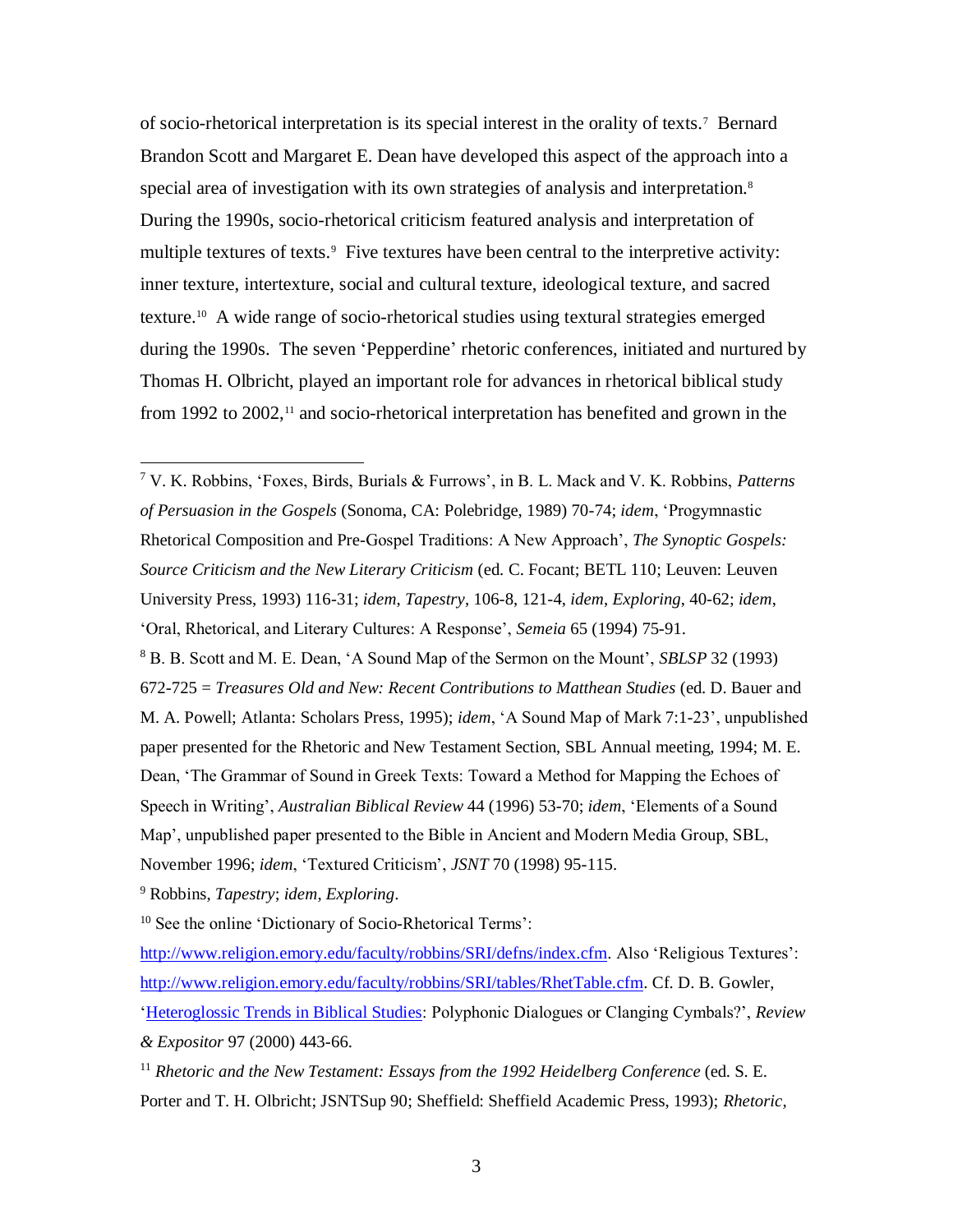context of these conferences and the volumes that have emerged from them.<sup>12</sup> The SBL section on Rhetoric and the New Testament played a special role during the 1990s in nurturing socio-rhetorical interpretation of apocalyptic<sup>13</sup> and miracle discourse<sup>14</sup> in the New Testament. L. Gregory Bloomquist, the current Chair of the SBL section, has published a series of essays developing various aspects of socio-rhetorical

 $\overline{a}$ 

*Scripture & Theology: Essays from the 1994 Pretoria Conference* (ed. S. E. Porter & T. H. Olbricht; JSNTSup 131; Sheffield: Sheffield Academic Press, 1996); *Rhetorical Analysis of Scripture: Essays from the 1995 London Conference* (ed. S. E. Porter and T. H. Olbricht; JSNTSup 146; Sheffield: Sheffield Academic Press, 1997); *The Rhetorical Interpretation of Scripture: Essays from the 1996 Malibu Conference* (ed. S. E. Porter and D. L. Stamps; JSNTSup 180; Sheffield: Sheffield Academic Press, 1999); *Rhetorical Criticism and the Bible* [Essays from the 1998 Florence Conference] (ed. S. E. Porter and D. L. Stamps; JSNTSup 195; Sheffield: Sheffield Academic Press, 2002); *Rhetorical Argumentation in Biblical Texts: Essays from the Lund 2000 Conference* (ed. A. Eriksson, T. H. Olbricht, and W. Übelacker; Emory Studies in Early Christianity 8; Harrisburg, Pa.: Trinity Press International, 2002); *Rhetorics, Ethics, and Moral Persuasion in Biblical Discourse: Essays from the 2002 Heidelberg Conference* (tentative title) (ed. A. Eriksson and T. H. Olbricht; Harrisburg, Pa.: Trinity Press International, forthcoming).

 $12$  See in particular the essays in the volumes by V. K. Robbins, D. F. Watson, H. J. B. Combrink, L G. Bloomquist, A. Eriksson, G. van den Heever, M. J. Debanné, R. K. Duke, R. B. Sisson, H. W. Attridge, R. R. Jeal, R. A. Ramsaran, J. W. Marshall, T. Penner, C. van der Stichele, and F. J. Long.

<sup>13</sup> *Vision and Persuasion: Rhetorical Dimensions of Apocalyptic Discourse* (ed. G. Carey and L. G. Bloomquist; St. Louis, Mo.: Chalice Press, 1999); *The Intertexture of Apocalyptic Discourse in the New Testament* (ed. D. F. Watson; Symposium Series 14; Atlanta: Society of Biblical Literature, 2002).

<sup>14</sup> *The Role of Miracle Discourse in the Argumentation of the New Testament* (ed. D. F. Watson; Symposium Series; Atlanta: Society of Biblical Literature/Leiden: E. J. Brill, forthcoming). Also see L. G. Bloomquist, 'First Century Models of Bodily Healing and their Socio-Rhetorical Transformation in some New Testament Synoptic Gospel traditions', *Queen: a journal of rhetoric and power, Special Issue* (2002).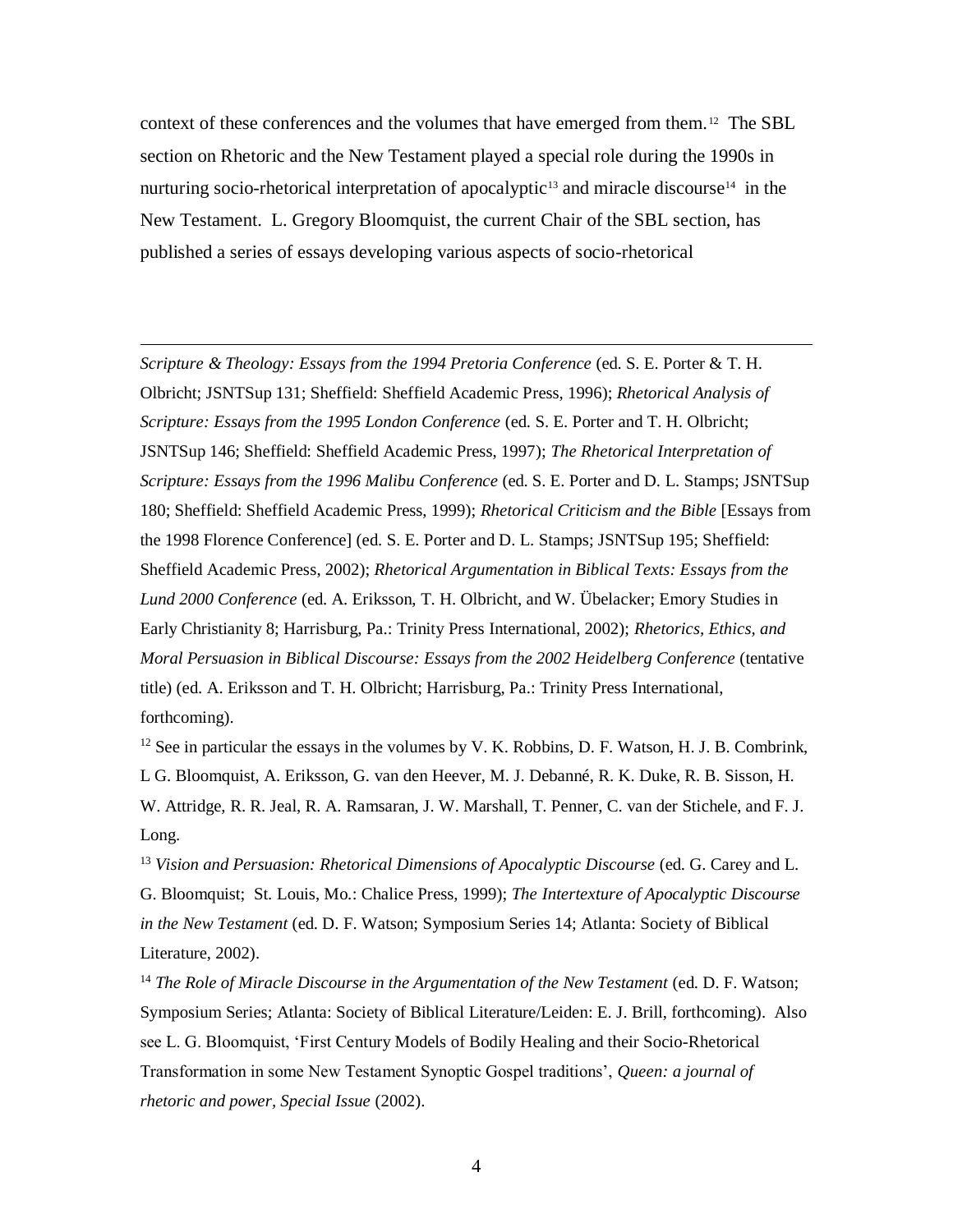interpretation.<sup>15</sup> Duane F. Watson, <sup>16</sup> the former Chair of the SBL Section, and H. J. Bernard Combrink<sup>17</sup> have written programmatic essays on the challenges and benefits of

 $\overline{a}$ 

<sup>15</sup> L. G. Bloomquist, 'Methodological Considerations in the Determination of the Social Context of Cynic Rhetorical Practice: Implications for our Present Studies of the Jesus Traditions', *The Rhetorical Analysis of Scripture: Essays from the 1995 London Conference* (ed. S. E. Porter and T. H. Olbricht; JSNTSup 146; Sheffield: Sheffield Academic Press, 1997) 200-31; *idem,*  'Methodological Criteria for the Determination of Apocalyptic Rhetoric: A Suggestion for the Expanded Use of Socio-Rhetorical Analysis', *Vision and Persuasion: Rhetorical Dimensions of Early Jewish and Christian Apocalyptic Discourse* (ed. G. Carey and L. G. Bloomquist**;** St. Louis: Chalice Press, 1999) 181-203; *idem,* 'Patristic Reception of a Lukan Healing Account: A Contribution to a Socio-Rhetorical Response to Willi Braun's *Feasting and Social Rhetoric in Luke 14,* SNTSMS, 85 (Cambridge: Cambridge University Press, 1995)', *Healing in Religion and Society, From Hippocrates to the Puritans* (Studies in Religion and Society 43; ed. S. Muir and J. K. Coyle; Lewiston: Edwin Mellen Press, 1999) 105-34; *idem,* 'Rhetorical Argumentation and the Culture of Apocalyptic: A Socio-Rhetorical Analysis of Lk.21', *The Rhetorical Interpretation of Scripture: Essays from the 1996 Malibu Conference* (JSNTSup 180; Sheffield: Sheffield Academic Press, 1999) 173-209; *idem,* 'A Possible Direction for Providing Programmatic Correlation of Textures in Socio-Rhetorical Analysis', *Rhetorical Criticism and the Bible* (ed. S. E. Porter and D. L. Stamps; JSNTSup 195; Sheffield: Academic Press, 2002) 61-96; *idem,* 'The Role of the Audience in the Determination of Argumentation: The Gospel of Luke and the Acts of the Apostles', *Rhetorical Argumentation in Biblical Texts: Essays from the Lund 2000 Conference* (ed. A. Eriksson and T. H. Olbricht; Emory Studies in Early Christianity 8; Harrisburg, Pa.: Trinity Press International, 2002) 157-73; *idem,* 'The Intertexture of Lukan Apocalyptic Rhetorical Discourse', *The Intertexture of Apocalyptic Discourse in the New Testament* (ed. D. F. Watson; Society of Biblical Literature Symposium series 14; Atlanta: Scholars, 2002) 45-68; idem, 'Paul's Inclusive Language: The Ideological Texture of Romans 1', *Fabrics of Discourse: Essays in Honor of Vernon K. Robbins* (ed. D. B. Gowler, L. G. Bloomquist, and D. F. Watson; Harrisburg/London/New York: Trinity Press International, 2003) 165-93.

<sup>16</sup> D. F. Watson, 'Why We Need Socio-Rhetorical Commentary and What It Might Look Like', *Rhetorical Criticism and the Bible* (ed. S. E. Porter and D. L. Stamps; JSNTSup 195; Sheffield: Sheffield Academic Press, 2002) 129-57.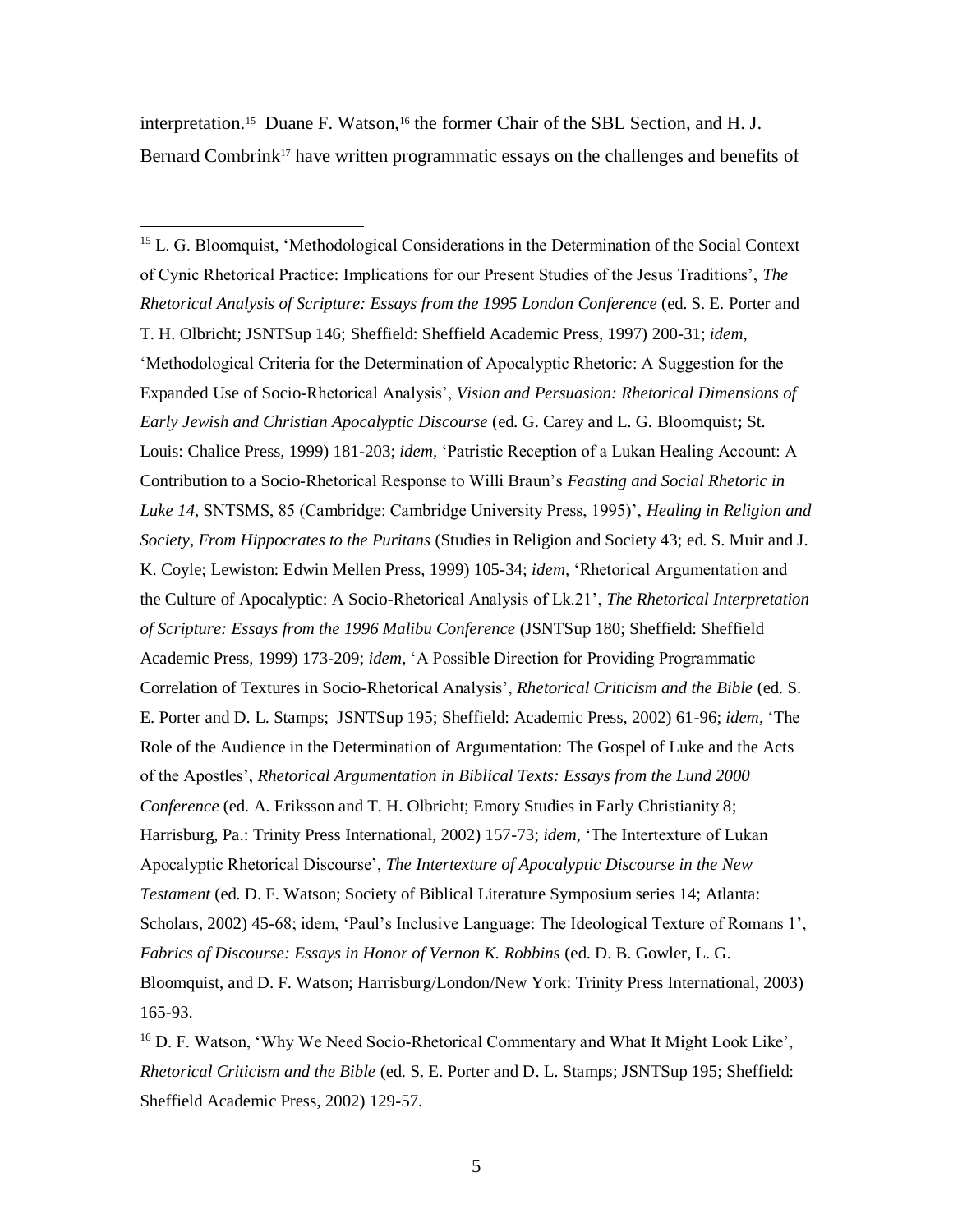writing socio-rhetorical commentary. During 1999-2003, the Studiorum Novi Testamenti Societas provided the context for a Socio-Rhetorical Interpretation Seminar that met at annual meetings in South Africa, Israel, Canada, Great Britain, and Germany.<sup>18</sup> Progress is well under way currently for production of socio-rhetorical commentaries in a series entitled 'Rhetoric of Religious Antiquity'.<sup>19</sup>

#### **II. Initial Socio-Rhetorical Studies**

Socio-rhetorical interpretation began with analysis and interpretation of social and cultural dynamics in written works. The first sustained socio-rhetorical study was an analysis of the relation of the we-passages in Acts to ancient Mediterranean sea voyages.<sup>20</sup> As Vernon K. Robbins observed in a later study: 'This study in 1975 revealed that traveling in a boat on the sea with other people created a social environment that made it natural for some authors in antiquity to use first-person plural 'we' for literary accounts of sea voyages'. 21 This common social environment became a well-known cultural phenomenon in Mediterranean literature. In 1999, Dennis R. MacDonald published an essay in NTS emphasizing that the cultural intertexture of the sea voyages in Acts goes back to Homer's *Odyssey* and arguing that Acts reconfigures basic scenes in the widely-known Homeric tradition.<sup>22</sup> Other interpreters have focused so intently either on the historical intertexture of the sea voyages in Acts or on literary coherence in Acts

<sup>20</sup> V. K. Robbins, 'The We-Passages in Acts and Ancient Sea Voyages', *BR* 20 (1975) 5-18; *idem,*  'By Land and By Sea: A Study in Acts 13-28', *SBLSP 15* (1976) 381-96; *idem*, 'By Land and By Sea: The We-Passages and Ancient Sea Voyages', *Perspectives on Luke-Acts*. (ed. C. H. Talbert; Perspectives in Religious Studies; Special Studies Series, No. 5; Macon, Ga: Mercer University Press and Edinburgh: T.& T. Clark, 1978) 215-42.

<sup>21</sup> Robbins, *Jesus the Teacher* (pbk ed.) xix.

 $\overline{a}$ 

<sup>22</sup> D. R. MacDonald, 'The Shipwrecks of Odysseus and Paul', *NTS* 45 (1999) 88-107; cf. C. H. Talbert and J. H. Hayes, 'A Theology of Sea Storms in Luke-Acts', *SBLSP* 34 (1995) 321-36.

<sup>17</sup> H. J. B. Combrink, 'The Challenges and Opportunities of a Socio-Rhetorical Commentary', *Scriptura* 79 (2002) 106-21.

<sup>&</sup>lt;sup>18</sup> The meetings occurred in Pretoria, Tel Aviv, Montreal, Durham, and Bonn.

<sup>&</sup>lt;sup>19</sup> See online: [https://www.sbl-site.org/publications/books\\_RhetoricReligiousAntiquity.aspx.](https://www.sbl-site.org/publications/books_RhetoricReligiousAntiquity.aspx)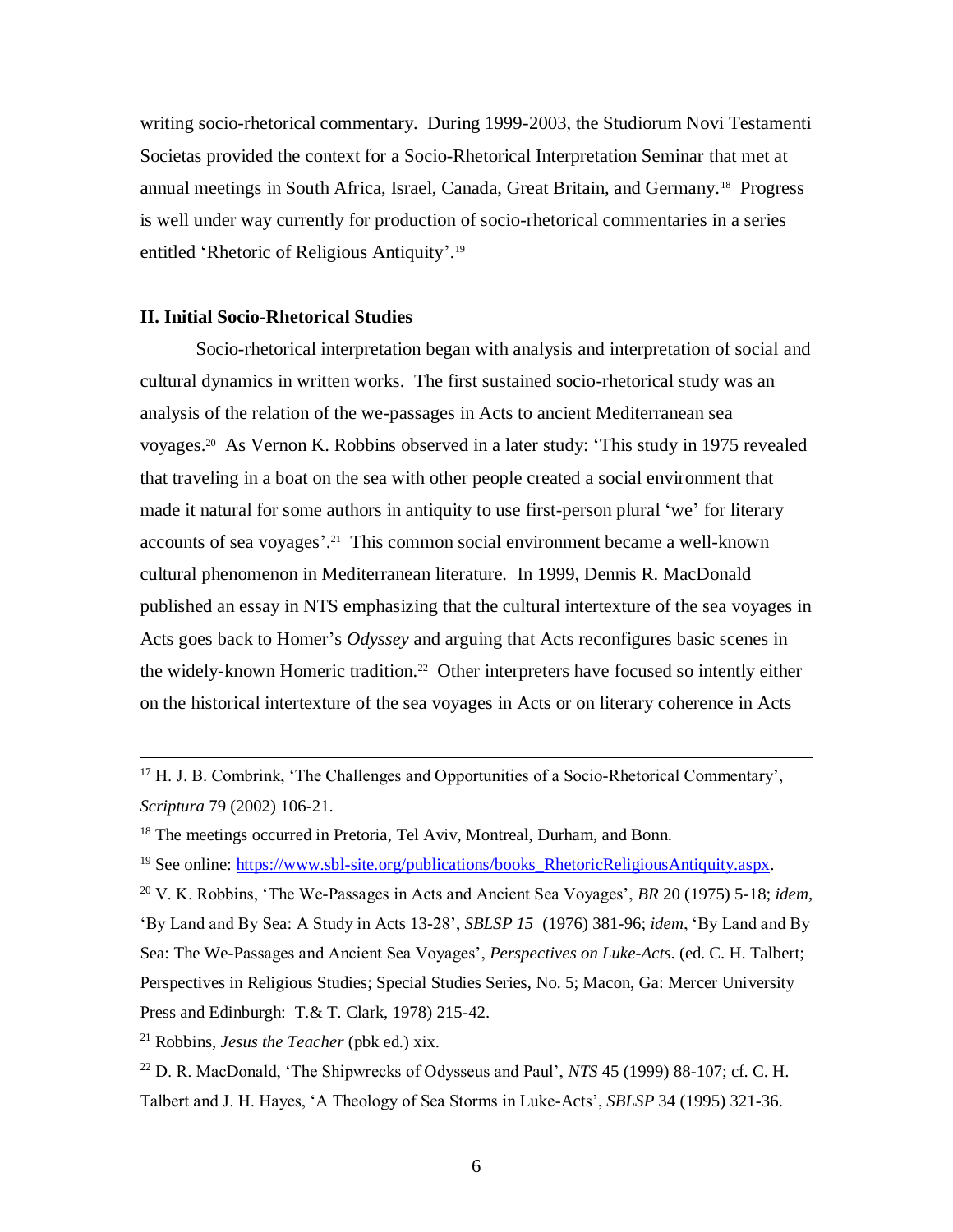itself that they have missed the broader social and cultural intertexture of the sea voyage accounts.<sup>23</sup> Robbins's 1975 study was an initial interpretation of social and cultural intertexture among the sea voyages in Acts and other Mediterranean accounts of sea voyages.<sup>24</sup>

The second sustained socio-rhetorical analysis concerned the teaching-learning cycle in the Gospel of Mark. The first steps of this analysis appeared in studies of Jesus' calling of his disciples and of repetitive-progressive summoning in the Gospel of Mark.<sup>25</sup> The full-scale study of these phenomena in Mark, which appeared in 1984, appealed to the works of Kenneth Burke and the ancient rhetorical treatises entitled *progymnasmata<sup>26</sup>* for analysis of rhetorical repetition and progression.<sup>27</sup> It also appealed to the works of

<sup>24</sup> For social and cultural intertexture, see Robbins, *Tapestry*, 108-18; *idem*, *Exploring,* 58-63. <sup>25</sup> V. K. Robbins, 'Summons and Outline in Mark: The Three-Step Progression', *Novum Testamentum* 23 (1981) 97-114 = *idem, New Boundaries*, 119-35 = *The Composition of Mark's Gospel: Selected Studies from Novum Testamentum* (compiled by D. E. Orton; Brill's Readers in Biblical Studies 3; Leiden: Brill, 1999) 103-20; *idem*, 'Mark I.14-20: An Interpretation at the Intersection of Jewish and Graeco-Roman Traditions', *NTS* 28 (1982) 220-36 = *idem, New Boundaries*, 137-54.

<sup>26</sup> G. A. Kennedy, *Progymnasmata: Greek Textbooks of Prose Composition and Rhetoric* (Atlanta: SBL, 2003); R. F. Hock and E. N. O'Neil, *The Chreia in Ancient Rhetoric: Volume I. The Progymnasmata* (Atlanta: Scholars Press, 1986); R. F. Hock and E. N. O'Neil, *The Chreia and Ancient Rhetoric: Classroom Exercises* (Atlanta: SBL, 2002).

<sup>27</sup> Robbins, *Jesus the Teacher*.

<sup>23</sup> E.g., H. J. Cadbury, 'We and I Passages in Luke-Acts', *NTS* 3 (1956) 128-32; J. A. Fitzmyer, *The Gospel According to Luke X-XXIV* (AB 28A; New York: Doubleday, 1985) 35-53; *idem, Luke the Theologian: Aspects of His Teaching* (New York: Paulist, 1989) 16-22; M. Hengel, *Acts and the History of Earliest Christianity* (Philadelphia: Fortress, 1980) 66-7; C. J. Hemer, 'First Person Narrative in Acts 27-28', *TB* 36 (1985) 79-109; S. E. Porter, 'The "We" Passages', *The Book of Acts in Its First Century Setting*, vol. 2, *The Book of Acts in Its Graeco-Roman Setting* (ed. D. W. J. Gill and C. Gempf; Grand Rapids: Eerdmans, 1994) 545-74; J. M. Gilchrist, 'The Historicity of Paul's Shipwreck', *JSNT* 61 (1996) 29-51; and C. K. Barrett*, A Critical and Exegetical Commentary on the Acts of the Apostles*, vol. 2 (ICCONT; Edinburgh: T & T Clark, forthcoming.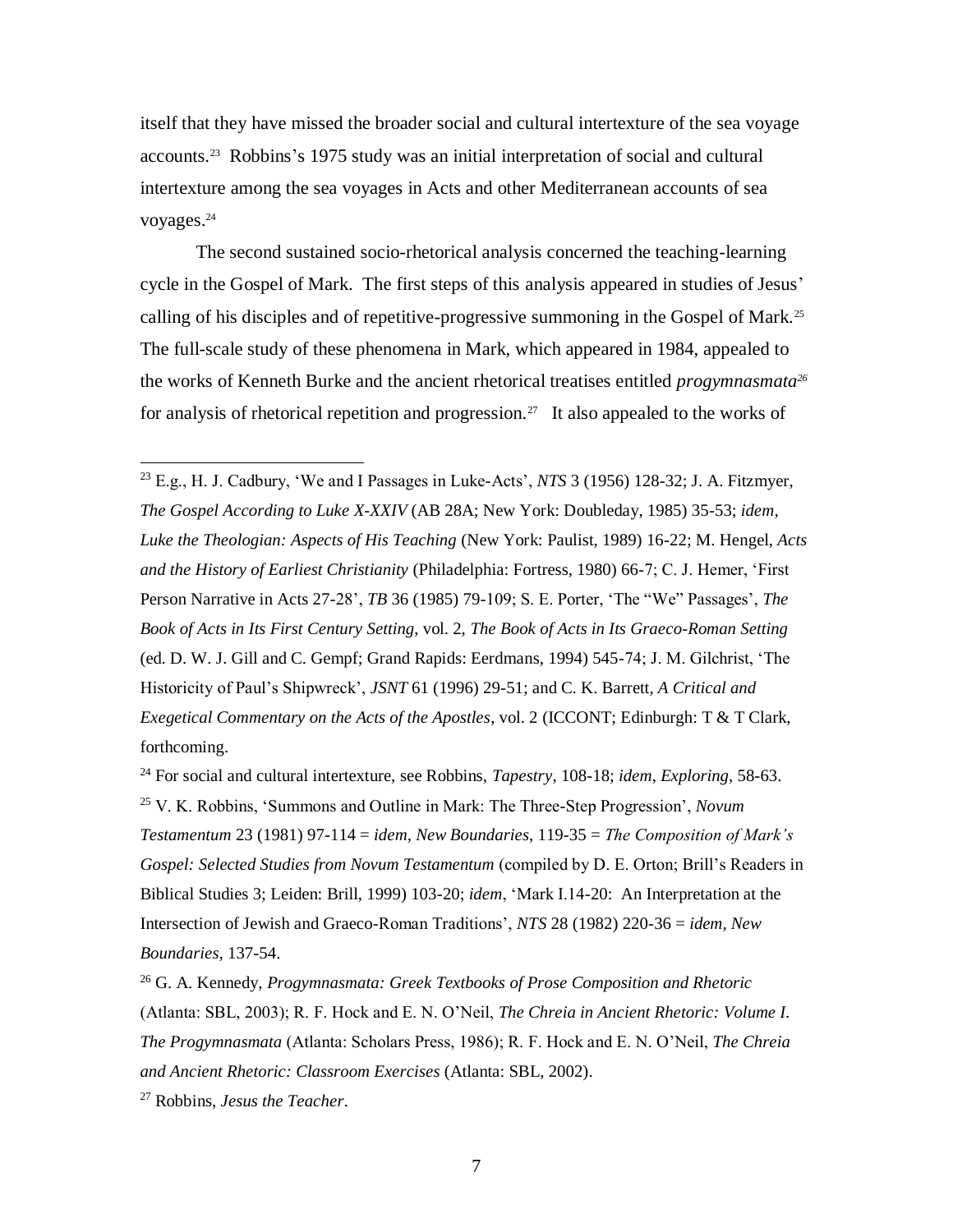Clifford Geertz, William Bascom, Roger D. Abrahams, Roger M. Keesing, Theodore R. Sarbin and Vernon L. Allen for social, cultural and social-psychological analysis. This study revealed evidence of a Mediterranean teaching-learning cycle in Plato's *Dialogues*, Xenophon's *Memorabilia*, ancient comedy, Philostratus' *Life of Apollonius*, the Abraham story, the Moses story, the Elijah-Elisha story, the Israelite prophets, Philo of Alexandria, Josephus and rabbinic literature. Subsequent studies have built on the analysis and interpretation in this book.<sup>28</sup>

Additional socio-rhetorical studies between 1983 and 1991 focused on Luke-Acts,<sup>29</sup> pronouncement stories, miracle stories and sayings.<sup>30</sup> During the same period of

 $\overline{a}$ 

<sup>29</sup> V. K. Robbins, 'Prefaces in Greco-Roman Biography and Luke-Acts', *Society of Biblical Literature Seminar Papers*, Vol. 2 (1978) 193-207 = *Perspectives in Religious Studies* 6 (1979) 94-108; *idem*, 'The Social Location of the Implied Author of Luke-Acts', *The Social World of Luke-Acts: Models for Interpretation* (ed. J. H. Neyrey; Peabody, MA: Hendrickson, 1991) 305- 32; *idem*, 'Luke-Acts: A Mixed Population Seeks a Home in the Roman Empire', *Images of Empire* (ed. L. Alexander. Sheffield: JSOT Press, 1991) 202-21; *idem*, 'A Socio-Rhetorical Look at the Work of John Knox on Luke-Acts', *Cadbury, Knox, and Talbert: American Contributions to the Study of Acts* (ed. M. C. Parsons and J. B. Tyson; Atlanta: Scholars Press, 1992) 91-105.

<sup>28</sup> M. Sawicki, *The Gospel in History: Portrait of a Teaching Church* (Mahwah, NJ: Paulist, 1988; *idem*, *Seeing the Lord: Resurrection and Early Christian Practices* (Minneapolis: Fortress, 1994) 51-76; B. L. Melbourne, *Slow to Understand: The Disciples in Synoptic Perspective* (Lanham/New York/London: University Press of America, 1988); M. N. Beavis, *Mark's Audience: The Literary and Social Setting of Mark 4.11-12* (JSNTSup 33; Sheffield: JSOT Press, 1989); V. K. Robbins, 'Interpreting the Gospel of Mark as a Jewish Document in a Graeco-Roman World', *New Perspectives on Ancient Judaism* (ed. P. V. M. Flesher; Lanham, New York; London: University Press of America, 1990) 47-72 = *idem, New Boundaries*, 219-42; J. T. Dillon, *Jesus As a Teacher: A Multidisciplinary Case Study* (Lanham, MD: International Scholars Publications, 1995).

<sup>30</sup> V. K. Robbins, 'Pronouncement Stories and Jesus' Blessing of the Children: A Rhetorical Approach', *SBLSP* 21 (1982) 407-30 = *idem, New Boundaries*, 155-84 = *Semeia* 29 (1983) 43- 74, plus responses; *idem*, 'Pragmatic Relations as a Criterion for Authentic Sayings', *Forum* 1.3 (1985) 35-63; *idem*, 'The Woman who Touched Jesus' Garment: Socio-Rhetorical Analysis of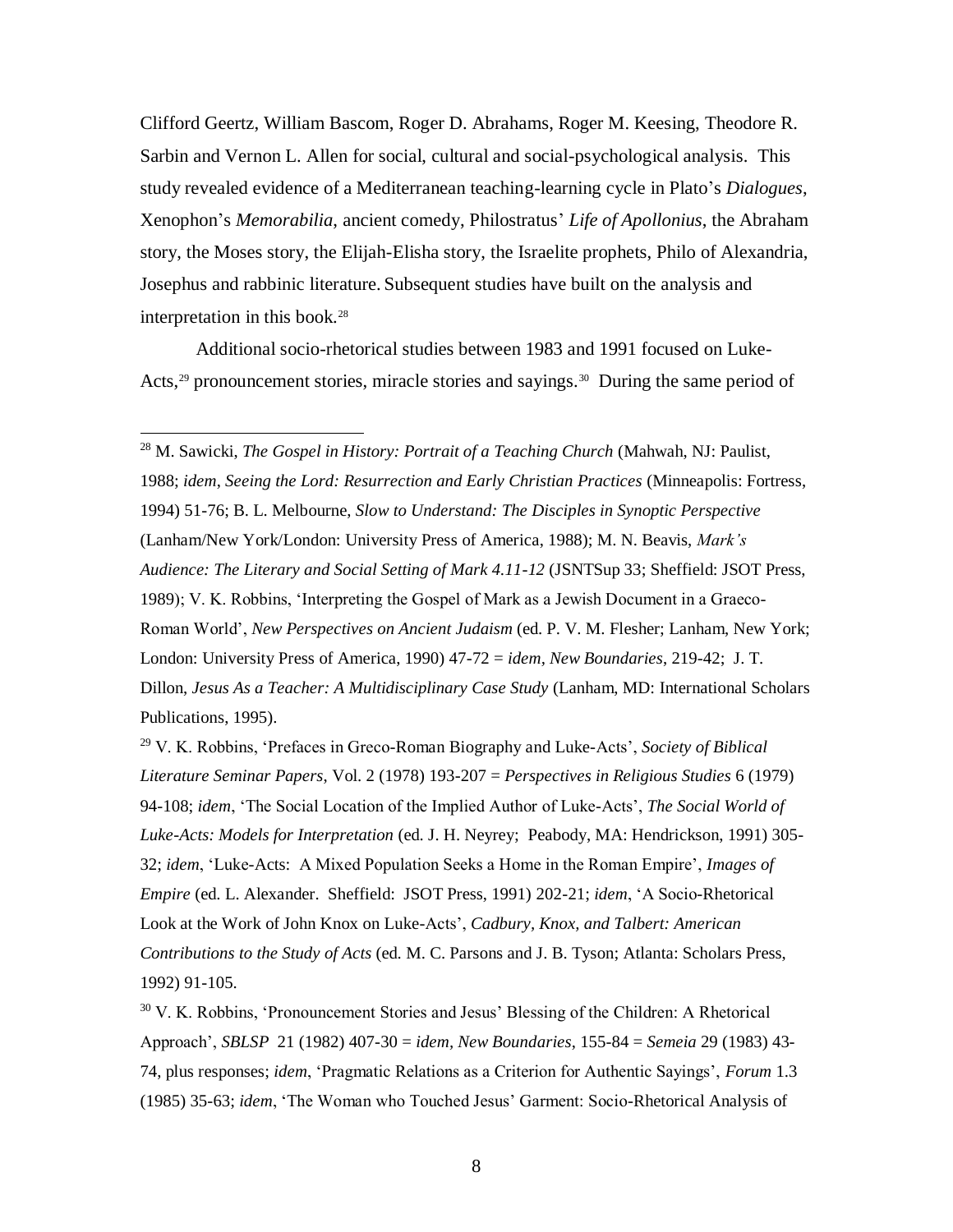time, specific discussions of rhetorical interpretation and specific strategies of analysis using insights from classical rhetorical treatises on the chreia and its elaboration appeared.<sup>31</sup> In 1993, Willi Braun completed a Ph.D. dissertation that included a substantive socio-rhetorical analysis and interpretation of Luke 14, and it appeared in the SNTS monograph series in 1995.<sup>32</sup> In 1994 David B. Gowler, who had independently developed a socio-narratological approach to New Testament literature,<sup>33</sup> wrote a

 $\overline{a}$ 

the Synoptic Accounts', *New Testament Studies* 33 (1987) 502-15 = *idem, New Boundaries*, 185- 200; *idem*, 'Rhetorical argument about lamps and light in early Christian gospels', *Context, Festskrift til Peder Johan Borgen* (ed. P. W. Böckman and R. E. Kristiansen; Relieff 24; Universitetet i Trondheim: Tapir, 1987) 177-95 = *idem, New Boundaries*, 201-17; *idem*, 'Pronouncement Stories from a Rhetorical Perspective', *Forum* 4.2 (1988) 3-32; *idem*, 'Beelzebul Controversy in Mark and Luke: Rhetorical and Social Analysis', *Forum* 7.3-4 (1991) 261-77. <sup>31</sup> V. K. Robbins, 'Rhetoric and Biblical Criticism', with J. H. Patton, *Quarterly Journal of Speech* 66 (1980) 327-37; *idem*, 'Picking Up the Fragments: From Crossan`s Analysis to Rhetorical Analysis', *Forum* 1.2 (1985) 31-64; *idem*, 'The Chreia', *Greco-Roman Literature and the New Testament* (ed. D. E. Aune; Atlanta: Scholars, 1988) 1-23; *idem*, *Patterns of Persuasion in the Gospels*, with B. L. Mack. Sonoma, CA: Polebridge Press, 1989; *idem*, 'A Socio-Rhetorical Response: Contexts of Interaction and Forms of Exhortation', *Semeia* 50 (1990) 261- 71; *idem*, 'Writing as a Rhetorical Act in Plutarch and the Gospels', *Persuasive Artistry: Studies in New Testament Rhetoric in Honor of George A. Kennedy* (ed. D. F. Watson; Sheffield: JSOT Press, 1991) 157-86; *idem*, 'From New Criticism and the New Hermeneutic to Poststructuralism: Twentieth Century Hermeneutics', with R. Detweiler, *Reading The Text: Biblical Criticism and Literary Theory* (ed. S. Prickett; Oxford: Basil Blackwell, 1991) 225-80; *idem*, 'Apophthegm', *ABD* (1992) 1:307-9; *idem*, 'Form Criticism: New Testament', *ABD* (1992) 2:841-44; *idem*, 'Introduction: Using Rhetorical Discussions of the Chreia to Interpret Pronouncement Stories', *Semeia* 64 (1993) vii-xvii; *idem*, 'Paradigms in Homer, Pindar, the Tragedians, and the New Testament', with Ø. Andersen, *Semeia* 64 (1993) 3-31; *idem*, 'Biblical Sources for Pronouncement Stories in the Gospels', with M. Dean-Otting, *Semeia* 64 (1993) 95-115. <sup>32</sup> W. Braun, *The Use of Mediterranean Banquet Traditions in Luke 14:1-14* (Ph.D. diss., University of Toronto, 1993); *idem, Feasting and Social Rhetoric in Luke 14* (SNTSMS 85; Cambridge: Cambridge University Press, 1995).

<sup>33</sup> D. B. Gowler, 'Characterization in Luke: A Socio-Narratological Approach', *BTB* 19:2 (1989) 54-62; *idem, Host, Guest, Enemy and Friend: Portraits of the Pharisees in Luke and Acts* (Emory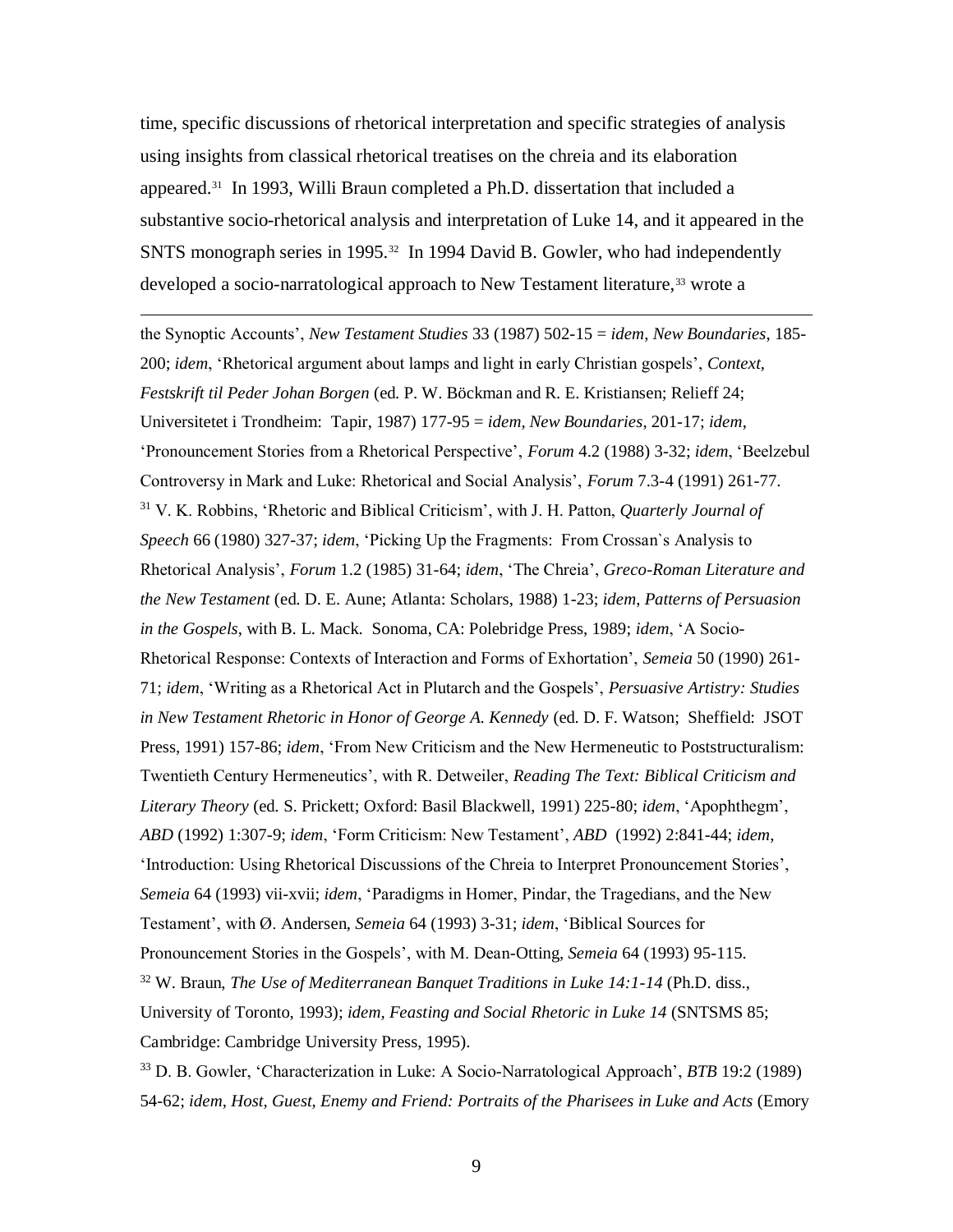programmatic essay on the development of socio-rhetorical interpretation showing the manner in which it developed out of literary, rhetorical, social and cultural studies during the 1970s and 1980s.<sup>34</sup> These studies were precursors to the organization of sociorhetorical interpretation on the basis of multiple textures of signification, meanings and meaning effects in texts. David Hester Amador included a full-length critical assessment of socio-rhetorical interpretation in this earlier form in a book that appeared in 1999.<sup>35</sup> Amador perceived the approach during this earlier phase to be driven by disciplinary strategies and goals, rather than being truly interdisciplinary or multi-disciplinary in its approach.

#### **III. Expansion beyond Biblical Literature**

 $\overline{a}$ 

A major feature of socio-rhetorical interpretation since its inception has been its reach beyond biblical literature. Usually the literature outside the Bible was included for the purpose of intertextural analysis of biblical texts. 36 These interests led to analysis and interpretation in *Jesus the Teacher* of Dialogues of Plato,<sup>37</sup> Xenophon's Memorabilia,<sup>38</sup>

Studies in Early Christianity 1; New York: Peter Lang, 1991); *idem*, 'Hospitality and Characterization in Luke 11:37-54: A Socio-Narratological Approach', *Semeia* 64 (1993) 213-51. Also see D. B. Gowler, 'Text, Culture, and Ideology in Luke 7:1-10: A Dialogic Reading', *Fabrics of Discourse: Essays in Honor of Vernon K. Robbins* (ed. D. B. Gowler, L. G. Bloomquist, and D. F. Watson; Harrisburg/London/New York: Trinity Press International, 2003) 89-125.

<sup>34</sup> Gowler, 'The Development of Socio-Rhetorical Criticism'.

<sup>35</sup> J. D. H. Amador, *Academic Constraints in Rhetorical Criticism of the New Testament: An Introduction to a Rhetoric of Power* (JSNTSup 174; Sheffield: Sheffield Academic Press, 1999). <sup>36</sup> Robbins, 'The We-Passages in Acts'; *idem,* 'Prefaces in Greco-Roman Biography and Luke-Acts', *Perspectives in Religious Studies* 6 (1979) 94-108 = *SBLSP,* Vol. 2, ed. P. J. Achtemeier (Missoula, Mont.: Scholars Press, 1978) 193-207; *idem,* 'Laudation Stories in the Gospel of Luke and Plutarch's *Alexander*', *Society of Biblical Literature Seminar Papers* 20, ed. K. H. Richards (Chico, Calif.: Scholars Press, 1981) 293-308; *idem,* 'Mark I.14-20'.

<sup>37</sup> Robbins, *Jesus the Teacher,* 87-94, 136-47.

<sup>38</sup> Robbins, *Jesus the Teacher,* 54, 60-68, 86, 126-8, 172-3, 206-9.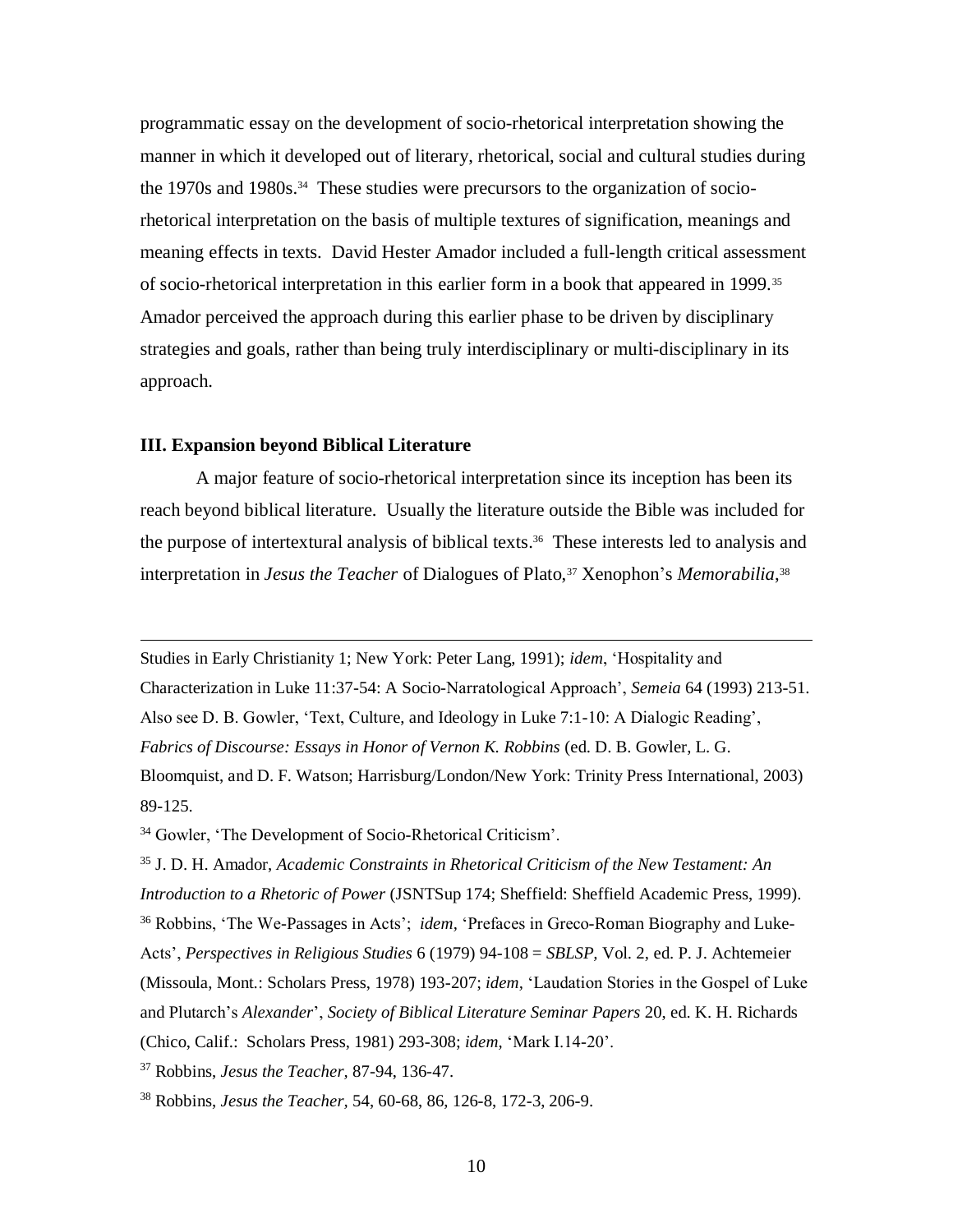sections of Flavius Josephus and Philo Judaeus,<sup>39</sup> rabbinic literature,<sup>40</sup> Philostratus's Life *of Apollonius, <sup>41</sup>* and the *Discourses* of Dio Chrysostom.<sup>42</sup> Half a decade later, it led to the publication of over 1500 selections from biblical, Greco-Roman, early Christian, rabbinic, and Muslim literature in *Ancient Quotes & Anecdotes*. 43

During the 1990s, socio-rhetorical interpretation moved into a wider and wider range of sacred texts. One of the reasons is that socio-rhetorical interpretation features a constellation of interests that naturally moves an interpreter into programmatic analysis and interpretation of literatures of various kinds in various cultures, both on their own terms and in their own contexts.<sup>44</sup> Another reason, however, was that interpreters from various areas of specialty began to apply socio-rhetorical analysis and interpretation in their own fields of study. In 1994, Jack N. Lightstone published a socio-rhetorical investigation of portions of the Babylonian Talmud,<sup>45</sup> followed in 2002 with portions of the Mishnah, Tosefta, and Semahot.<sup>46</sup> In 1997, Martin Oosthuizen produced a multiple

<sup>39</sup> Robbins, *Jesus the Teacher,* 94-101, 134-5.

<sup>40</sup> Robbins, *Jesus the Teacher,* 101-5.

<sup>41</sup> Robbins, *Jesus the Teacher,* 105-8, 147-55, 208-9.

<sup>42</sup> Robbins, *Jesus the Teacher,* 189-91; cf. *idem,* 'The Reversed Contextualization of Psalm 22 in the Markan Crucifixion: A Socio-Rhetorical Analysis', *The Four Gospels 1992. Festschrift Frans Neirynck* (ed. F. van Segbroeck, C.M. Tuckett, G. Van Belle, J. Verheyden, volume 2; BETL 100; Leuven: Leuven University Press, 1992) 1161-83.

<sup>43</sup> V. K. Robbins (ed.) *Ancient Quotes & Anecdotes: From Crib to Crypt* (Sonoma, Calif.: Polebridge, 1989); cf. *idem* (ed.) *The Rhetoric of Pronouncement* (*Semeia* 64; Atlanta: Scholars Press, 1993).

<sup>44</sup> V. K. Robbins, 'Pronouncement Stories in Plutarch's Lives of *Alexander* and *Julius Caesar', SBLSP*, Vol. 2, ed. P. J. Achtemeier (Missoula, Mont.: Scholars Press, 1978) 21-38; *idem,* 

<sup>&#</sup>x27;Classifying Pronouncement Stories in Plutarch's *Parallel Lives*', *Semeia* 20 (1981) 29-52;

<sup>45</sup> J. N. Lightstone, *The Rhetoric of the Babylonian Talmud, Its Social Meaning and Context*  (Studies in Christianity and Judaism/Études sur le christianisme et le judaïsme 6; Waterloo: Wilfrid Laurier University Press for the Canadian Corporation for Studies in

Religion/Corporation Canadienne des Sciences Religieuses, 1994).

<sup>46</sup> J. N. Lightstone, *Mishnah and the Social Formation of the Early Rabbinic Guild: A Socio-Rhetorical Approach* (Studies in Christianity and Judaism/Études sur le christianisme et le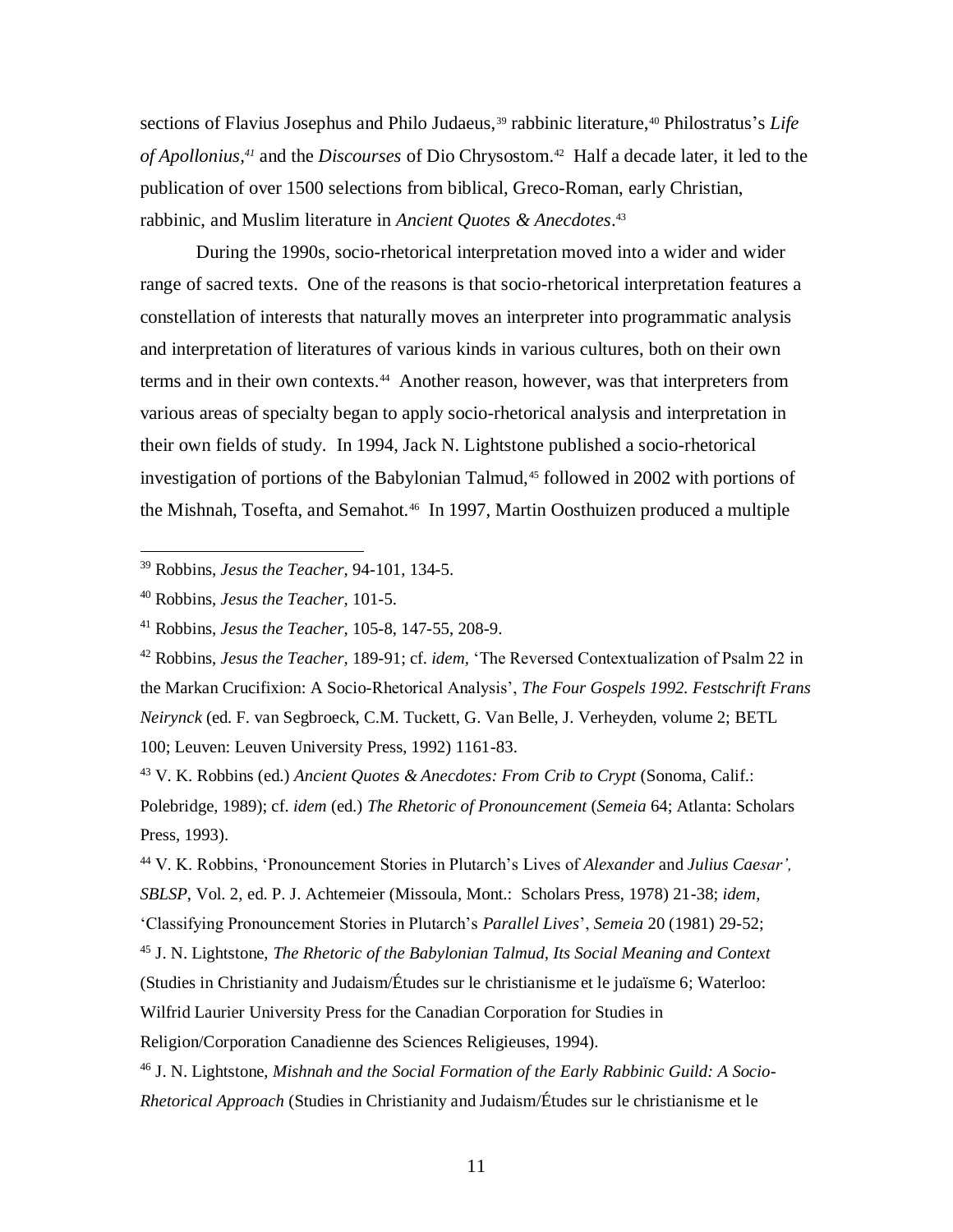texture socio-rhetorical interpretation of Deuteronomy 15:1-18.<sup>47</sup> In 1998, Gordon D. Newby began to use socio-rhetorical strategies of interpretation on portions of the Qur'an.<sup>48</sup> In 1999, Thomas J. Bell produced a full-scale socio-rhetorical study of two medieval 'sequences' attributed to Peter Abelard.<sup>49</sup> H. J. Bernard Combrink wrote sociorhetorical analyses and interpretation of religious traditions and movements in South Africa,<sup>50</sup> and Robbins wrote an essay on participation in African biblical interpretation.<sup>51</sup> Patrick Gray analyzed the social rhetoric of sinfulness and punishment in the Apocalypse

judaïsme 11; Waterloo: Wilfrid Laurier University Press for the Canadian Corporation for Studies in Religion/Corporation Canadienne des Sciences Religieuses, 2002).

<sup>47</sup> M. J. Oosthuizen, 'Deuteronomy 15:1-18 in Socio-Rhetorical Perspective', *Zeitschrift für Altorientalische und Biblische Rechtsgeschichte* 3 (Herausgegeben von Eckart Otto unter Mitarbeit von Klaus Baltzer, et al.; Wiesbaden: Harrassowitz Verlag, 1997) 64-91. Online: [http://www.religion.emory.edu/faculty/robbins/SRS/OosthuizenDeut.pdf.](http://www.religion.emory.edu/faculty/robbins/SRS/OosthuizenDeut.pdf)

<sup>48</sup> G. D. Newby, 'Quranic Texture: A Review of Vernon Robbins's *The Tapestry of Early Christian Discourse* and *Exploring the Texture of Texts', JSNT* 70 (1998) 93-100; *idem,* 'Folded Time: A Socio-Rhetorical Analysis of Qur'anic and Early Islamic Apocalyptic Discourse', *Fabrics of Discourse: Essays in Honor of Vernon K. Robbins* (ed. D. B. Gowler, L. G. Bloomquist, and D. F. Watson; Harrisburg/London/New York: Trinity Press International, 2003) 333-54.

<sup>49</sup> T. J. Bell, The Paraclete Abbey Bridal Tapestry: A Socio-Rhetorical Analysis of Peter Abelard's Sequences *Virgines castae* and *Epithalamica* (Ph.D. diss., Emory University, 1999). <sup>50</sup> H. J. B. Combrink, 'The Rhetoric of the Church in the Transition from the Old to the New South Africa: Socio-Rhetorical Criticism and Ecclesiastical Rhetoric', *Neot* 32 (1998) 289-307; *idem,* 'The Challenge of Making and Redrawing Boundaries: A Perspective on Socio-Rhetorical Criticism', *Nederduitse Gereformeerde Teologiese Tydskrif* 40 (1999) 18-30; *idem,* 'The Contribution of Socio-Rhetorical Interpretation to the Reformed Interpretation of Scripture', *Center for Theological Inquiry* (Princeton) forthcoming; *idem,* 'Salvation in Mark', forthcoming. <sup>51</sup> V. K. Robbins, 'Why Participate in African Biblical Interpretation?', *Interpreting the New Testament in Africa* (ed. M. N. Getui, T. S. Maluleke, and J. Ukpong; Nairobi, Kenya: Acton Publishers, 2001) 275-91. Online:

[http://www.religion.emory.edu/faculty/robbins/SRS/vkr/vkr01-05/africa.cfm.](http://www.religion.emory.edu/faculty/robbins/SRS/vkr/vkr01-05/africa.cfm)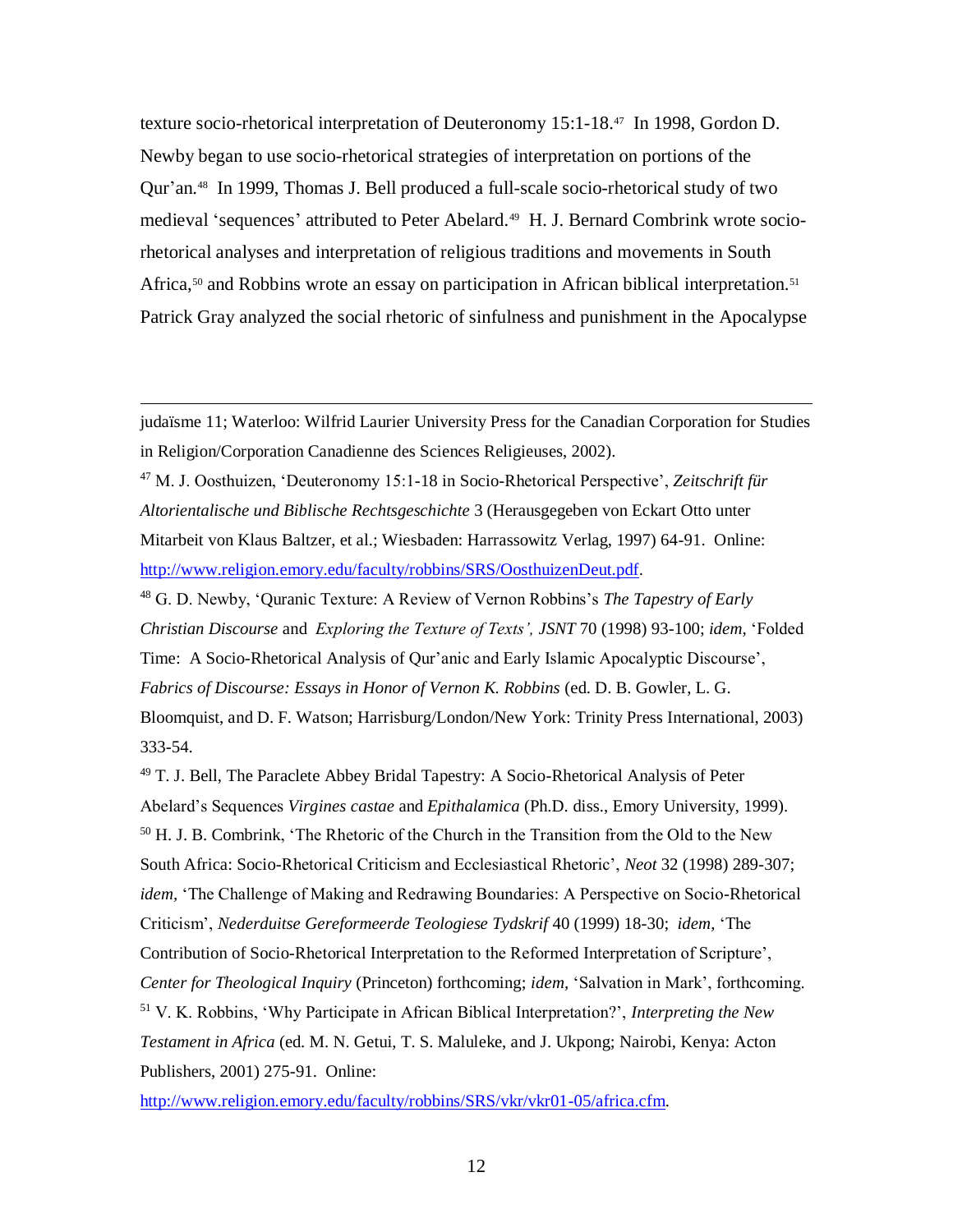of Peter.<sup>52</sup> In turn, Robbins extended his socio-rhetorical studies into the Coptic Gospel of Thomas, <sup>53</sup> portions of the Book of Mormon, <sup>54</sup> the Mishnah, <sup>55</sup> and the *Apocalypse of*  Paul.<sup>56</sup> During the 1990s, Robbins and Newby teamed with Laurie L. Patton in Emory College and Ph.D. courses in 'interactive' socio-rhetorical interpretation of Jewish,

 $\overline{a}$ 

<sup>53</sup> V. K. Robbins, 'Rhetorical Argument about Lamps and Light in Early Christian gospels', *Context, Festskrift til Peder Johan Borgen* (ed. P. W. Böckman and R. E. Kristiansen; *Relieff*, 24; Universitetet i Trondheim: Tapir, 1987) 177-95 = *idem, New Boundaries in Old Territory: Forms and Social Rhetoric in Mark* (ed. D. B. Gowler; Emory Studies in Early Christianity 3; New York: Peter Lang Publishing, 1994) 201-17; *idem,* 'Rhetorical Composition and Sources in the Gospel of Thomas', *Society of Biblical Literature 1997 Seminar Papers*; Atlanta: Scholars Press, 1997: 86-114, online:

[http://www.religion.emory.edu/faculty/robbins/Pdfs/RhetCompThomas.pdf;](http://www.religion.emory.edu/faculty/robbins/Pdfs/RhetCompThomas.pdf) *idem,* 'Enthymemic Texture in the Gospel of Thomas', *Society of Biblical Literature 1998 Seminar Papers*; Atlanta: Scholars Press, 1998: 343-66, online:

[http://www.religion.emory.edu/faculty/robbins/SRS/vkr/enthymeme.cfm;](http://www.religion.emory.edu/faculty/robbins/SRS/vkr/enthymeme.cfm) idem, ["Enthymeme and](http://www.religion.emory.edu/faculty/robbins/Pdfs/ThomasPicEnth.pdf)  [Picture in the Gospel of Thomas,](http://www.religion.emory.edu/faculty/robbins/Pdfs/ThomasPicEnth.pdf)" in Jon Ma. Asgeirsson, April D. DeConick, and Risto Uro (eds.), *Thomasine Traditions in Antiquity: The Social and Cultural World of the Gospel of Thomas* (Nag Hammadi and Manichaean Studies 59; Leiden/Boston: Brill, 2006) 175-207. <sup>54</sup> V. K. Robbins, 'Divine Dialogue and the Lord's Prayer: Socio-Rhetorical Interpretation of Sacred Texts', *Dialogue* 28 (1995) 117-46.

<sup>55</sup> V. K. Robbins, 'A Comparison of Mishnah Gittin 1:1–2:2 and James 2:1-13 from a Perspective of Greco-Roman Rhetorical Elaboration', J. N. Lightstone, *Mishnah and the Social Formation of the Early Rabbinic Guild: A Socio-Rhetorical Approach* (Studies in Christianity and Judaism/Études sur le christianisme et le judaïsme 11; Waterloo: Wilfrid Laurier University Press for the Canadian Corporation for Studies in Religion/Corporation Canadienne des Sciences Religieuses, 2002) 201-16. Online:

[http://www.religion.emory.edu/faculty/robbins/Pdfs/Lightstone.pdf.](http://www.religion.emory.edu/faculty/robbins/Pdfs/Lightstone.pdf)

<sup>56</sup> V. K. Robbins, 'The Legacy of 2 Corinthians 12:2-4 in the *Apocalypse of Paul*', *Paul and the Corinthians: Studies on a Community in Conflict* (ed. T. J. Burke and J. K. Elliott; SupNovT 109; Leiden/Boston: Brill, 2003) 325-339. Online:

[http://www.religion.emory.edu/faculty/robbins/Pdfs/ApocPaulThrallPubPgs.pdf.](http://www.religion.emory.edu/faculty/robbins/Pdfs/ApocPaulThrallPubPgs.pdf)

<sup>52</sup> P. Gray, 'Abortion, Infanticide, and the Social Rhetoric of the *Apocalypse of Peter*', *JECS* 9 (2001) 313-37.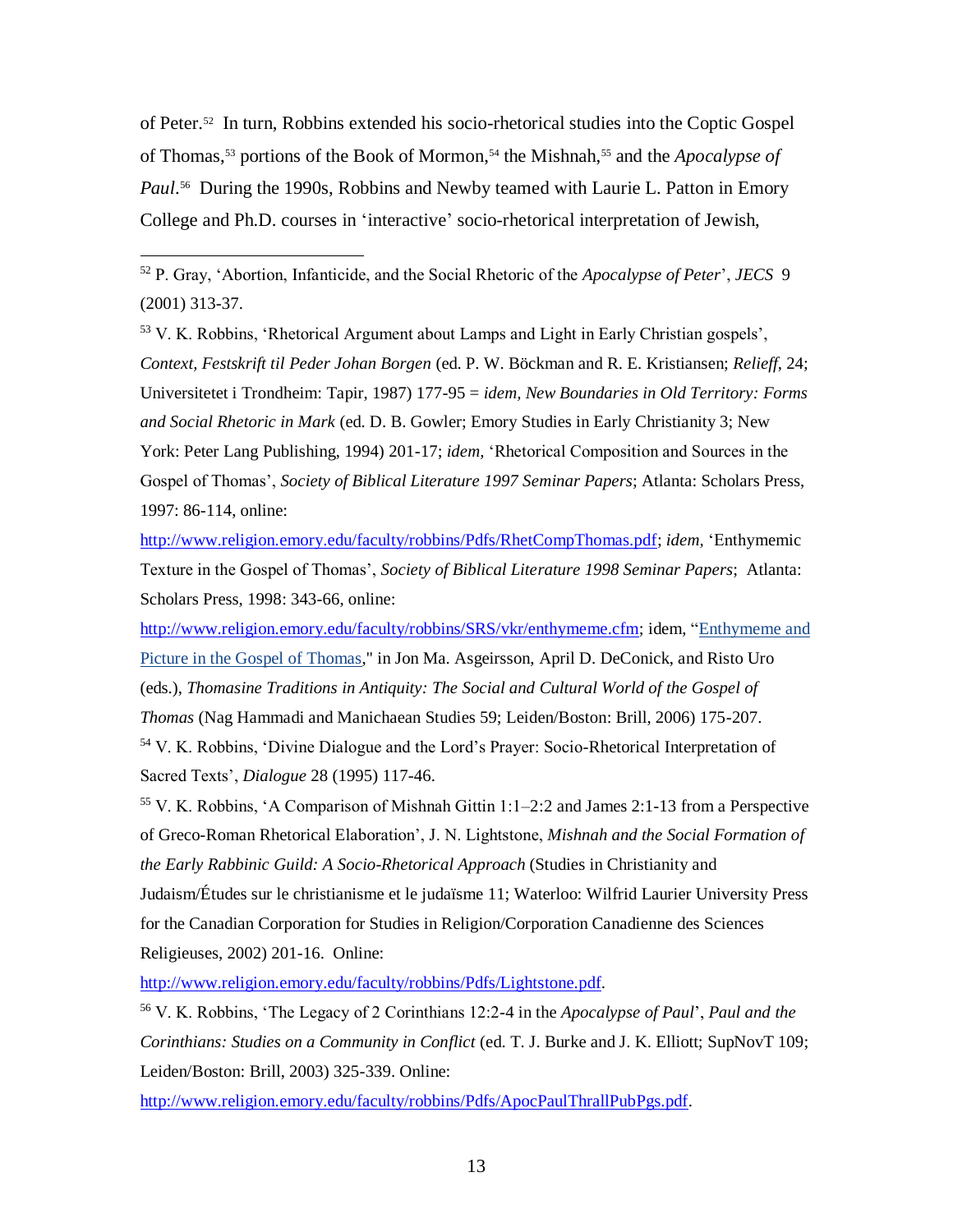Christian, Muslim, Hindu, and Buddhist sacred texts. In 2001, R. Kevin Jaques used socio-rhetorical strategies of interpretation in his Ph.D. dissertation on Islamic Law.<sup>57</sup> In 2002, Stuart Young produced as a senior honors thesis a socio-rhetorical study of African-American slave songs.<sup>58</sup> Most recently, Robbins and Newby have begun special teamwork on socio-rhetorical interpretation of the relation of the Qur'an and the Bible,<sup>59</sup> and Robbins has begun a special investigation of Gospel traditions in the Qur'an.<sup>60</sup> Socio-rhetorical interpretation has continually moved beyond biblical studies into other disciplines and traditions. This is a natural result of its interdisciplinary and intercultural base and focus, and one can expect an even greater extension of this approach into other fields in the coming years.

### **IV. The Emergence of Multiple Textures in Sacred Texts**

 $\overline{a}$ 

The paperback edition of Robbins's *Jesus the Teacher*, which appeared in 1992, contained an introduction that launched the organization of socio-rhetorical strategies of analysis and interpretation according to inner texture, intertexture, social and cultural

<sup>57</sup> R. K. Jaques, 'A Muslim history of Islamic Law: Ibn Qadi Shuhbah's Tabaqat al-fuqaha' al-Shafi'iyah (The generations of the Shafi'i Jurists)' (Ph.D. diss., Emory University, 2001). <sup>58</sup> S. Young, '"My Lord's Coming Again": Biblical Interpretation through Slave Songs' (B.A. Senior Honors Thesis, Emory University, 2002). Online:

[http://www.emory.edu/COLLEGE/RELIGION/faculty/robbins/Pdfs/YoungThesis.pdf.](http://www.emory.edu/COLLEGE/RELIGION/faculty/robbins/Pdfs/YoungThesis.pdf)

<sup>59</sup> V. K. Robbins and G. D. Newby, 'A Prolegomenon to the Relation of the Qur'an and the Bible', *Bible and Qur'an: Essays in Scriptural Intertextuality* (ed. J. Reeves; Symposium Series; Atlanta: Society of Biblical Literature, 2003) 23-42. Online:

[http://www.religion.emory.edu/faculty/robbins/Quran/Proleg.pdf.](http://www.religion.emory.edu/faculty/robbins/Quran/Proleg.pdf)

<sup>60</sup> V. K. Robbins, 'Lukan and Johannine Tradition in the Qur'an: A Story of *Auslegungsgeschichte* and *Wirkungsgeschichte*', *Prospects for a Story and Programme: Essays on Räisänen's Beyond NewTestament Theology* (ed. T. Penner; Helsinki: Finnish Exegetical Society, 2005) 336-38. Online:

[http://www.religion.emory.edu/faculty/robbins/Pdfs/RaisanenVolRRA.pdf.](http://www.religion.emory.edu/faculty/robbins/Pdfs/RaisanenVolRRA.pdf)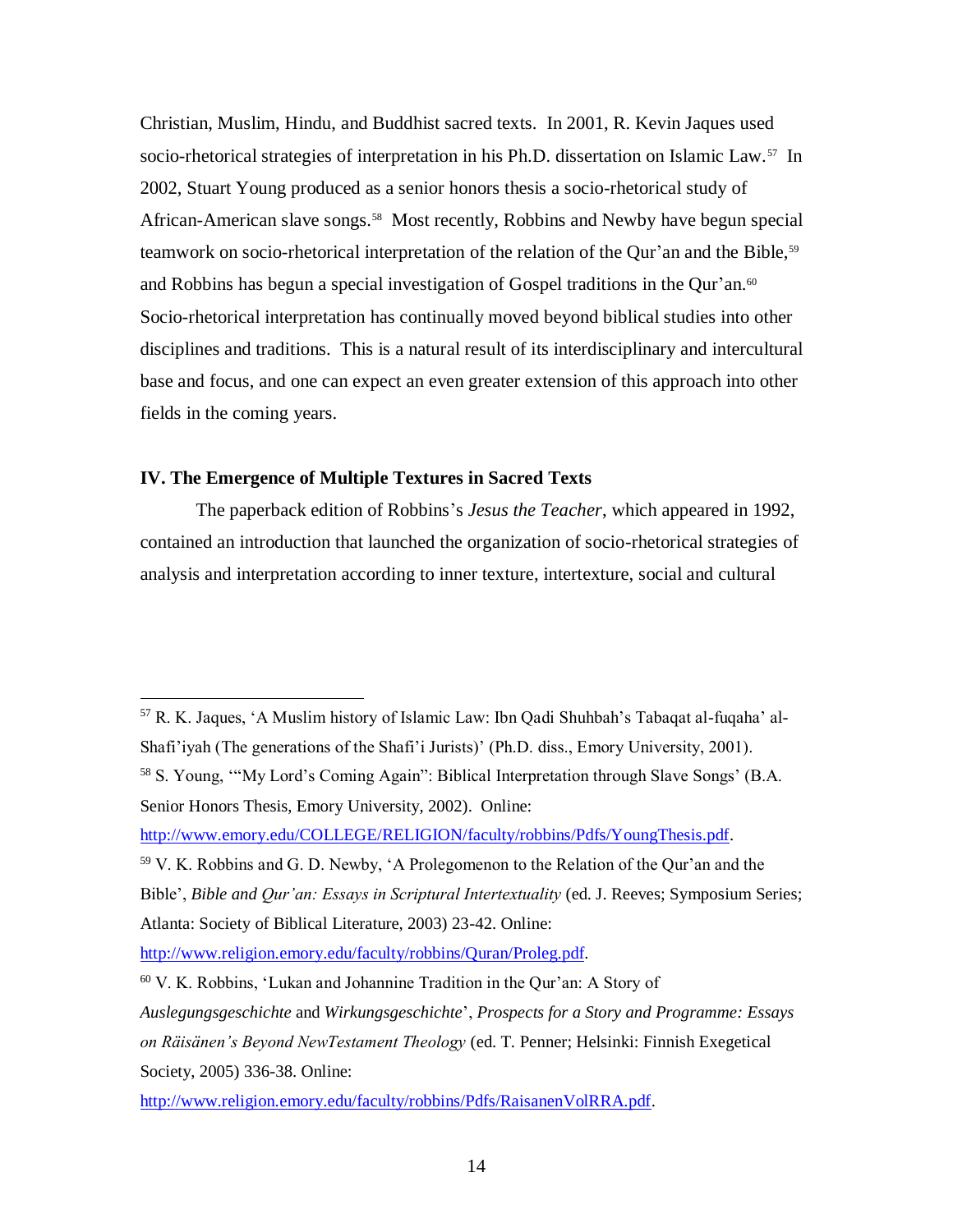texture, and ideological texture.<sup>61</sup> Robbins's initial display of a multi-textural approach occurred in a 1992 essay on the Woman who Anointed Jesus, written for the purpose of inviting multiple authors into a context of interpretation and discussion of the multiple versions of the story in the Gospels.<sup>62</sup> Robbins published his first programmatic multitextural study in a 1994 essay on Mary, Elizabeth and the Magnificat in Luke.<sup>63</sup> In 1993, Wesley H. Wachob produced the first full-length Ph.D. dissertation containing multitextural socio-rhetorical analysis, working in detail on James 2:1-13, and this study appeared in the SNTS monograph series in 1999.<sup>64</sup> Subsequently, many insights in this work were incorporated into Luke Timothy Johnson's commentary on the epistle of James,<sup>65</sup> and Wachob and Johnson co-authored a socio-rhetorical essay on sayings of Jesus in James.<sup>66</sup> Russell B. Sisson produced the second multi-textural Ph.D. dissertation on a New Testament text in 1994, working on 1 Corinthians 9, and subsequently he has produced a socio-rhetorical essay on the Sermon on the Mount.<sup>67</sup> In 1996, Robbins produced two book-length presentations of socio-rhetorical interpretation, organized

<sup>61</sup> V. K. Robbins, 'Introduction to the Paperback Edition', *idem*, *Jesus the Teacher: A Socio-Rhetorical Interpretation of Mark* (Minneapolis: Fortress Press, 1992) xix-xliv. Online: [http://www.religion.emory.edu/faculty/robbins/books/teacher-introduction.cfm.](http://www.religion.emory.edu/faculty/robbins/books/teacher-introduction.cfm)

<sup>62</sup> V. K. Robbins, 'Using a Socio-Rhetorical Poetics to Develop a Unified Method: The Woman who Anointed Jesus as a Test Case', *SBLSP* 31 (1992) 302-19.

<sup>63</sup> V. K. Robbins, 'Socio-Rhetorical Criticism: Mary, Elizabeth, and the Magnificat as a Test Case', *The New Literary Criticism and the New Testament* (ed. E. S. Malbon and E. V. McKnight; Sheffield: Sheffield Academic Press, 1994) 164-209.

<sup>64</sup> W. H. Wachob, '"The Rich in Faith" and "The Poor in Spirit": The Socio-Rhetorical Function of a Saying of Jesus in the Epistle of James' (Ph.D. diss., Emory University, l993); subsequently published as *idem*, *The Voice of Jesus and the Social Rhetoric of James* (SNTSMS 106; Cambridge: Cambridge University Press, 1999).

<sup>65</sup> L. T. Johnson, *The Letter of James* (AB 37A; New York: Doubleday, 1995).

<sup>66</sup> W. H. Wachob and L. T. Johnson, 'The Sayings of Jesus in the Letter of James', *Authenticating the Words of Jesus* (ed. B. Chilton and C. A. Evans; Leiden: Brill, 1999) 431-50.

 $67$  R. B. Sisson, 'The Apostle as Athlete: A Socio-Rhetorical Interpretation of 1 Corinthians 9' (Ph.D. diss., Emory University, 1994); *idem,* 'Voices of Authority in the Sermon on the Mount', *SBLSP 36* (1997) 551-66.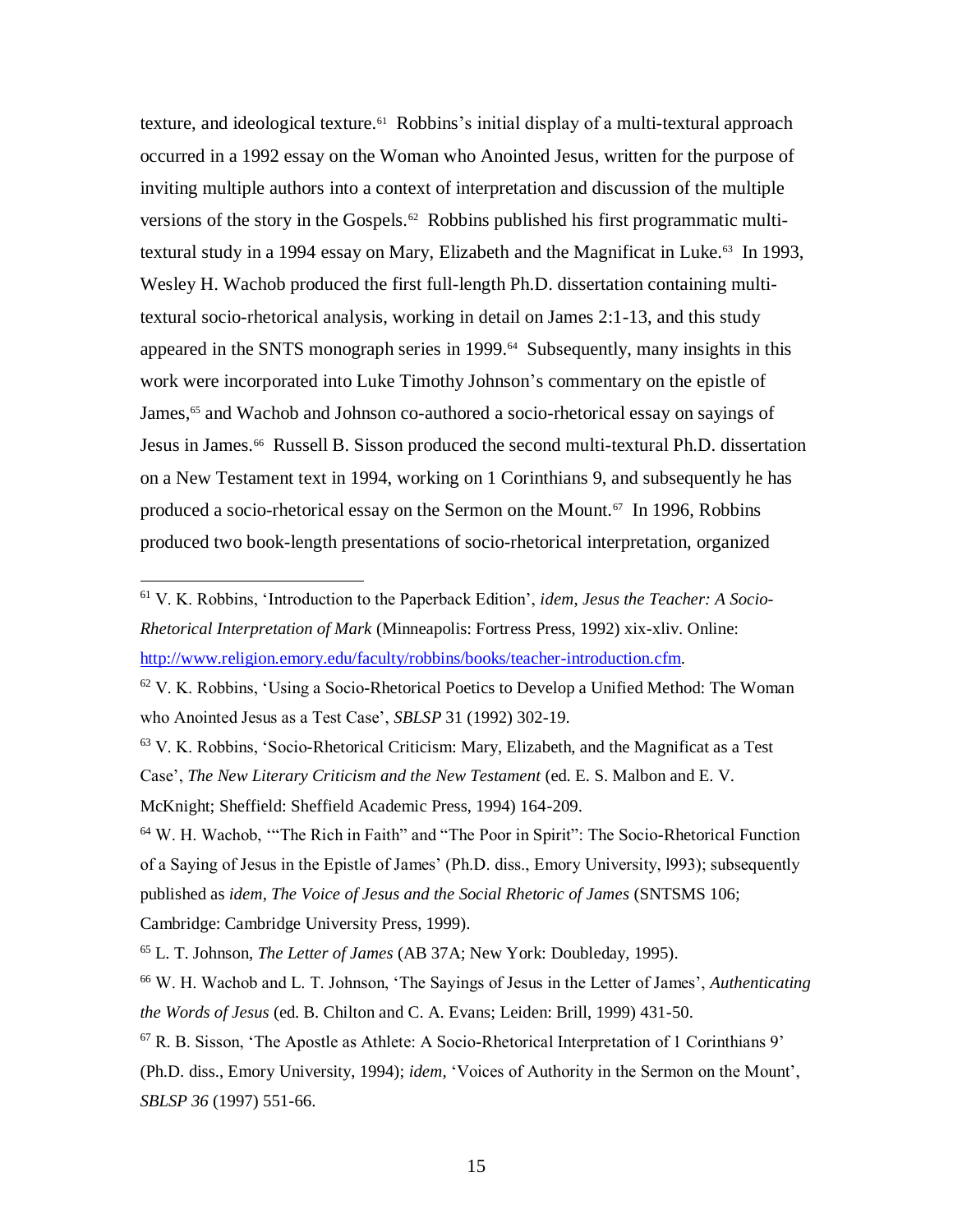according to textures of a text. To display the approach, *The Tapestry of Early Christian Discourse* explored 1 Corinthians 9 from the perspective of inner texture, intertexture, social and cultural texture, and ideological texture. <sup>68</sup> Sisson's earlier work contributed significantly to the sections presenting the socio-rhetorical interpretation of 1 Corinthians 9. Mark 15 served as the sample text throughout *Exploring the Texture of Texts*, and insights from two previous publications by Robbins, some of which appeared in Raymond E. Brown's *The Death of the Messiah*,<sup>69</sup> contributed to the sections interpreting this chapter of the second Gospel.<sup>70</sup> Robbins's *Exploring* added sacred texture to the four textures included in earlier studies and in *Tapestry*. 71

The entire textural mode of interpretation, as it exists at present, is available in an interactive mode on the web (see Figure 1).<sup>72</sup> Excellent examples of integrated multitextural interpretation can be found in the works of David A. deSilva.<sup>73</sup> These studies

 $\overline{a}$ 

<sup>71</sup> Robbins, *Exploring*, 120-31.

<sup>72</sup> Online: [http://www.religion.emory.edu/faculty/robbins/SRI/defns/index.cfm.](http://www.religion.emory.edu/faculty/robbins/SRI/defns/index.cfm)

<sup>73</sup> D. A. DeSilva, *Despising Shame: The Social Function of the Rhetoric of Honor and Dishonor in the Epistle to the Hebrews* (SBLDS 152; Atlanta: Scholars Press, 1995); *idem,* 'The Noble Contest: Honor, Shame, and the Rhetorical Strategy of 4 Maccabees', *Journal for the Study of the Pseudepigrapha* 13 (1995) 31-57; *idem,* 'The Wisdom of Ben Sira: Honor, Shame, and the Maintenance of the Values of a Minority Culture', *CBQ* 58 (1996) 433-55; *idem,* 'Investigating Honor Discourse: Guidelines from Classical Rhetoricians', *SBLSP* 36 (1997) 491-525; *idem,*  'Honor Discourse and the Rhetorical Strategy of the Apocalypse of John', *JSNT* 71 (1998) 79- 110; *idem,* 'The Persuasive Strategy of the Apocalypse: A Socio-Rhetorical Investigation of Revelation 14:6-13', *SBLSP* 37 (1998) 785-806; *idem, The Hope of Glory: Honor Discourse and the New Testament* (Collegeville, MN: Liturgical Press, 1999); *idem, Perseverance in Gratitude:* 

<sup>68</sup> Robbins, *Tapestry.*

<sup>69</sup> R. E. Brown, *The Death of the Messiah: From Gethsemane to the Grave* (New York: Doubleday, 1994) 1:873-7, 1461-2.

<sup>70</sup> Robbins, *Exploring,* incorporating insights from *idem,* 'The Crucifixion and the Speech of Jesus', *Forum* 4.1 (1988) 33-46; *idem*, 'The Reversed Contextualization of Psalm 22 in the Markan Crucifixion: A Socio-Rhetorical Analysis', *The Four Gospels 1992. Festschrift Frans Neirynck*, volume 2 (ed. F. van Segbroeck, C.M. Tuckett, G. Van Belle, J. Verheyden; BETL 100; Leuven: Leuven University Press, 1992) 1161-83.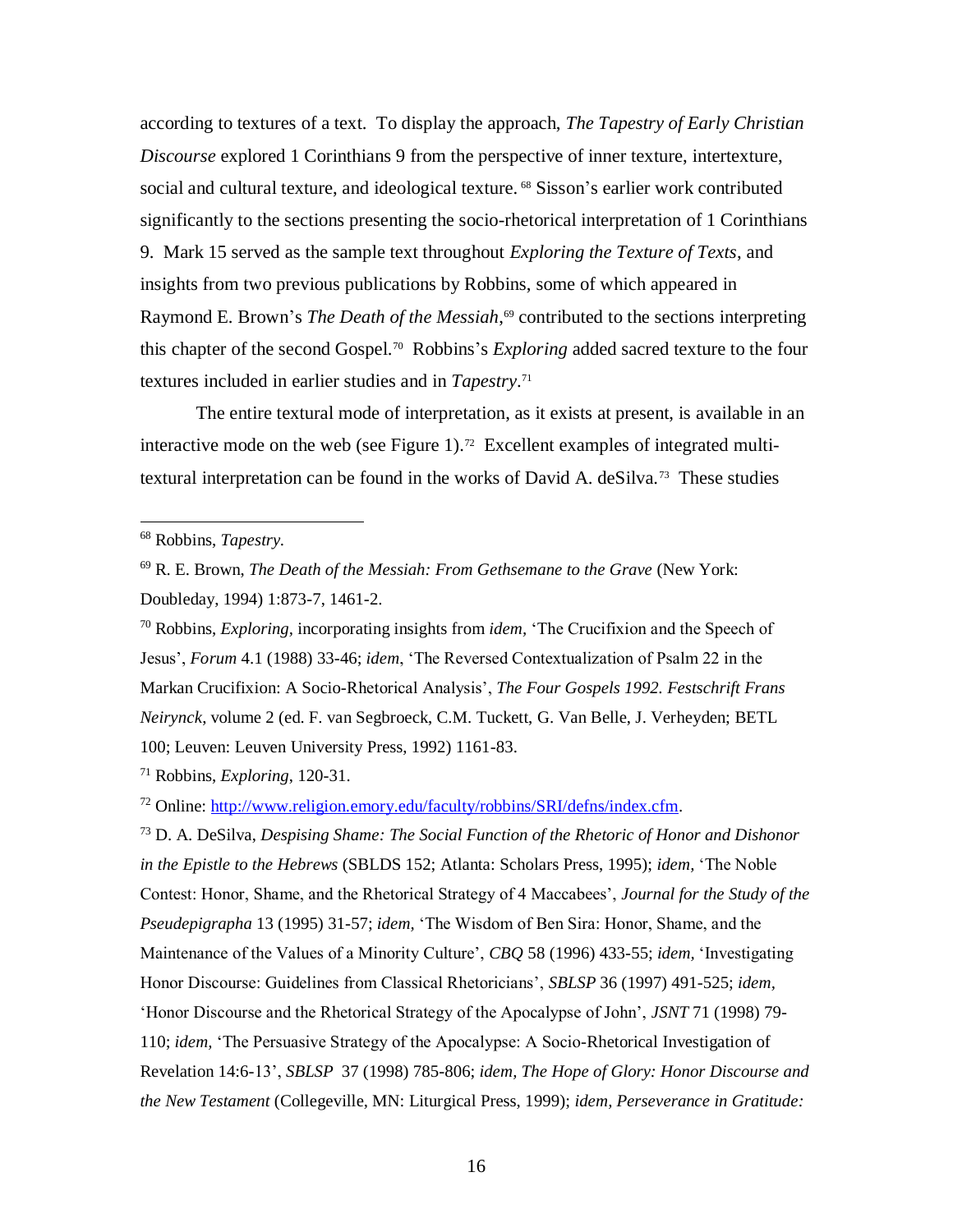| <b>Inner Texture</b>                                  | <b>Intertexture</b>                                                | <b>Social-Cultural</b>                                                                                          | <b>Ideological</b>                                                                                                 | <b>Sacred Texture</b>                         |
|-------------------------------------------------------|--------------------------------------------------------------------|-----------------------------------------------------------------------------------------------------------------|--------------------------------------------------------------------------------------------------------------------|-----------------------------------------------|
|                                                       |                                                                    | <b>Texture</b>                                                                                                  | <b>Texture</b>                                                                                                     |                                               |
| <b>Repetitive</b>                                     | <b>Oral-Scribal</b><br><b>Recitation</b>                           | <b>Specific Topics</b>                                                                                          | <b>Individual</b><br><b>Locations</b>                                                                              | <b>Deity</b>                                  |
| <b>Progressive</b>                                    | Recontextualization<br>Reconfiguration                             | Conversionist<br><b>Revolutionist</b>                                                                           | <b>Relation to</b>                                                                                                 | <b>Holy person</b>                            |
| <b>Narrational</b>                                    | <b>Narrative</b><br><b>Amplification</b><br>Thematic               | Introversionist<br>Gnostic-                                                                                     | <b>Groups</b><br>Clique                                                                                            | <b>Spirit being</b>                           |
| <b>Opening-</b><br>Middle-<br><b>Closing</b>          | Elaboration<br><b>Cultural</b><br>Reference or<br>allusion<br>Echo | Manipulationist<br>Thaumaturgic<br><b>Reformist</b><br>Utopian                                                  | Gang<br><b>Action set</b><br><b>Faction</b><br>Corporate group<br><b>Historic</b> tradition<br>Multiple traditions | <b>Human</b><br>redemption                    |
| <b>Argumentative</b>                                  | <b>Social</b>                                                      | <b>Common</b>                                                                                                   | <b>Modes of</b>                                                                                                    | <b>Human</b>                                  |
| <u>Sensory-</u>                                       | <b>Historical</b>                                                  | <b>Topics</b><br><b>Honor Shame:</b><br>ascribed, acquired                                                      | <b>Intellectual</b><br><b>Discourse</b>                                                                            | commitment                                    |
| <b>Aesthetic</b><br><b>Emotion-fused</b><br>thought   |                                                                    | Individualist,<br>dvadic<br>Contracts: Colleague,<br>Patron-client                                              | Historical-critical<br>Social-scientific<br>History of<br>religions                                                | <b>Religious</b><br>community<br>Ecclesiology |
| Self-expressive<br>speech<br><b>Purposeful action</b> |                                                                    | Challenge-response<br><b>Exchange systems</b><br><b>Peasants</b><br><b>Limited</b> goods<br><b>Purity codes</b> | New historical<br>Postmodern<br>Socio-rhetorical                                                                   | <b>Ethics</b>                                 |
|                                                       |                                                                    | <b>Final</b>                                                                                                    | <b>Spheres of</b>                                                                                                  |                                               |
|                                                       |                                                                    | <b>Categories</b><br><b>Dominant Culture</b>                                                                    | <b>Ideology</b>                                                                                                    |                                               |
|                                                       |                                                                    | Subculture<br>Counterculture<br>Contraculture<br><b>Liminal Culture</b>                                         | <b>Implied author</b><br>location<br>Ideology of power                                                             |                                               |

**Figure 1: [Textures in Socio-Rhetorical Intepretation](http://www.religion.emory.edu/faculty/robbins/SRI/defns/index.cfm) (click title for active links)**

 $\overline{a}$ *A Socio-Rhetorical Commentary on the Epistle 'to the Hebrews'* (Grand Rapids, MI: Eerdmans. 2000); *idem, '*Hebrews 6:4-8: A Socio-Rhetorical Investigation. Part I', *Tyndale Bulletin* 50/1 (1999) 33-57; *idem,* 'A Socio-Rhetorical Investigation of Revelation 14:6-13: A Call to Act Justly toward the Just and Judging God', *Bulletin for Biblical Research* 9 (1999) 65-117; *idem,* 'Fourth Ezra: Reaffirming Jewish Cultural Values through Apocalyptic Rhetoric', *Vision and Persuasion: Rhetorical Dimensions of Apocalyptic Discourse* (ed. G. Carey and L. G. Bloomquist; St. Louis, MO: Chalice Press, 1999) 123-39.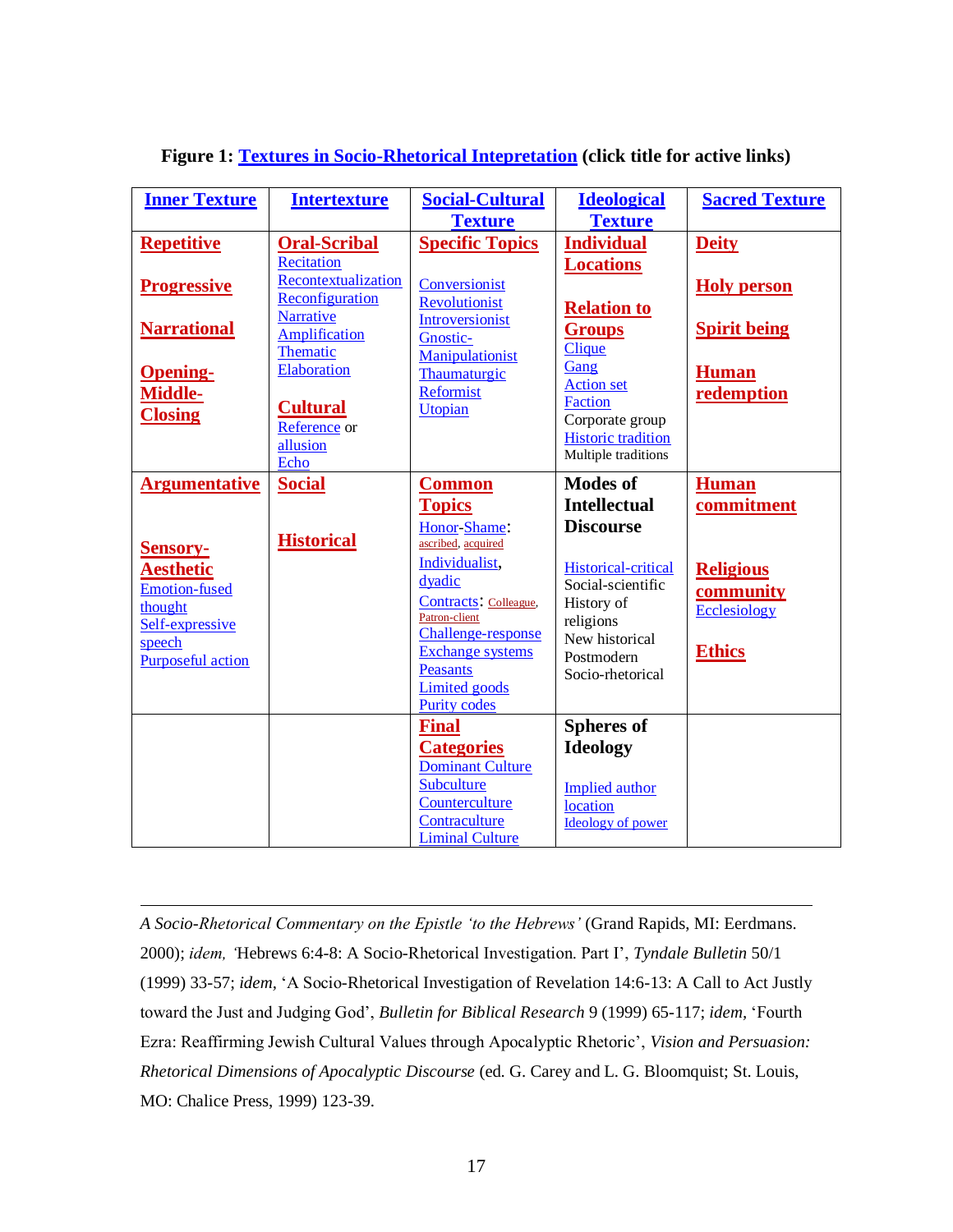regularly observe where different textures converge with one another in a text, and the interpretation proceeds on the basis of the convergences. H. J. B. Combrink wrote essays probing the Gospel of Matthew from a rhetorical perspective that was moving toward social-rhetorical analysis and interpretation.<sup>74</sup> During this period of time, Robbins produced additional socio-rhetorical studies of various kinds.<sup>75</sup> In addition to the Ph.D. dissertations of Braun, Wachob and Sisson, four additional socio-rhetorical dissertations were produced by 1997.<sup>76</sup> Then two more full-scale multi-textural dissertations were written by H. Stephen Brown on two second-century Christian martyr texts and by Thomas J. Bell on two medieval musical sequences attributed to Peter Abelard.<sup>77</sup> Also,

<sup>74</sup> H. J. B. Combrink, 'Reference and Rhetoric in the Gospel of Matthew' (*Scriptura* 40 (1992) 1- 17; *idem,* ''n Retoriese benadering tot die Nuwe Testament', *Skrif en Kerk* 14,2 (1993) 146-62. <sup>75</sup> V. K. Robbins, 'A Male Reads a Feminist Reading: The Dialogical Nature of Pippin's Power', *Semeia* 59 (1992) 211-17; *idem*, 'Rhetoric and Culture: Exploring Types of Cultural Rhetoric in a Text', *Rhetoric and the New Testament: Essays from the 1992 Heidelberg Conference* (ed. S. E. Porter and T. H. Olbricht; Sheffield: JSOT Press, 1993) 443-63; *idem*, *New Boundaries in Old Territory: Forms and Social Rhetoric in Mark* (ed. D. B. Gowler; New York, Bern, Frankfurt am Main, Paris: Peter Lang Publishing, 1994); *idem*, 'The Ritual of Reading and Reading a Text as a Ritual: Observations on Mieke Bal's *Death & Dissymmetry*', *In Good Company: Essays in Honor of Robert Detweiler* (ed. D. Jasper and M. Ledbetter; Atlanta: Scholars Press, 1994) 385- 401; *idem*, 'Divine Dialogue and the Lord's Prayer: Socio-Rhetorical Interpretation of Sacred Texts', *Dialogue* 28 (1994) 117-46; *idem*, 'Foreword', John G. Cook, *The Structure and Persuasive Power of Mark: A Linguistic Approach* (Atlanta: Scholars Press, 1995) xiii-xvii. <sup>76</sup> M. R. Huie-Jolly, 'The Son Enthroned in Conflict: A Socio-Rhetorical Analysis of John 5.17- 23' (Ph.D. diss., University of Otago, New Zealand, 1994); E. Adams, 'Constructing the World: An Exegetical and Socio-Rhetorical Analysis of Paul's Uses of ko/smoj and kti/sij' (Ph.D. diss., University of Glasgow, 1994); O. M. Hendricks, Jr., 'A Discourse of Domination: A Socio-Rhetorical Study of the Meaning of "*Ioudaios*" in the Fourth Gospel' (Ph.D. diss., Princeton University, 1995); R. S. Ascough, 'Voluntary Associations and Community Formation: Paul's Macedonian Communities in Context' (Ph.D. diss., University of St. Michael's College, 1997). <sup>77</sup> H. S. Brown, 'The Martyrs on Trial: A Socio-Rhetorical Analysis of Second Century Christian Court Narrative' (Ph.D. diss., Temple University, 1999); T. J. Bell, 'The Paraclete Abbey Bridal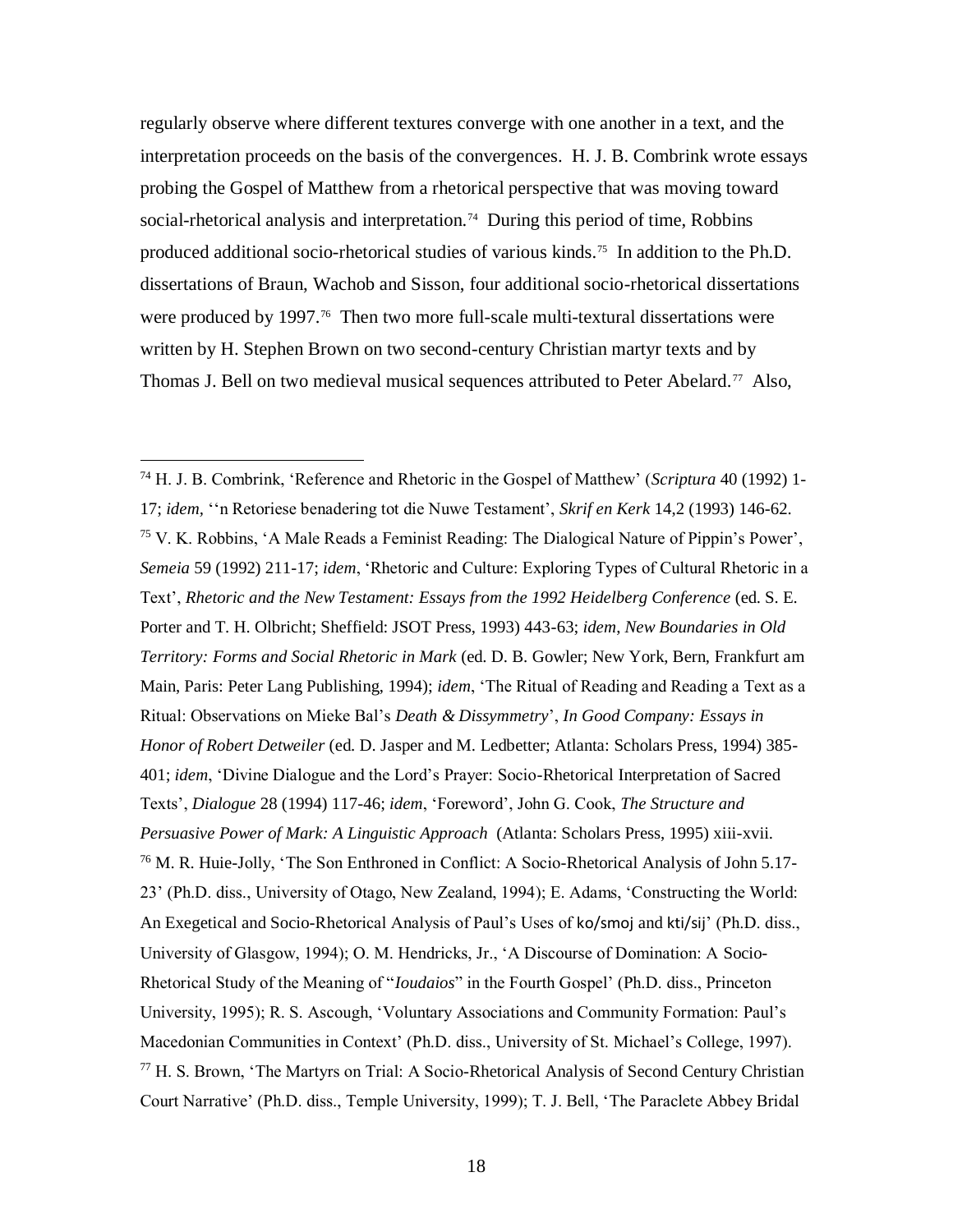Jon Ma Asgeirsson produced a series of studies on the Gospel of Thomas that contain significant socio-rhetorical dimensions.<sup>78</sup> During the 1990s, other people also produced studies that contained significant use of socio-rhetorical strategies of analysis and interpretation.<sup>79</sup> The beginning of the  $21<sup>st</sup>$  century exhibits an increasing rate of sociorhetorical studies appearing on multiple continents.<sup>80</sup>

Tapestry: A Socio-Rhetorical Analysis of Peter Abelard's Sequences *Virgines castae* and *Epithalamica*' (Ph.D. diss., Emory University, 1999).

 $\overline{a}$ 

<sup>78</sup> J. M. Asgeirsson, 'Arguments and Audience(s) in the Gospel of Thomas (Part I)', *SBLSP* 36 (1997) 47-85; *idem*, 'Arguments and Audience(s) in the Gospel of Thomas (Part II)', *SBLSP* 37 (1998) 325-42; *idem*, 'Doublets and Strata: Towards a Rhetorical Approach to the Gospel of Thomas' (Ph.D. diss., Claremont Graduate University, 1998); *idem*, 'The *Chria* as Principle and Source for Learning Literary Composition', in *Alexander's Revenge: Hellenistic Culture through the Centuries* (ed. J. M. Asgeirsson and N. van Deusen; Rekjavik: University of Iceland Press, 2002).

<sup>79</sup> B. K. Blount, 'A Socio-Rhetorical Analysis of Simon of Cyrene: Mark 15:21 and Its Parallels', *Semeia* 64 (1993) 171-98; I. Czachesz, 'Socio-Rhetorical Exegesis of Acts 9:1-30', *Communio Viatorum* (Praha) 37 (1995) 5-32; J. D. Hester, 'Socio-Rhetorical Criticism and the Parable of the Tenants', *JSNT* 45 (l992) 27-57; M. R. Huie-Jolly, 'Like Father, Like Son, Absolute Case, Mythic Authority: Constructing Ideology in John 5:17-23', *SBLSP* 36 (1997) 567-95; J. S. Jensen, 'Retorisk kritik: Om en ny vej I evangelieforskningen', *Dansk teologisk tidsskrift* 55 (1992) 262-79; ET: 'Rhetorical Criticism: On a New Way in Gospel Research'; T. C. Penner, 'Narrative as Persuasion: Epideictic Rhetoric and Scribal Amplification in the Stephen Episode in Acts', *SBLSP* 35 (Atlanta: Scholars Press, 1996) 352-67; *idem*, 'James in Contemporary Research', *Currents in Research: Biblical Studies* 7 (1999) 257-308; W. E. Arnal, 'Gendered Couplets in Q and Legal Formulations: From Rhetoric to Social History', *JBL* 116 (1997) 75-94; W. Braun, 'Social-rhetorical Interests: Context', *Whose Historical Jesus?* (ed. W. E. Arnal; Studies in Christianity and Judaism 7; Waterloo: Wilfrid Laurier Press, 1997) 93-95; A. J. Batten, 'Patience Breeds Wisdom: Q 6:40 in Context', *CBQ* 60 (1998) 641-56; G. A. van den Heever, 'Finding Data in Unexpected Places (Or: From Text Linguistics to Socio-Rhetoric). A Socio-Rhetorical Reading of John's Gospel', *SBLSP* 37 (1998) 2:649-76; *idem*, 'From the Pragmatics of Textures to a Christian Utopia': The Case of the Gospel of John', *Rhetorical Criticism and the Bible* (ed. S. E. Porter and D. L. Stamps; JSNTSup 195; Sheffield: Sheffield Academic Press, 2002) 297-334; J. M. Cottrill, 'A Christological Contradistinction in the Gospel of Matthew'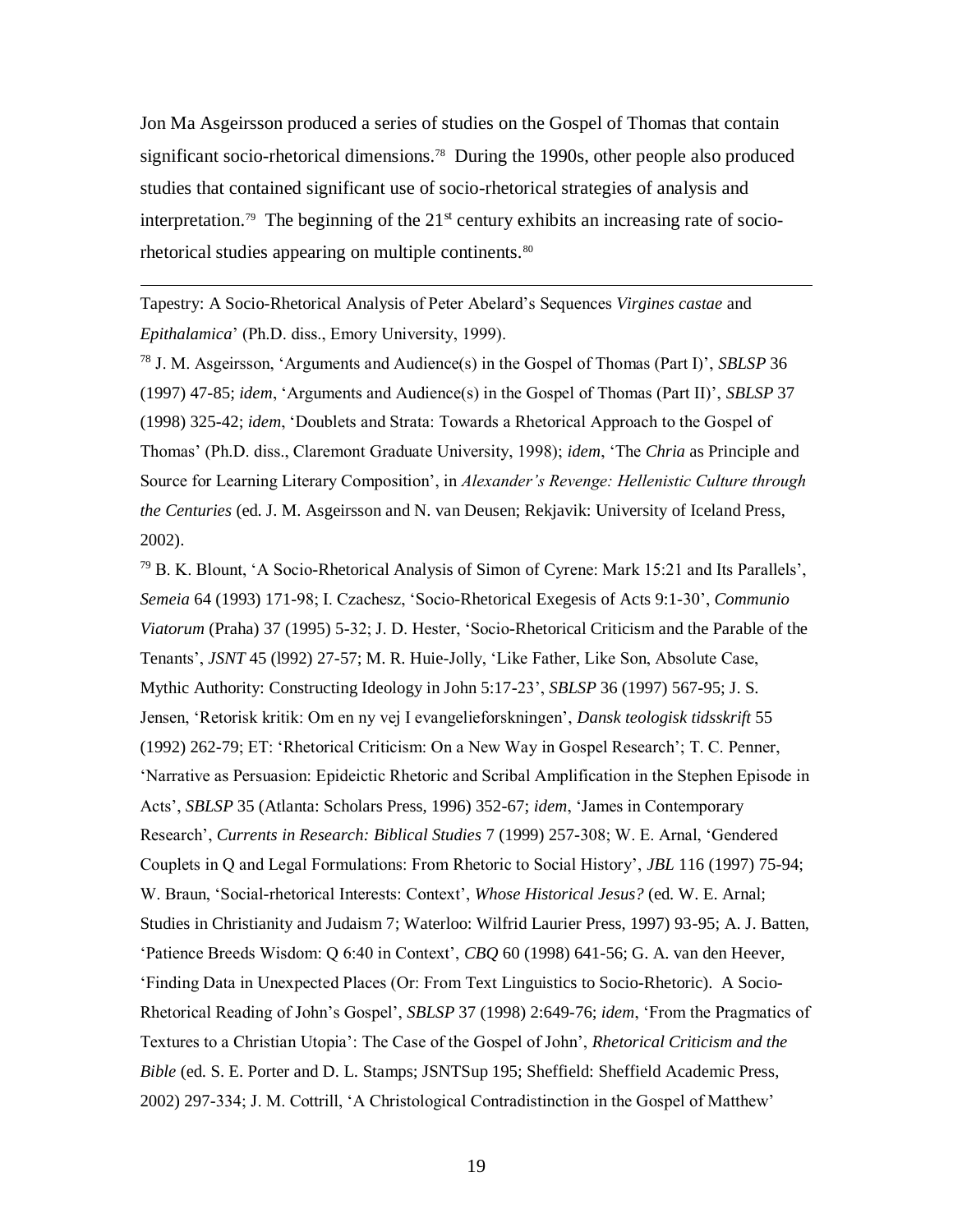#### **V. Socio-Rhetorical Hermeneutics Versus Other Kinds of Hermeneutics**

 $\overline{a}$ 

As various interpreters began to integrate social and rhetorical strategies of interpretation during the 1990s, it became obvious that different hermeneutics guided interpreters in different ways.<sup>81</sup> One obvious mode was a historical or historical-

(Master's thesis, Garrett-Evangelical Theological Seminary, 1999); J. S. Kloppenborg, 'Patronage Avoidance in James', *HervTeoStud* 55, no. 4 (1999) 755-94; *idem*, 'The Q Document and the Q People' and 'Social Characterizations in Theological Perspective', *idem, Excavating Q: The History and Setting of the Sayings Gospel* (Minneapolis: Fortress, 2000) 166-213, 409-44; *idem,* 'Ideological Texture in the Parable of the Talents,' *Fabrics of Discourse: Essays in Honor of Vernon K. Robbins* (ed. D. B. Gowler, L. G. Bloomquist, and D. F. Watson; Harrisburg/London/New York: Trinity Press International, 2003) 64-88; J-S. Park, 'The Shepherd Discourse in John 10: A Rhetorical Interpretation,' (D.Th. diss., University of Stellenbosch, 1999).

<sup>80</sup> G. Theissen, *Gospel Writing and Church Politics: A Socio-rhetorical Approach* (Chuen King Lecture Series 3; Hong Kong: Theology Division, Chung Chi College, Chinese University of Hong Kong, 2001; C. W. Lee, 'The Pauline Concept of the Law in Romans 7: A Socio-Rhetorical Approach' (D.Th. diss., University of Stellenbosch, 2001); M. J. Nel, 'Vergifnis en versoening in Matteus (Forgiveness and Reconciliation in Matthew) (D.Th. diss., University of Stellenbosch, 2002); O. J. Megbelayin, 'A Socio-Rhetorical Analysis of the Lukan Narrative of the Last Supper' (Ph.D. diss., St. Paul University, Ottawa, Canada, 2002; *Fabrics of Discourse: Essays in Honor of Vernon K. Robbins* (ed. D. B. Gowler, L. G. Bloomquist, and D. F. Watson; Harrisburg/London/New York: Trinity Press International, 2003; R. R. Jeal, 'Melody, Imagery and Memory in the Moral Persuasion of Paul' *Rhetorics, Ethics, and Moral Persuasion in Biblical Discourse* (ed. A. Eriksson and T. H. Olbricht; Harrisburg/London/New York: Trinity Press International, forthcoming); F. J. Long, 'From Epicheiremes to Exhortation: A Pauline Method for Moral Persuasion in Hellenistic Socio-Rhetorical Context' *Rhetorics, Ethics, and Moral Persuasion in Biblical Discourse* (ed. A. Eriksson and T. H. Olbricht; Harrisburg/London/New York: Trinity Press International, forthcoming). <sup>81</sup> J. Botha, *Subject to Whose Authority? Multiple Readings of Romans 13* (Emory Studies in Early Christianity 4; Atlanta: Scholars Press, 1994); V. K. Robbins, 'Socio-Rhetorical Hermeneutics and Commentary', *EPI TO AYTO. Essays in honour of Petr Pokorny* (ed. J.

Mrazek, R. Dvorakova, and S. Brodsky; Praha-Trebenice, Czech Republic: Mlyn, 1998) 284-97, [http://www.religion.emory.edu/faculty/robbins/SRS/vkr/commentary.cfm;](http://www.religion.emory.edu/faculty/robbins/SRS/vkr/commentary.cfm) *idem*, 'Historical,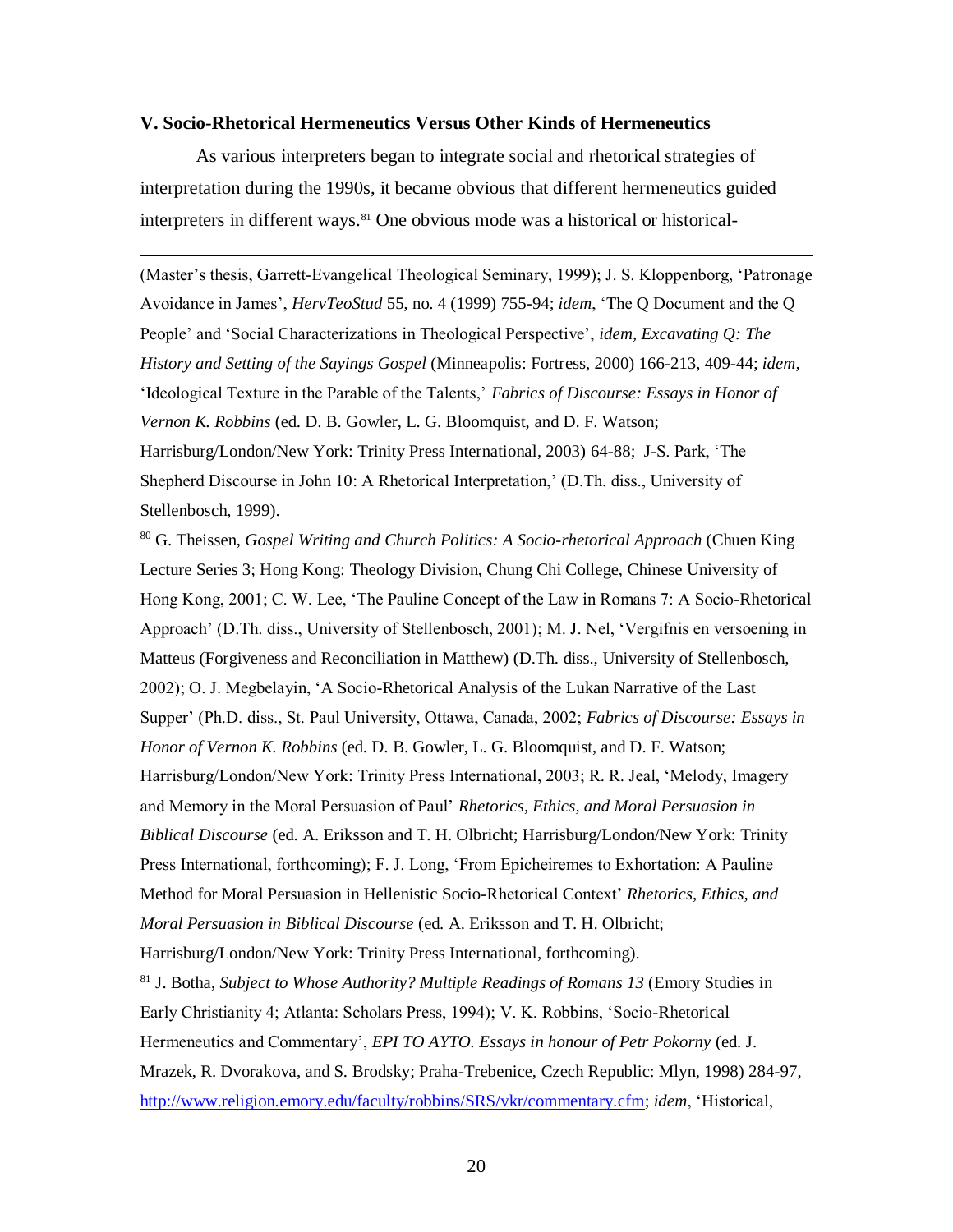theological hermeneutic. Randall C. Webber perhaps was the first person to use the term socio-rhetorical in a context guided by a dominantly historical hermeneutic.<sup>82</sup> Since then, Ben Witherington has produced commentaries that use social and rhetorical strategies of interpretation within a historical-theological hermeneutic.<sup>83</sup>

John H. Elliott began in the 1980s with a historical hermeneutic influenced by sociological and rhetorical strategies of analysis and interpretation, and during the 1990s he nurtured these strategies in ways that are more directly social-scientific in nature.<sup>84</sup> Beginning in 1988, many publications by Jerome H. Neyrey exhibited an integration of social-scientific exegesis with rhetorical analysis and interpretation, and in some

Literary, Linguistic, Cultural, and Artistic Intertextuality: A Response', *Semeia* 80 (1999) 299- 303, [http://www.religion.emory.edu/faculty/robbins/SRS/vkr/response.cfm.](http://www.religion.emory.edu/faculty/robbins/SRS/vkr/response.cfm)

 $\overline{a}$ 

 $82$  R. C. Webber, "Why Were the Heathen so Arrogant?": The Socio-Rhetorical Strategy of Acts 3-4', *BTB* 22 (l992) 19-25.

<sup>83</sup> B. Witherington III, Conflict and Community in Corinth : A Socio-Rhetorical Commentary on 1 and 2 Corinthians (Grand Rapids, MI: Eerdmans, 1994); *idem*, *Friendship and Finances in Philippi : The letter of Paul to the Philippians* (Valley Forge, PA: Trinity Press International, 1994; *idem*, *The Acts of the Apostles: A Socio-Rhetorical Commentary* (Grand Rapids, MI: Eerdmans, 1997); *idem*, *Grace in Galatia: A Commentary on St. Paul's Letter to the Galatians* (Grand Rapids, MI: Eerdmans; Edinburgh: T & T Clark, 1998); *idem, The Gospel of Mark: A Socio-Rhetorical Commentary* (Grand Rapids, MI/Cambridge, U.K.: Eerdmans, 2001; *idem* and D. Hyatt, *Paul's Letter to the Romans: A Socio-Rhetorical Commentary* (Grand Rapids, MI/Cambridge, U.K.: Eerdmans, 2003).

<sup>84</sup> J. H. Elliott, *A Home for the Homeless: A Sociological Exegesis of 1 Peter, Its Situation and Strategy* (Philadelphia: Fortress Press, 1981) with a new subtitle: A Social-Scientific Criticism of 1 Peter, Its Situation and Strategy in the paperback edition, 1992; *idem,* 'The Epistle of James in Rhetorical and Social Scientific Perspective: Holiness-Wholeness and Patterns of Replication' (*BTB* 23 (1993) 71-81; *idem*, *What Is Social-Scientific Criticism?* (GBS, NT Series; Minneapolis: Fortress, 1993). Also see J. H. Elliott, 'Household/Family in the Gospel of Mark as a Core Symbol of Community', *Fabrics of Discourse: Essays in Honor of Vernon K. Robbins* (ed. D. B. Gowler, L. G. Bloomquist, and D. F. Watson; Harrisburg/London/New York: Trinity Press International, 2003) 36-63.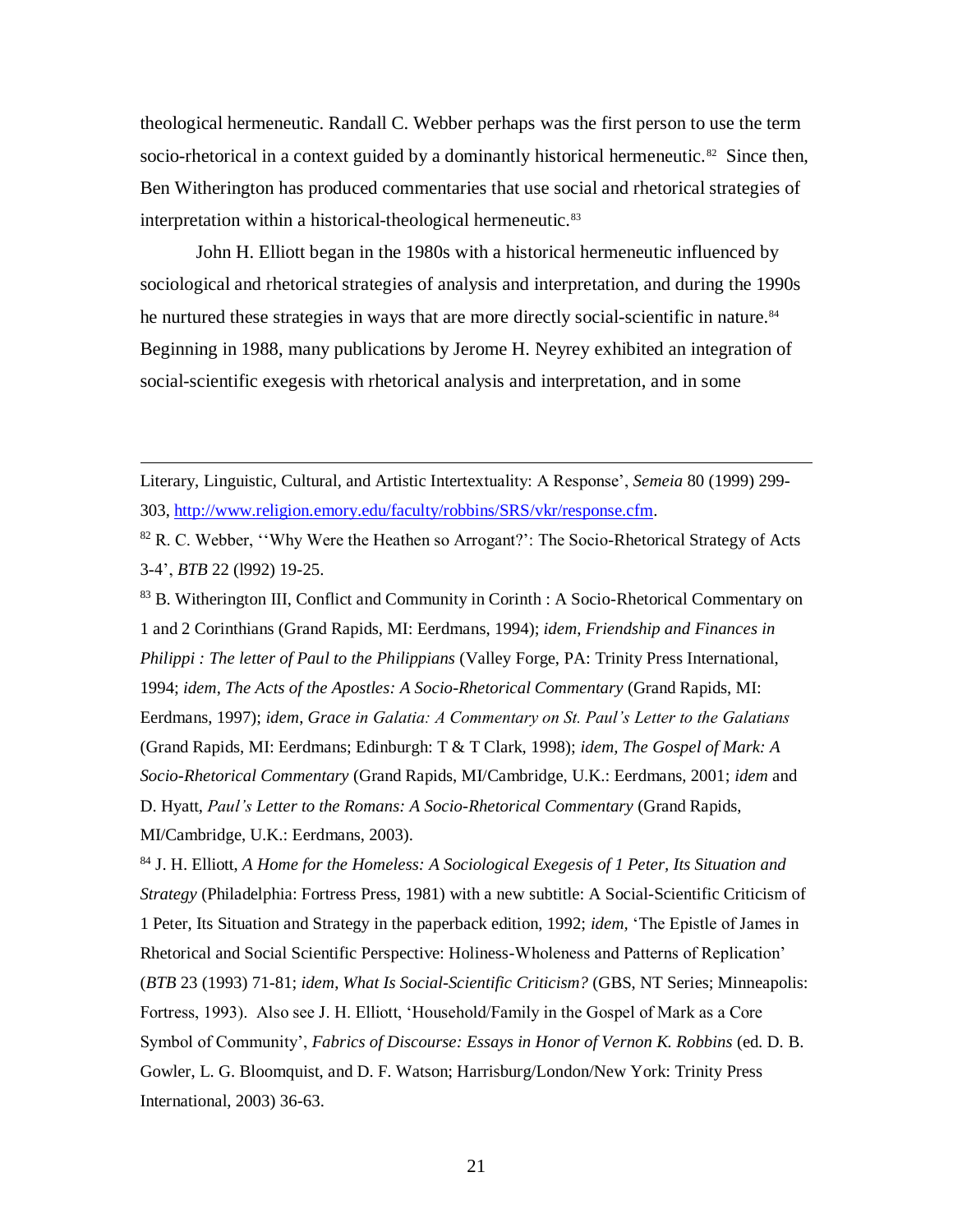instances his strategies have become explicitly socio-rhetorical.<sup>85</sup> Thus, some interpreters approach socio-rhetorical interpretation from a social scientific perspective, and they vary in the manner in which they allow a socio-rhetorical hermeneutic guide their interpretations.<sup>86</sup>

During this period of time, Robbins participated actively in the Context Group, which uses a social-scientific hermeneutic to guide its work, and he produced two essays that explicitly use aspects of social-scientific analysis and interpretation.<sup>87</sup> In addition, Robbins incorporated many insights and interpretive strategies from the works of Bruce

 $\overline{a}$ 

<sup>85</sup> J. H. Neyrey, *An Ideology of Revolt: John's Christology in Social-Science Perspective*  (Philadelphia: Fortress, 1988); *idem, 2 Peter and Jude* (AB37C; New York: Doubleday, 1993); *idem*, 'Josephus' Vita and the Encomium: A Native Model of Personality', *JSJ* 25,2 (1994) 177- 206; *idem*, ' What's Wrong With This Picture? John 4, Cultural Stereotypes of Women, and Public and Private Space', *BTB* 24 (1994) 77-91; *idem*, 'Loss of Wealth, Loss of Family and Loss of Honor: A Cultural Interpretation of the Original Four Makarisms', *Modelling Early Christianity. Social-Scientific Studies of the New Testament in Its Context* (ed. P. F. Esler; London: Routledge, 1995) 139-58; *idem*, 'The Footwashing in John 13:6-11; Transformation Ritual or Ceremony?' *The Social World of the First Christians. Essays in Honor of Wayne A. Meeks* (ed. L. M. White and O. L. Yarbrough; Minneapolis: Fortress, 1995) 198-213; *idem*, *Portraits of Paul: An Archaeology of Ancient Personality*, with B. J. Malina (Louisville, KY: Westminster/John Knox, 1996); *idem*, 'The Trials (Forensic) and Tribulations (Honor Challenges) of Jesus: John 7 in Social Science Perspective', *BTB* 26 (1996) 107-24; *idem*, *Honor and Shame in the Gospel of Matthew* (Louisville: Westminster John Knox, 1998); *idem*, 'Questions, Chreiai, and Challenges to Honor. The Interface of Rhetoric and Culture in Mark's Gospel', *CBQ* 60 (1998) 657-81.

<sup>86</sup> See D. C. Duling, '"Whatever Gain I Had …": Ethnicity and Paul's Self-Identification in Philippians 3:5-6', *Fabrics of Discourse: Essays in Honor of Vernon K. Robbins* (ed. D. B. Gowler, L. G. Bloomquist, and D. F. Watson; Harrisburg/London/New York: Trinity Press International, 2003) 222-41.

<sup>87</sup> V. K. Robbins, 'The Social Location of the Implied Author of Luke-Acts', *The Social World of Luke-Acts: Models for Interpretation* (ed. J. H. Neyrey; Peabody, MA: Hendrickson, 1991) 305- 32; *idem,* 'Beelzebul Controversy in Mark and Luke: Rhetorical and Social Analysis', *Forum* 7.3- 4 (1991) 261-77.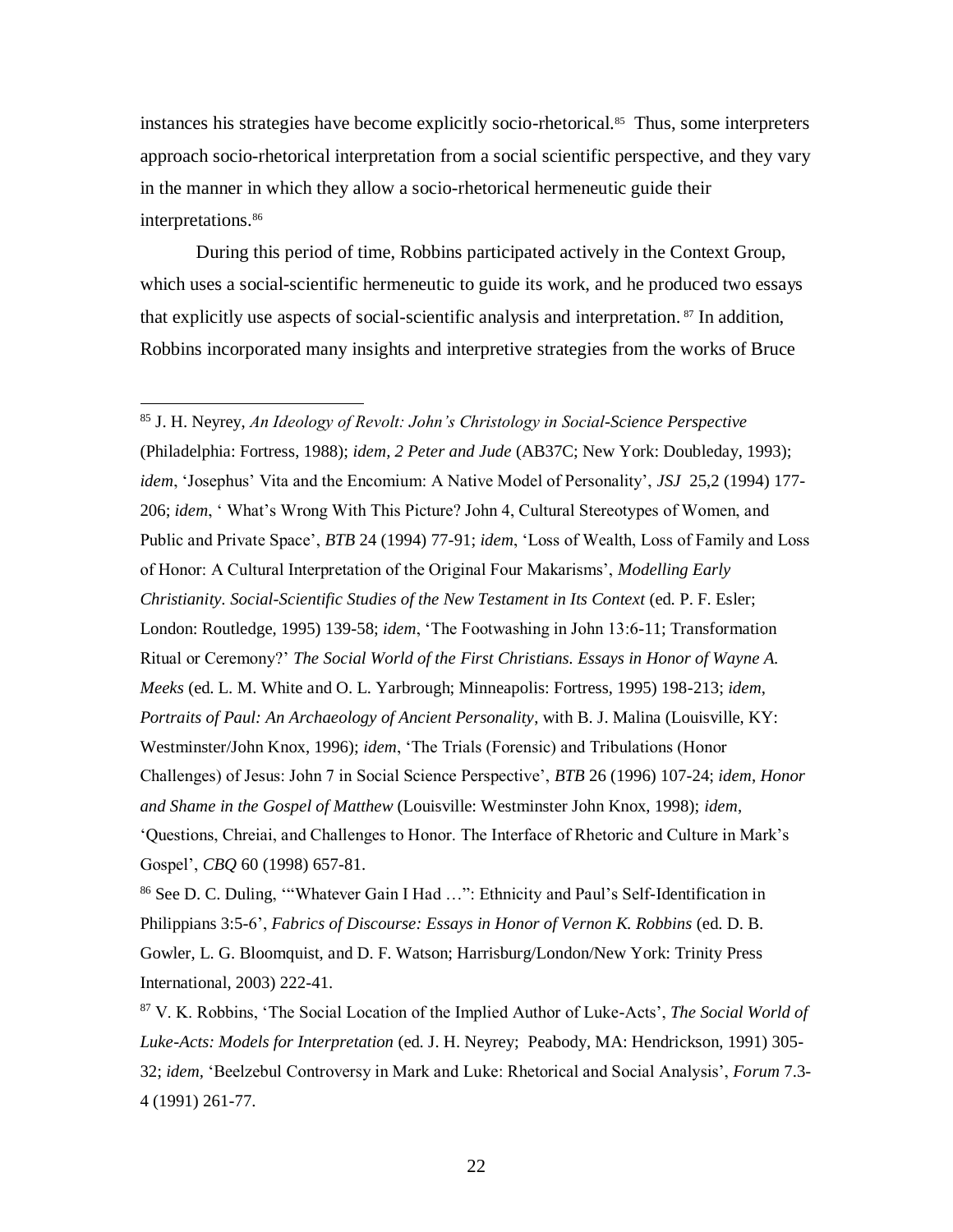J. Malina in *Tapestry* and *Exploring*. 88 Robbins, however, approaches social scientific analysis and interpretation from a socio-rhetorical perspective. This means that he uses a socio-rhetorical hermeneutic as an interpretive analytic to guide the incorporation of social scientific insights into analysis and interpretation of a text, artistic object, or other social, cultural, ideological, or religious phenomenon.

A noticeable alternative to either a historical or social-scientific hermeneutic is a literary hermeneutic. Robert C. Tannehill developed a literary hermeneutic during the 1970s that was richly rhetorical in nature, and his approach was deeply influential on socio-rhetorical interpretation. After explicit dialogue between Tannehill and members of the Context Group during the early 1990s, in 1996 Tannehill produced a socio-literary commentary on the Gospel of Luke that contains significant socio-rhetorical dimensions.<sup>89</sup> One of the people with whom Tannehill dialogued was Richard L. Rohrbaugh, a member of the Context Group who integrated social-scientific exegesis with literary readings that were essentially rhetorical interpretations during the 1990s.<sup>90</sup> Some interpreters, in contrast to Tannehill and Rohrbaugh, interacted appreciatively but critically with socio-rhetorical interpretation from the perspective of a literary or a socialscientific hermeneutic.<sup>91</sup> Robbins wrote an essay on the relationship between socialscientific and literary hermeneutics from the perspective of a socio-rhetorical

<sup>88</sup> Robbins, *Tapestry*, 159-66; *idem*, *Exploring*, 30-31, 75-86, 100-1, 107.

<sup>89</sup> R. C. Tannehill, *Gospel of Luke* (ANTC; Nashville: Abingdon, 1996).

<sup>90</sup> R. L. Rohrbaugh, 'A Peasant Reading of the Parable of the Talents: A Text of Terror?', *BTB* 23 (1993) 32-9; *idem*, 'A Dysfunctional Family and its Neighbors: Luke 15:11-32', *Perspectives on the Parables: Images of Jesus in his Contemporary Setting (ed. V. G. Shillington; Edinburgh: T* & T Clark, 1997); *idem*, 'Legitimating Sonship: A Test of Honor: A Social Science Study of Luke 4:1-30', Modelling Early Christianity: Social-Scientific Studies of the New Testament in its Context (ed. P. F. Esler; London: Routledge, 1995) 183-97.

 $91$  M. Ledbetter, 'Telling the Other Story: A Literary Response to Socio-Rhetorical Criticism of the New Testament', *Semeia* 64 (1993) 289-301; P. F. Craffert, 'Relations Between Social-Scientific, Literary, and Rhetorical Interpretations of Texts', *BTB* 26 (1996) 45-55; R. A. Culpepper, 'Mapping the Textures of New Testament Criticism: A Response to Socio-Rhetorical Criticism', *JSNT* 70 (1998) 71-7.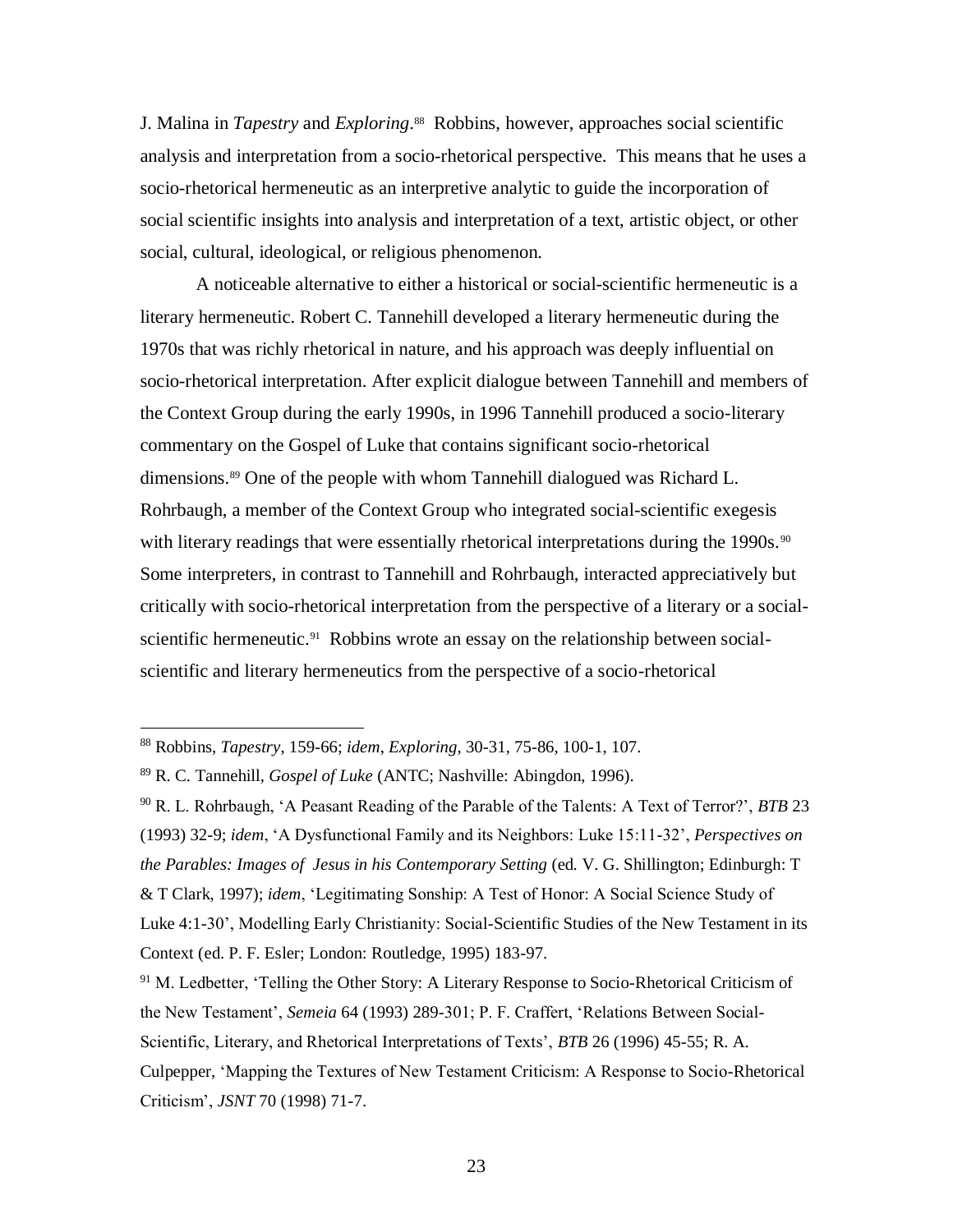hermeneutic<sup>92</sup> and later wrote a socio-rhetorical interpretation with a special focus on aesthetic texture for Robert Tannehill's Festschrift.<sup>93</sup>

Elisabeth Schüssler Fiorenza activated a political hermeneutic in a direct criticism of socio-rhetorical interpretation in her address at the first South African Rhetorical Conference in 1994.<sup>94</sup> Robbins responded in the Florence Conference in 1998, analyzing the oppositional rhetoric Fiorenza used in the address and recommending ways the discussion could move forward using socio-rhetorical strategies of dialogue and discussion.<sup>95</sup> Then Robbins in 2002 was invited to exhibit a 'full-turn' socio-rhetorical approach that might inform feminist interpretation.<sup>96</sup> Priscilla Geisterfer Nyvlt has written a substantive response to Fiorenza's essay from the perspective of feminist criticism.<sup>97</sup>

H. J. B. Combrink has written a series of essays that use a socio-rhetorical hermeneutic to analyze, interpret, and challenge the present climate of NT interpretation

 $93$  V. K. Robbins, 'The Sensory-Aesthetic Texture of the Compassionate Samaritan Parable in Luke 10', *Literary Encounters with the Reign of God* (ed. Sharon H. Ringe and H. C. Paul Kim; T & T Clark, 2004).

<sup>96</sup> Robbins, 'Feminst Hermeneutics'.

 $\overline{a}$ 

<sup>97</sup> P. Geisterfer Nyvlt, 'Consciousness as the Heartbeat of Critical Feminist Biblical Interpretation: The Cooperative Language of Liberation in Rhetorical Criticism', *Her Master's*  Tools? (ed. C. Vander Stichele and T. Penner; Global Perspectives on Biblical Scholarship Series; Atlanta: SBL and Leiden: Brill, 2004). See also W. Braun, 'Fugitives from Femininity: Greco-Roman Gender Ideology and the Limits of Early Christian Women's Emancipation', *Fabrics of Discourse: Essays in Honor of Vernon K. Robbins* (ed. D. B. Gowler, L. G. Bloomquist, and D. F. Watson; Harrisburg/London/New York: Trinity Press International, 2003) 317-32.

 $92$  V. K. Robbins, 'Social-Scientific Criticism and Literary Studies: Prospects for Cooperation in Biblical Interpretation', *Modelling Early Christianity: Social-Scientific Studies of the New Testament in Its Context* (ed. P. F. Esler; London: Routledge, 1995) 274-89.

<sup>94</sup> E. S. Fiorenza, 'Challenging the Rhetorical Half-Turn: Feminist and Rhetorical Biblical Criticism', *Rhetoric, Scripture & Theology: Essays from the 1994 Pretoria Conference* (ed. S. E. Porter and T. H. Olbricht; JSNTSup 131; Sheffield: Sheffield Academic Press, 1996) 28-53. <sup>95</sup> Robbins, 'Rhetorical-Political Analysis'.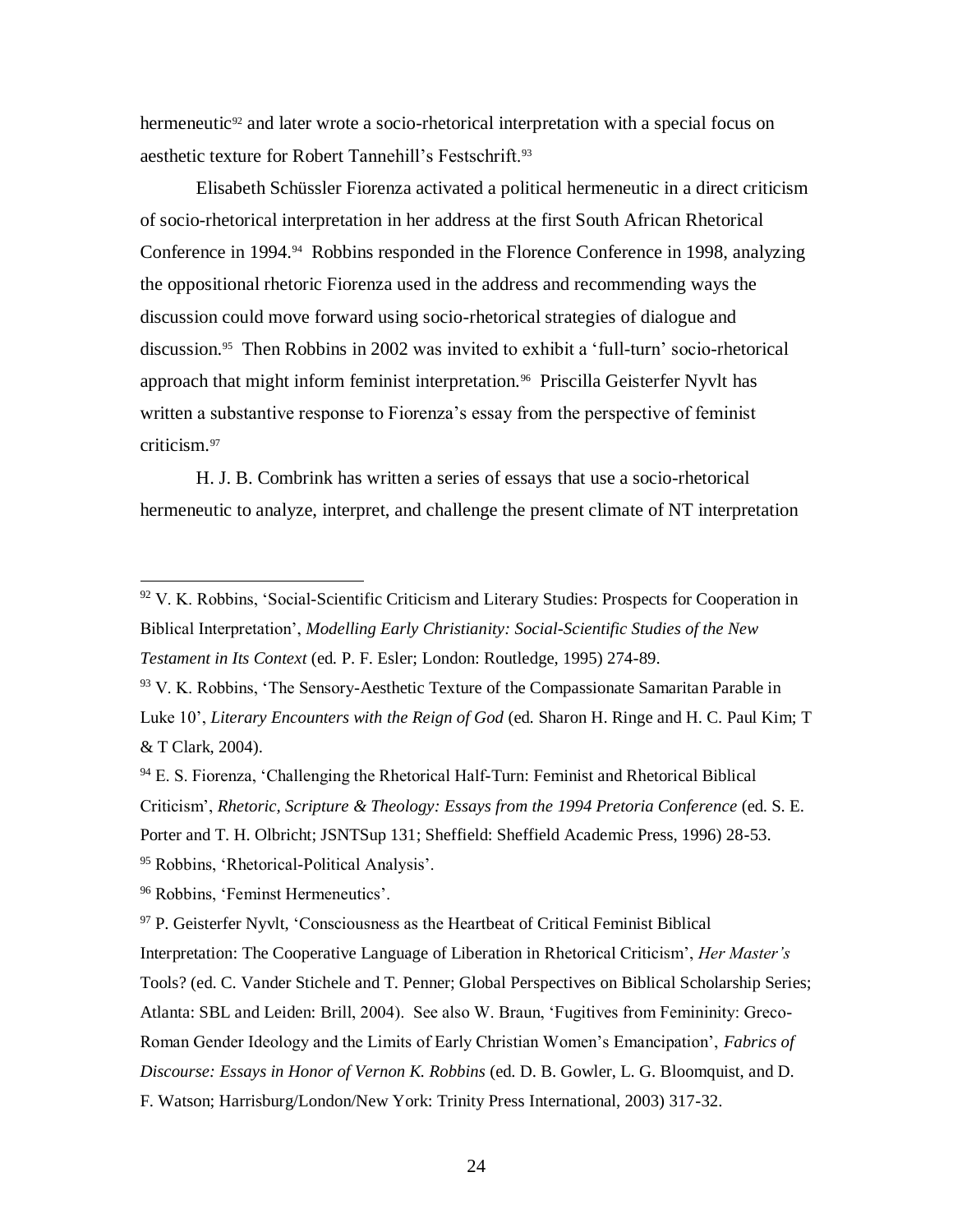in the new South Africa.<sup>98</sup> In addition, L. Gregory Bloomquist has written a series of studies that probe the inner nature of a socio-rhetorical hermeneutic in the context of sociological, philosophical, and theological systems of thought and practice.<sup>99</sup> In this context, both Combrink and Duane F. Watson have written essays that probe the implications of using a socio-rhetorical hermeneutic, rather than an alternative hermeneutic, to guide the writing of commentary on biblical texts.<sup>100</sup> One of the results of this work has been an increased emphasis on the role of ideological texture in sociorhetorical interpretation.<sup>101</sup> Thus, the implications of using a socio-rhetorical

 $\overline{a}$ 

<sup>99</sup> L. G. Bloomquist, 'Rhetorical Analysis and Sociological Analysis in Historical Jesus Research', *Method and Theory in the Study of Religion* 9.2 (1997) 139-54; *idem,* 'The Rhetoric of the Historical Jesus', *Whose Historical Jesus?* (ed. W. E. Arnal; Studies in Christianity and Judaism 7; Waterloo: Wilfrid Laurier Press, 1997) 98-117; *idem, '*Methodological Considerations in the Determination of the Social Context of Cynic Rhetorical Practice: Implications for our Present Studies of the Jesus Traditions', *The Rhetorical Analysis of Scripture: Essays from the 1995 London Conference* (ed. S. E. Porter and T. H. Olbricht; JSNTSup 146; Sheffield: Sheffield Academic Press, 1997) 200-31; *idem*, 'Patristic Reception of a Lukan Healing Account: A Contribution to a Socio-Rhetorical Response to Willi Braun's *Feasting and Social Rhetoric in Luke 14', Healing in Religion and Society, From Hippocrates to the Puritans* (ed. S. Muir and J. K. Coyle; Studies in Religion and Society 43; Lewiston: Edwin Mellen Press, 1999) 105-34; *idem*, 'A Possible Direction for Providing Programmatic Correlation of Textures in Socio-Rhetorical Analysis', *Rhetorical Criticism and the Bible* (ed. S. E. Porter and D. L. Stamps; JSNTSup 195; Sheffield: Sheffield Academic Press, 2002) 61-96.

<sup>100</sup> Combrink*,* 'The Challenges and Opportunities of a Socio-Rhetorical Commentary'; Watson, 'Why We Need Socio-Rhetorical Commentary' *idem,* '"Keep Yourselves from Idols": A Socio-Rhetorical Analysis of the *Exordium* and *Peroratio* in 1 John', *Fabrics of Discourse: Essays in Honor of Vernon K. Robbins* (ed. D. B. Gowler, L. G. Bloomquist, and D. F. Watson; Harrisburg/London/New York: Trinity Press International, 2003) 281-302.

<sup>101</sup> See *Fabrics of Discourse: Essays in Honor of Vernon K. Robbins* (ed. D. B. Gowler, L. G. Bloomquist, and D. F. Watson; Harrisburg/London/New York: Trinity Press International, 2003): H. J. B. Combrink, 'Shame on the Hypocritical Leaders in the Church: A Socio-Rhetorical

<sup>98</sup> Combrink, 'The Rhetoric of the Church in the Transition'; *idem,* 'The Challenge of Making and Redrawing Boundaries'; *idem,* 'The Contribution of Socio-Rhetorical Interpretation to the Reformed Interpretation of Scripture'.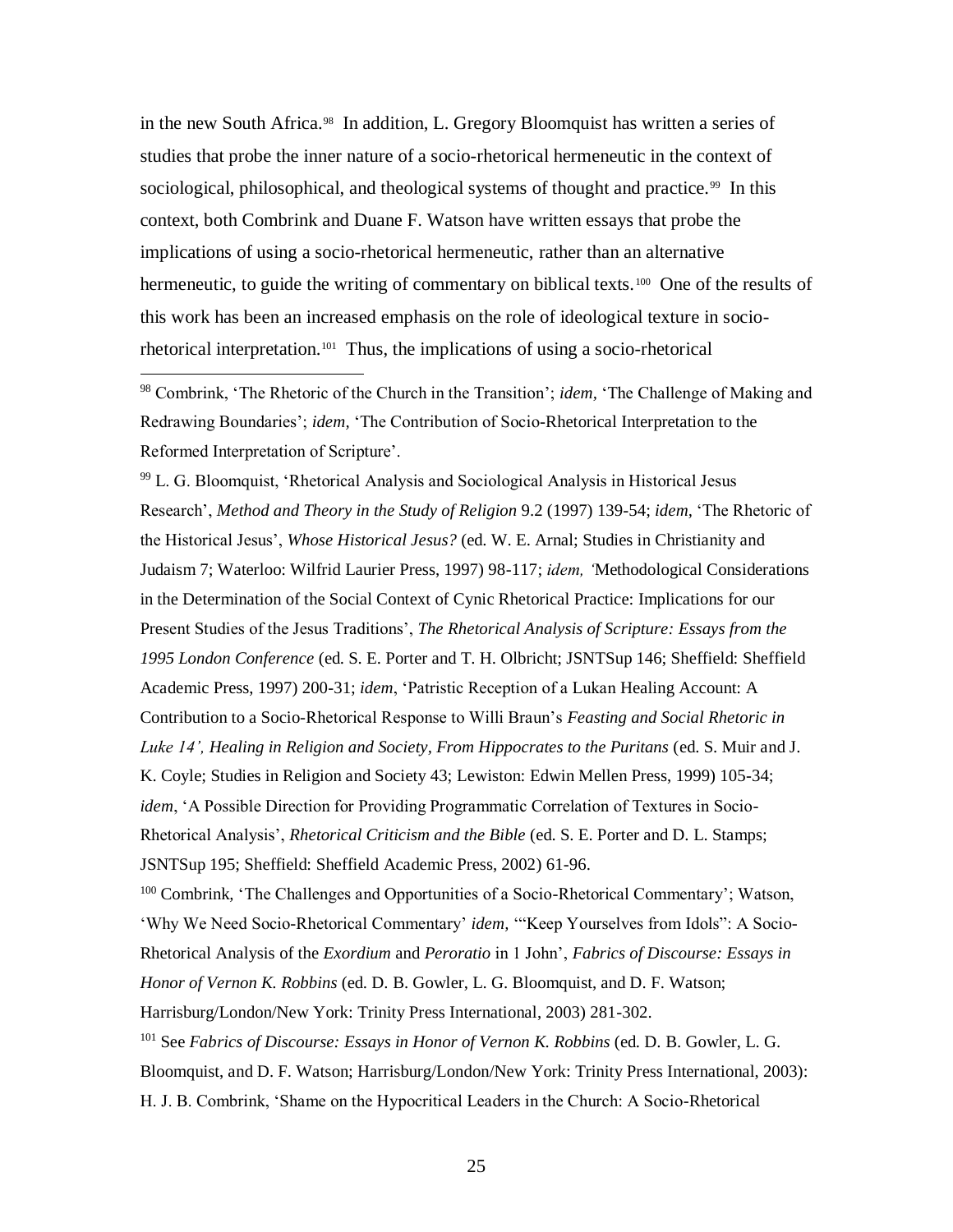hermeneutic, rather than a hermeneutic from a different arena of interpretation, to guide socio-rhetorical analysis and interpretation has become more evident during the last decade. The implications lie primarily in the sphere of socio-rhetorical interpretation as an interpretive analytic that negotiates multiple arenas of analysis. An interpretive analytic is designed to negotiate analysis and interpretation produced by multiple disciplinary methods, rather than to pursue analysis and interpretation within the strictly drawn boundaries of one disciplinary method.

#### **VI. The Emergence of Multiple Rhetorolects in Early Christianity**

 $\overline{a}$ 

By 1996, socio-rhetorical analysis and interpretation began to exhibit significantly different textures for different kinds of early Christian discourse. For example, early Christian miracle discourse has a different texture than wisdom or apocalyptic discourse. In addition, early Christian prophetic discourse is different from precreation discourse. In an essay that appeared in 1996, Robbins defined and described six kinds of discourse in the New Testament as 'rhetorolects'.<sup>102</sup> According to the essay, 'A rhetorolect is a form of language variety or discourse identifiable on the basis of a distinctive configuration of themes, topics, reasonings, and argumentations'.<sup>103</sup> Each rhetorolect blends with the other rhetorolects during the first seven decades of the emergence of early Christian discourse. This raises a challenge for interpreters to describe the texture of each rhetorolect and to explain and display the manner in which each rhetorolect blends with the other

Interpretation of the Reproaches in Matthew 23', 1-35; J. S. Kloppenborg, 'Ideological Texture in the Parable of the Talents', 64-88; Gowler, 'Text, Culture, and Ideology'; Bloomquist, 'Paul's Inclusive Language'; C. A. Wanamaker, '"By the Power of God": Rhetoric and Ideology in 2 Corinthians 10-13', 194-221; R. B. Sisson, 'A Common Agōn: Ideology and Rhetorical Intertexture in Philippians', 242-63; W. H. Wachob, 'The Epistle of James and the Book of Psalms: A Socio-Rhetorical Perspective of Intertexture, Culture, and Ideology in Religious Discourse', 264-80.

<sup>102</sup> V. K. Robbins, 'The Dialectical Nature of Early Christian Discourse', *Scriptura* 59 (1996) 353-362. Online: [http://www.religion.emory.edu/faculty/robbins/SRS/vkr/dialect.cfm.](http://www.religion.emory.edu/faculty/robbins/SRS/vkr/dialect.cfm)  <sup>103</sup> Robbins, 'The Dialectical Nature', 356.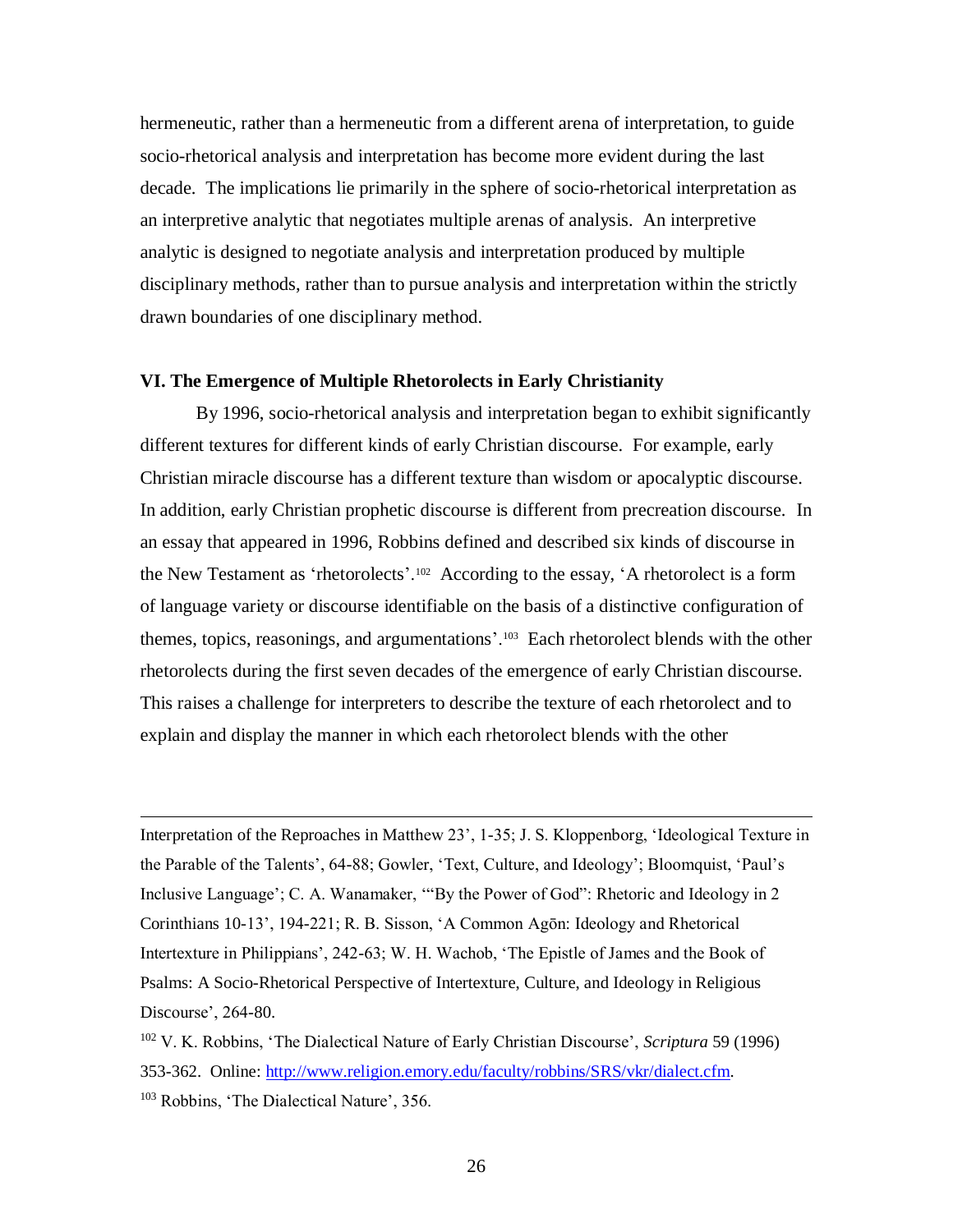rhetorolects during the emergence of Christian discourse as an identifiable phenomenon in the Mediterranean world.

Robbins's move to analysis of rhetorolects had actually started with his papers at the 1992 Heidelberg conference and the 1993 annual *Exegetiska dagen* at the University of Uppsala, where he investigated difference kinds of culture in relation to different kinds of discourse.<sup>104</sup> This means that attention to multiple textures in early Christian discourse began to emerge prior to the publication of the books that presented the multi-textural approach in 1996. However, Robbins actually launched the multiple discourse approach in a paper on the dialectical nature of six kinds of early Christian rhetorolects at the second annual South African Rhetorical Conference in 1996 at the University of Stellenbosch.<sup>105</sup> The names that have gradually evolved for these six rhetorolects are: wisdom, miracle, prophetic, precreation, priestly, and apocalyptic.<sup>106</sup> In 1996, Robbins also published an article on the game-like nature of the wisdom discourse in the Epistle of James, using insights from the anthropologist Bradd Shore.<sup>107</sup> As Robbins began to analyze different modes of early Christian discourse more intensively, socio-rhetorical analysis of enthymemes became a more prominent feature of the approach.<sup>108</sup> The result was a conclusion that enthymemes work with social, cultural, ideological and theological topics and values, using some topics and values as a context for reconfiguring others.

<sup>105</sup> Robbins, 'The Dialectical Nature'.

<sup>104</sup> V. K. Robbins, 'Rhetoric and Culture: Exploring Types of Cultural Rhetoric in a Text', *Rhetoric and the New Testament: Essays from the 1992 Heidelberg Conference* (ed. S. E. Porter and T. H. Olbricht.; Sheffield: JSOT Press, 1993) 443-63; *idem,* 'Interpreting Miracle Culture and Parable Culture in Mark 4-11', *SEÅ* 59 (1994) 59-81.

<sup>&</sup>lt;sup>106</sup> The names 'oppositional, suffering-death-resurrection and cosmic' in the 1996 essay gradually have changed to 'prophetic, priestly and precreation'.

<sup>107</sup> V. K. Robbins, 'Making Christian Culture in the Epistle of James', *Scriptura* 59 (1996) 341- 51.

[http://www.religion.emory.edu/faculty/robbins/SRS/vkr/james.cfm;](http://www.religion.emory.edu/faculty/robbins/SRS/vkr/james.cfm) B. Shore, *Culture in Mind: Cognition, Culture, and the Problem of Meaning* (New York: Oxford University Press, 1996). <sup>108</sup> Robbins, 'The Present and Future', 33-40.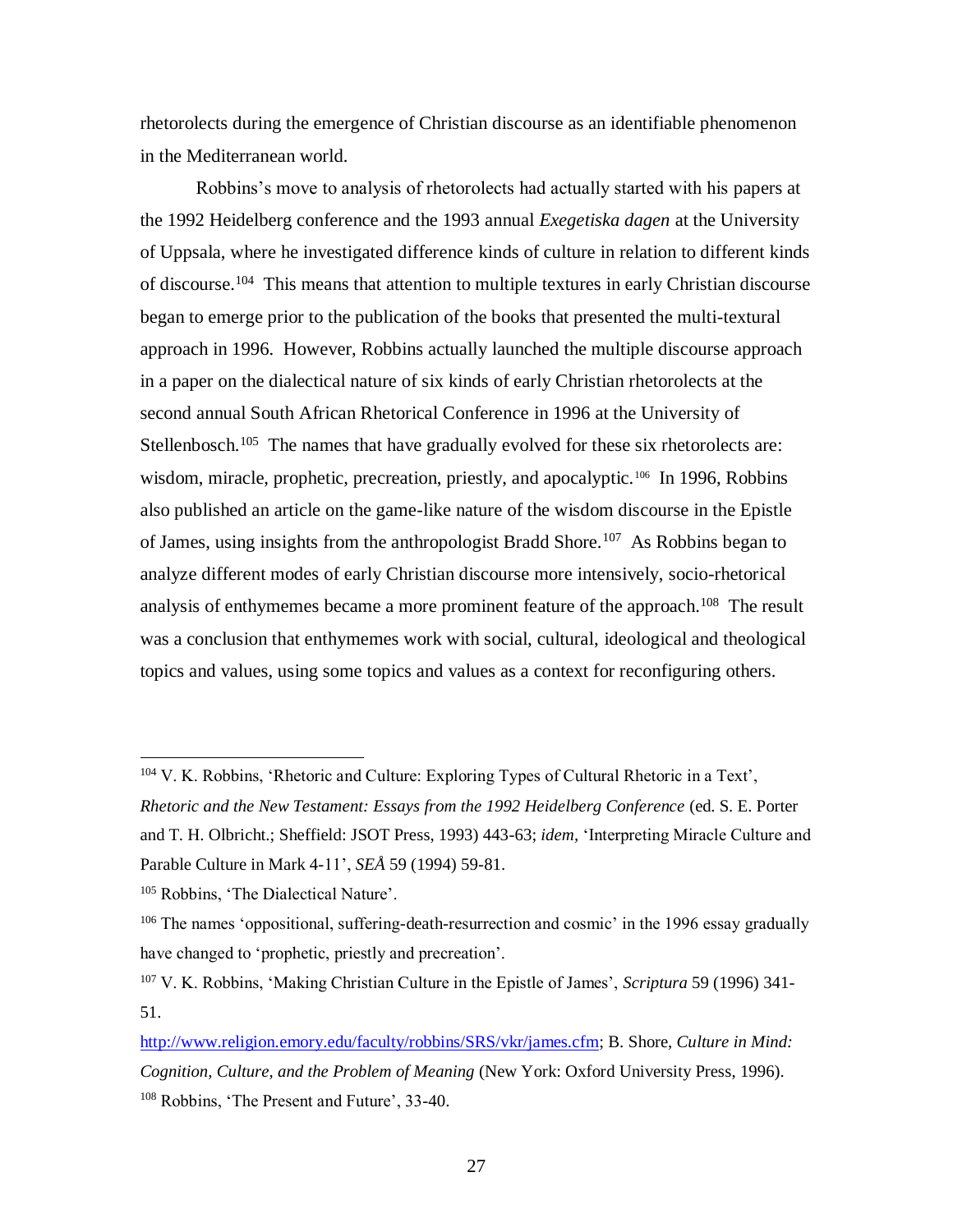Beginning in 1998, Robbins's analysis and interpretation of enthymemes began to display rule, case, and result, rather than simply major premise, minor premise, and conclusion.<sup>109</sup> The purpose was to invite a discussion concerning the relation of deductive, inductive, and abductive reasoning in early Christian argumentation, and this is now in process. Robbins has argued for the unusual sequence of argumentation in Luke 11:4 and 11:13 as abductive in the context of enthymematic networks about praying to God to be forgiven in a context where one forgives others and God's giving of the Holy Spirit in a context where one sees God as Father who gives food and other basic needs to people in God's kingdom. 110 In addition, Robbins has argued for a series of instances of abductive reasoning in the Gospel of Thomas.<sup>111</sup> L. G. Bloomquist, in a context of careful exploration of C. S. Peirce's statements about abduction, has concluded that only in a few instances might one be able to detect abductive reasoning in New Testament texts.<sup>112</sup> Rather, he suggests, 'What Peirce calls deduction, as the tracing out of necessary and probable consequences of certain original hypotheses that were held, seems widely present in the New Testament argumentation and, in fact, appears to be the primary argumentative form.<sup>'113</sup> D. E. Aune has objected to any discussion of abduction in relation to enthymemes in the New Testament, asserting that 'Enthymemes, like syllogisms, are *always deductive*…'<sup>114</sup> Aune does not discuss Bloomquist's essay, nor

<sup>109</sup> V. K. Robbins, 'Enthymemic Texture in the Gospel of Thomas', *SBLSP* 37 (1998) 343-66: [http://www.religion.emory.edu/faculty/robbins/SRS/vkr/enthymeme.cfm;](http://www.religion.emory.edu/faculty/robbins/SRS/vkr/enthymeme.cfm) *idem*, 'From Enthymeme to Theology in Luke 11:1-13', *Literary Studies in Luke-Acts: A Collection of Essays in Honor of Joseph B. Tyson* (ed. R. P. Thompson and T. E. Phillips; Macon, GA: Mercer University Press, 1998) 191-214:

[http://www.religion.emory.edu/faculty/robbins/SRS/vkr/theology.cfm.](http://www.religion.emory.edu/faculty/robbins/SRS/vkr/theology.cfm)

 $\overline{a}$ 

<sup>112</sup> L. G. Bloomquist, 'A Possible Direction for Providing Programmatic Correlation of Textures in Socio-Rhetorical Analysis', *Rhetorical Criticism and the Bible* (ed. S. E. Porter and D. L. Stamps; JSNTSup 195; Sheffield: Sheffield Academic Press, 2002) 61-96.

<sup>113</sup> Bloomquist, 'A Possible Direction', 85.

<sup>110</sup> Robbins, 'From Enthymeme', 197, 210-14.

<sup>111</sup> Robbins, 'Enthymemic Texture', 346-47, 356-65.

<sup>114</sup> D. E. Aune, 'Use and Abuse of the Enthymeme in New Testament Scholarship', *NTS* 49 (2003) 299-320, quotation on 315.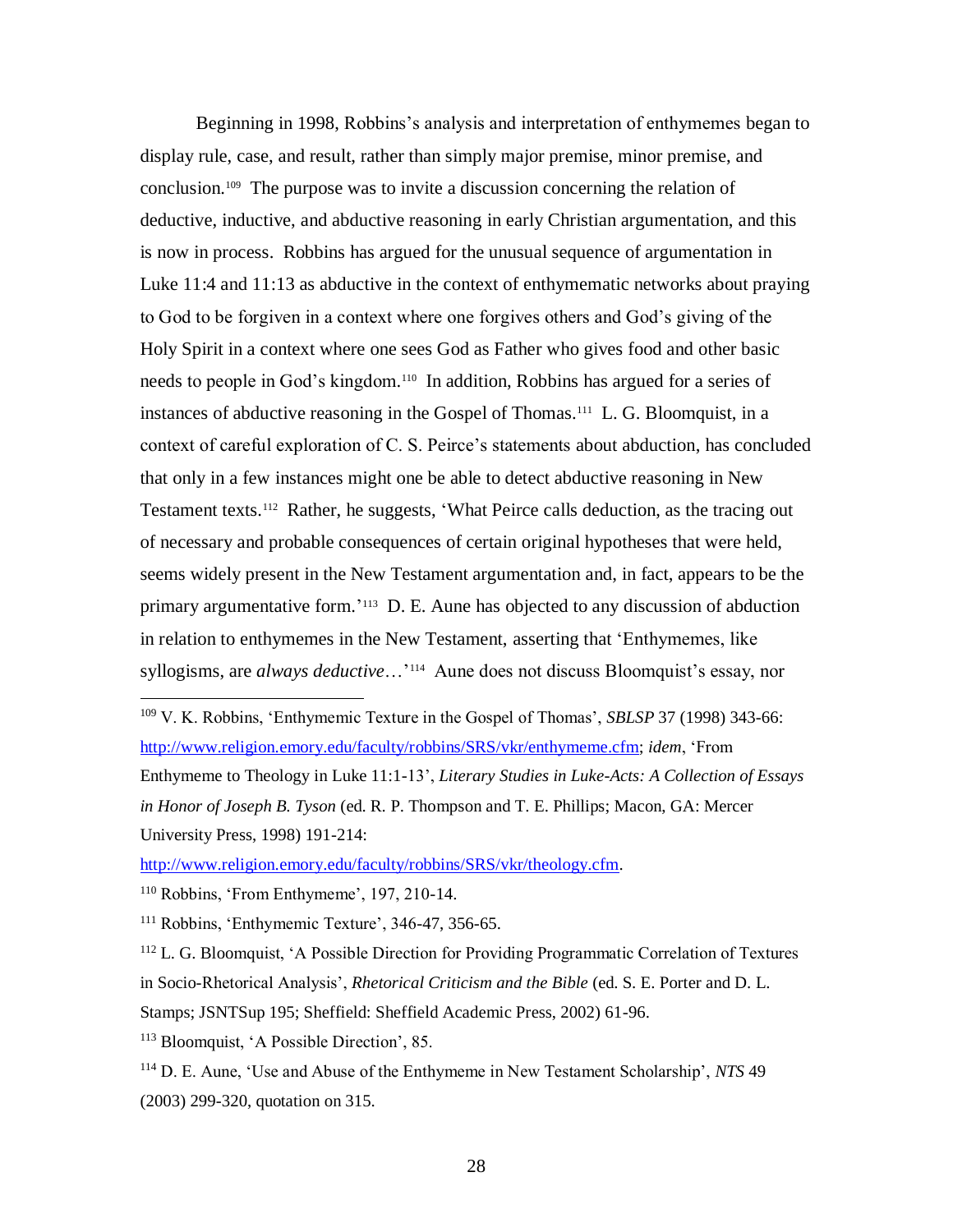does he cite Robbins's essay on the Gospel of Thomas nor Richard L. Lanigan's discussion of abduction and the enthymeme in his 1995 essay, <sup>115</sup> on which Robbins's analysis was initially based. Socio-rhetorical analysis and interpretation of enthymemes is still in its early stages, and it appears that it may be the center of some considerable discussion in the near future. Jeffrey Walker has recently published an important analysis and interpretation of the 'lyric enthymeme' in the writings of Pindar, Alcaeus, Sappho, and Solon.<sup>116</sup> This study promises to contribute substantively to the discussion, since it contains enthymematic interpretation of quite lengthy sections of text that people have not regularly considered to be rhetorically argumentative. 117

In 1999, Robbins turned to apocalyptic discourse and produced an essay on Mark 13 that contains a significant amount of socio-rhetorical analysis of its enthymematic texture in a context that interprets the passage as transferring holiness from the Jerusalem temple to the bodies of Jesus' disciples.<sup>118</sup> Bloomquist also has produced socio-rhetorical studies of apocalyptic discourse.<sup>119</sup> Newby, who began socio-rhetorical analysis in the

 $\overline{a}$ 

<sup>119</sup> L. G. Bloomquist, 'Rhetorical Argumentation and the Culture of Apocalyptic: A Socio-Rhetorical Analysis of Lk.21', *The Rhetorical Interpretation of Scripture: Essays from the 1996 Malibu Conference* (JSNTSup 180; Sheffield: Sheffield Academic Press, 1999) 173-209; *idem*, 'Methodological Criteria for Apocalyptic Rhetoric: A Suggestion for the Expanded Use of Sociorhetorical Analysis', *Vision and Persuasion: Rhetorical Dimensions of Apocalyptic Discourse* (ed. G. Carey and L. G. Bloomquist; St. Louis, MO: Chalice Press, 1999) 181-203. Also see D. A. deSilva, 'Toward a Socio-Rhetorical Taxonomy of Divine Intervention: Miracle Discourse in the Revelation to John', *Fabrics of Discourse: Essays in Honor of Vernon K.* 

<sup>115</sup> R. L. Lanigan, 'From Enthymeme to Abduction: The Classical Law of Logic and the Postmodern Rule of Rhetoric', *Recovering Pragmatism's Voice: The Classical Tradition, Rorty, and the Philosophy of Communication* (ed. L. Langsdorf and A. R. Smith; Albany, NY: SUNY Press, 1995) 49-70.

<sup>116</sup> J. Walker, *Rhetoric and Poetics in Antiquity* (New York: Oxford University Press, 2000). <sup>117</sup> Walker, *Rhetoric and Poetics*, 154-273.

<sup>118</sup> V. K. Robbins, 'Rhetorical Ritual: Apocalyptic Discourse in Mark 13', *Vision and Persuasion: Rhetorical Dimensions of Apocalyptic Discourse* (ed. G. Carey and L. G. Bloomquist; St. Louis, MO: Chalice Press, 1999) 95-121.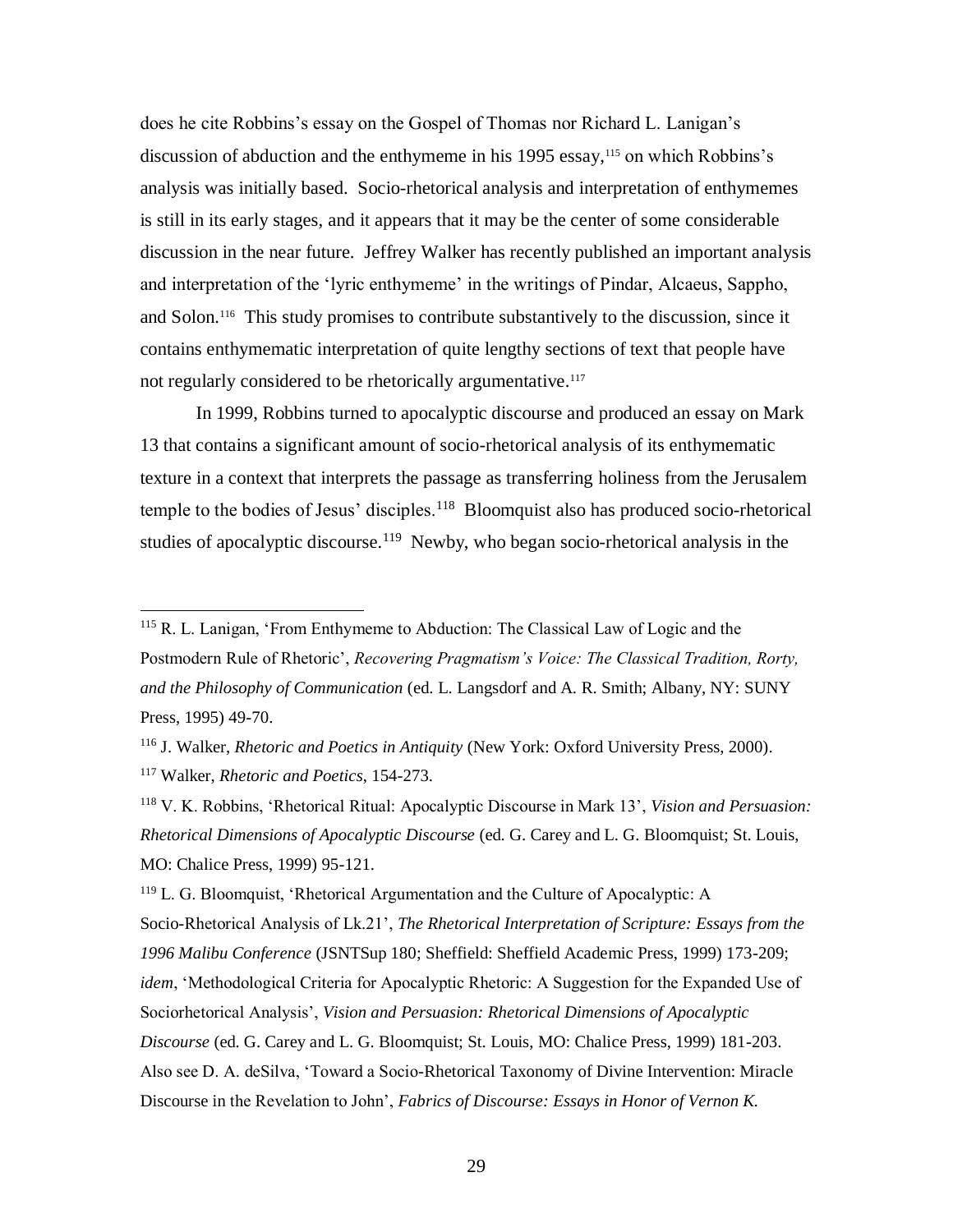Quran in 1997, also has produced an essay on apocalyptic discourse in Surahs 2, 10, and 18 of the Quran.<sup>120</sup> Thus apocalyptic rhetorolect, which blends extended sequences of vivid, graphic images with emphatic assertions about God's actions, became the testing ground for rhetorical analysis and interpretation that moved beyond semi-philosophically oriented wisdom rhetorolect grounded in God's created order to a rhetorolect grounded in God's ability to act as an omnipotent emperor who can destroy all evil in the universe and transport all holy souls into an environment of complete well-being.

By the time of the Lund Rhetoric Conference in 2000, it was becoming evident that different ways of 'elaborating' *topoi* held the key for describing each rhetorolect on its own terms and in relation to the other rhetorolects in early Christian discourse. Robbins's socio-rhetorical essay for the Lund conference worked programmatically with enthymematic argumentative elaboration in the six rhetorolects that are perceived to be central to first century Christian discourse. 121 In the context of writing a socio-rhetorical study of the intertexture of apocalyptic discourse in Mark for the 1999 SBL NT Rhetoric session, Robbins began to distinguish between narrative-descriptive and argumentativeenthymematic elaboration, <sup>122</sup> and to work with their relation to one another in each rhetorolect. Since 2000, Robbins considers narrative description to be 'rhetography' (picturesque expression) and calls rhetography 'pictorial narration'. In turn, Robbins

*Robbins* (ed. D. B. Gowler, L. G. Bloomquist, and D. F. Watson; Harrisburg/London/New York: Trinity Press International, 2003) 303-16.

<sup>120</sup> Newby, 'Qur'anic Texture'; *idem,* 'Folded Time'.

 $\overline{a}$ 

<sup>121</sup> V. K. Robbins, 'Argumentative Textures in Socio-Rhetorical Interpretation', *Rhetorical Argumentation in Biblical Texts: Essays from the Lund 2000 Conference* (ed. A. Eriksson, T. H. Olbricht, and W. Übelacker; Emory Studies in Early Christianity 8; Harrisburg, Pa.: Trinity Press International, 2002: 27-65. Online:

[http://www.religion.emory.edu/faculty/robbins/Pdfs/LundArgument.pdf.](http://www.religion.emory.edu/faculty/robbins/Pdfs/LundArgument.pdf)

<sup>122</sup> V. K. Robbins, 'The Intertexture of Apocalyptic Discourse in the Gospel of Mark', *The Intertexture of Apocalyptic Discourse in the New Testament* (ed. D. F. Watson; Symposium Series 14. Atlanta: Society of Biblical Literature, 2002) 11-44. Online: [http://www.religion.emory.edu/faculty/robbins/Pdfs/ApocIntertexture.pdf.](http://www.religion.emory.edu/faculty/robbins/Pdfs/ApocIntertexture.pdf) The origin of my awareness of this distinction lies in W. H. Wuellner, 'Toposforschung und Torahinterpretation bei Paulus und Jesus', *NTS* 24 (1978) 463-83, esp. 467.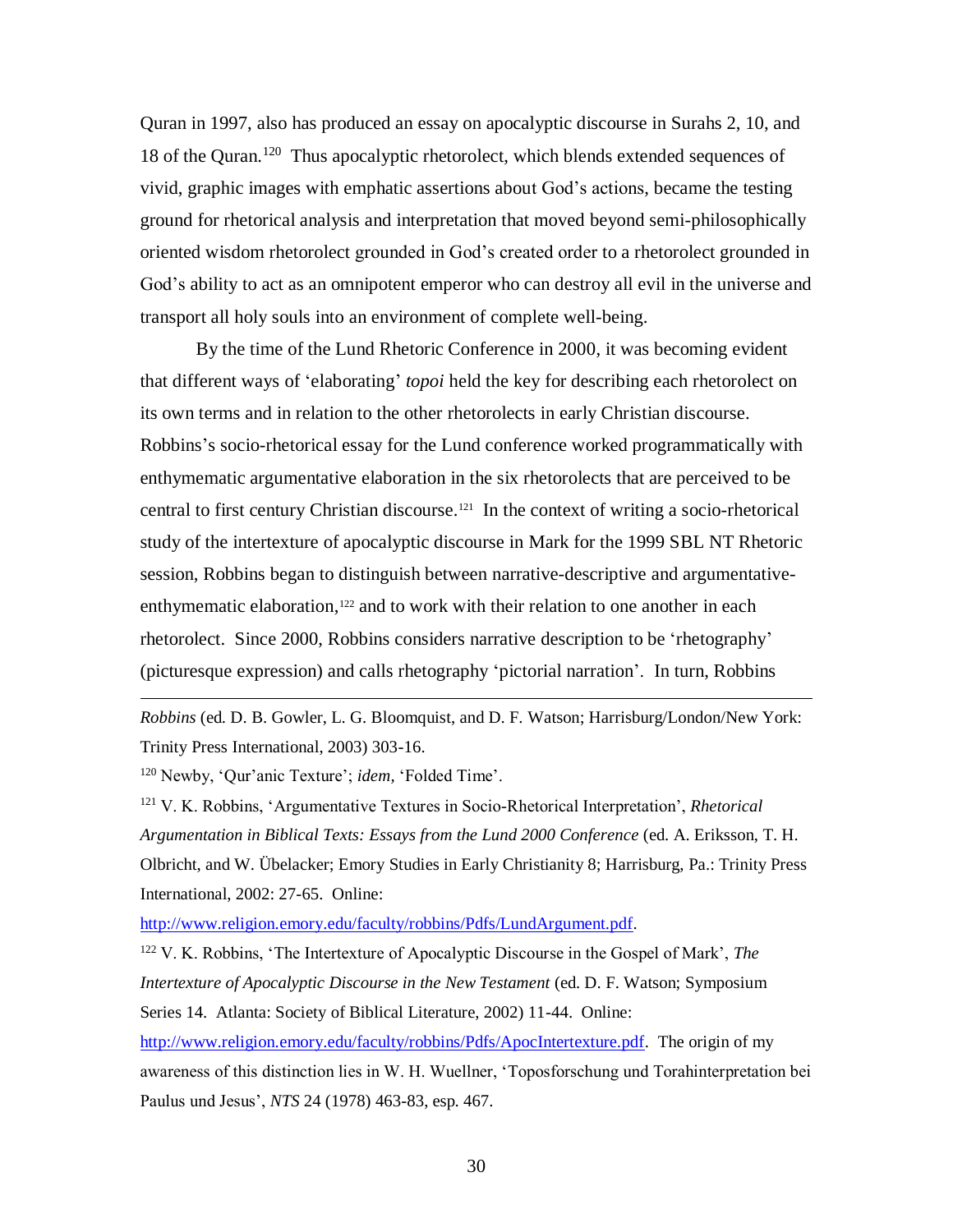considers argumentative enthymeme to be 'rhetology' (argumentative expression) and calls rhetology 'argumentation'.<sup>123</sup> Narrative begins by creating a verbal picture (pictograph). Elaboration of one verbal picture by means of additional pictures in a sequence creates a graphic story (rhetography). Argumentation, in contrast, begins by asserting a thesis (logos). Elaboration of a thesis through some combination of rationale, opposite, contrary, analogy, example, citation of authoritative testimony, and/or conclusion creates an argument (rhetology). Each early Christian rhetorolect has its own way of blending pictorial narration and argumentation.

The essay on the intertexture of apocalyptic discourse in Mark, mentioned above, focused primarily on enthymematic argumentation. Virtually every instance identified as a 'Case' features pictorial narration. In addition, it is characteristic of apocalyptic discourse to create both 'Rules' and 'Results' through pictorial narration. This means that the enthymematic argumentation (rhetology) of apocalyptic discourse unfolds through pictorial narration (rhetography). The essay states many of these things only implicitly, however, as it attempts to exhibit the sequential rhetology (enthymematic argumentation) of Markan apocalyptic discourse through different sequences of Rule, Case, and Result, and through different manifestations of Rule, Case, and Result (e.g., contrary Rule,<sup>124</sup> contrary Case,<sup>125</sup> contrary Result,<sup>126</sup> exhortative Result,<sup>127</sup> petitionary Result<sup>128</sup>). Both the 1999 SBL essay and the 2000 Lund essay explicitly attempt to negotiate multiple early Christian rhetorolects in a context of analysis and interpretation of enthymematic argumentation. H. J. B. Combrink has contributed to this most recently in an investigation of the enthymematic nature of prophetic rhetorolect in Matthew 23.<sup>129</sup>

<sup>123</sup> V. K. Robbins, 'Enthymeme and Picture in the Gospel of Thomas', *Thomas in Current Scholarship* (tentative title; ed. J. M. Asgeirsson, forthcoming).

<sup>124</sup> Robbins, 'The Intertexture of Apocalyptic', 25.

<sup>&</sup>lt;sup>125</sup> Robbins, 'The Intertexture of Apocalyptic', 29, 32, 33, 39.

<sup>126</sup> Robbins, 'The Intertexture of Apocalyptic', 29.

<sup>127</sup> Robbins, 'The Intertexture of Apocalyptic', 20, 31,

<sup>128</sup> Robbins, 'The Intertexture of Apocalyptic', 39.

<sup>129</sup> H. J. B. Combrink, 'Shame on the Hypocritical Leaders in the Church: A Socio-Rhetorical Interpretation of the Reproaches in Matthew 23', *Fabrics of Discourse: Essays in Honor of*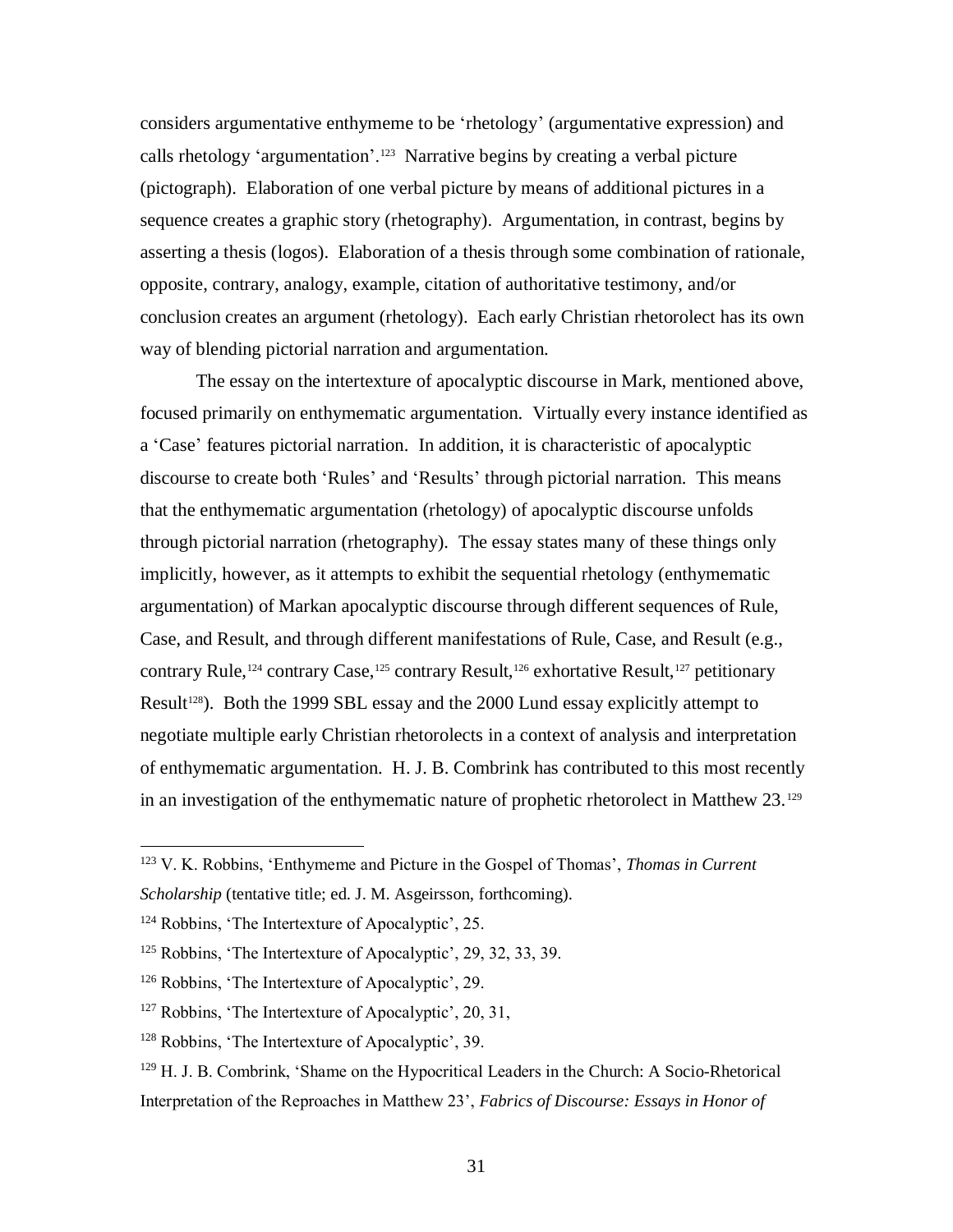#### **VII. Conceptual Blending of Multiple Social Locations in Rhetorolects**

In the context of analysis and interpretation of the different modes of argumentation in the six major early Christian rhetorolects, reasoning associated with particular social, cultural, and religious locations began to emerge as highly significant. This has led more and more to analysis of the 'social' in socio-rhetorical interpretation. It became obvious, first of all, that a major characteristic of early Christian discourse emerges from the patterns with which it creates enthymematic argumentation out of pictorial narration and reasoning related to people's bodies, households, villages, synagogues, cities, temples, kingdoms and empires. In other words, the cognitions and reasonings were emerging from 'lived experiences' in specific places in the first century Mediterranean world. This has led to the use of 'critical spatiality theory' in socio-rhetorical interpretation. This area of study, located in the field of cultural geography studies, builds in particular on writings by Henri Lefebvre,<sup>130</sup> Robert D. Sack,<sup>131</sup> Pierre Bourdieu,<sup>132</sup> Edward W. Soja,<sup>133</sup> and Stephen Toulmin.<sup>134</sup> James W. Flanagan has been especially instrumental in bringing critical spatiality theory into biblical study.<sup>135</sup> In 1991, Robbins used Robert D. Sack's

*Vernon K. Robbins* (ed. D. B. Gowler, L. G. Bloomquist, and D. F. Watson;

Harrisburg/London/New York: Trinity Press International, 2003) 1-35.

 $\overline{a}$ 

<sup>130</sup> H. Lefebvre, *The Production of Space* (Oxford, UK: Blackwell, 1991 [1974]).

<sup>131</sup> R. D. Sack, *Human Territoriality: Its Theory and History* (Cambridge: Cambridge University, 1986); idem, *Homo Geographicus: A Framework for Action, Awareness, and Moral Concern* (Baltimore: Johns Hopkins, 1997).

<sup>132</sup> P. Bourdieu, 'Social Space and Symbolic Power', *Sociological Theory* 7 (1989) 14-25.

<sup>133</sup> E. W. Soja, *Postmodern Geography: The Reassertion of Space in Critical Social Theory* (New

York: Verso, 1989); *idem,* 'Postmodern Geographies and the Critique of Historicism',

*Postmodern Contentions: Epochs, Politics, Space* (ed. J. P. Jones III, W. Natter, and T. R.

Schatzki; New York: Guildford, 1993) 113-36; *idem, Thirdspace: Journeys to Los Angeles and Other Real-and-Imagined Places* (Cambridge, Mass.: Blackwell, 1996).

<sup>134</sup> S. Toulmin, *Cosmopolis: The Hidden Agenda of Modernity* (Chicago: University of Chicago Press, 1990).

<sup>135</sup> J. W. Flanagan, 'Ancient Perceptions of Space/Perceptions of Ancient Space', *Semeia* 87 (1999) 15-43. Online: [http://www.cwru.edu/affil/GAIR/papers/jwfpapers/CBA2000/CBA.html.](http://www.cwru.edu/affil/GAIR/papers/jwfpapers/CBA2000/CBA.html)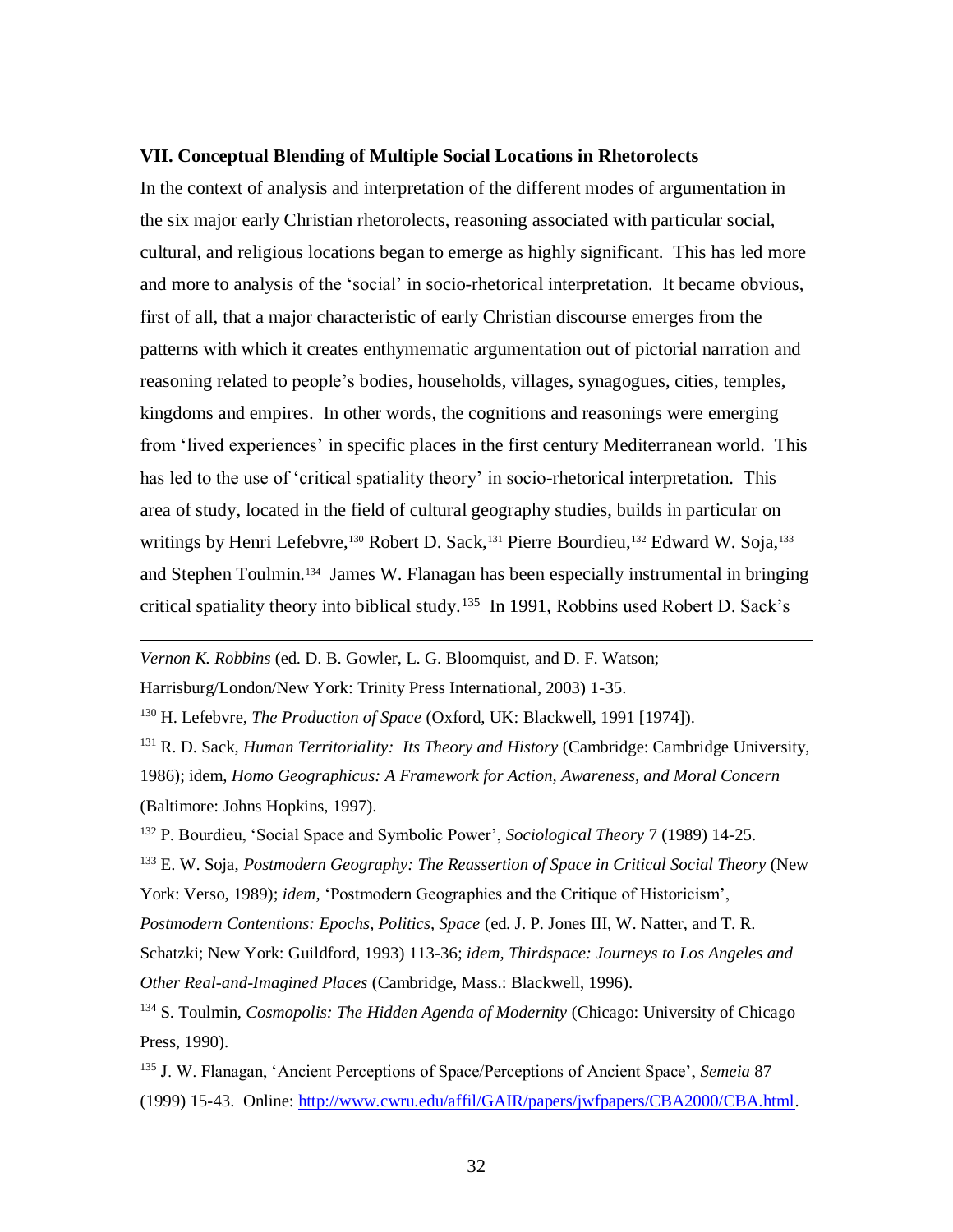*Human Territoriality* for socio-rhetorical analysis of 'images of empire' in Acts<sup>136</sup> and T. F. Carney's *The Shape of the Past<sup>137</sup>* for the social location of the implied author of Luke-Acts.<sup>138</sup> Jerome H. Neyrey has applied strategies for interpreting the social location of the implied author to Jude and 2 Peter,  $139$  Luke's social location of Paul,  $140$  the Gospel of John,<sup>141</sup> and to Paul's writings.<sup>142</sup> Since 2000, Roland Boer has written an important study on 'the production of space' in 1 Samuel 1-2,<sup>143</sup> Michael McKeever an analysis of 'refiguring space in the Lukan passion narrative, <sup>144</sup> Claudia V. Camp an important essay on 'storied space' in Sirach,<sup>145</sup> Victor H. Matthews an important discussion of physical,

 $\overline{a}$ 

<sup>139</sup> J. H. Neyrey, *2 Peter, Jude* (AB 37C; New York: Doubleday, 1993) 32-42, 128-42.

<sup>140</sup> J. H. Neyrey, 'Luke's Social Location of Paul: Cultural Anthropology and the Status of Paul in Acts', *History, Literature, and Society in the Book of Acts* (ed. B. Witherington III; Cambridge: Cambridge University Press, 1996) 251-79.

<sup>141</sup> J. H. Neyrey, 'Spaces and Places, Whence and Whither, Homes and Rooms: 'Territoriality' in the Fourth Gospel', *BTB* 32 (2002) 60-74; *idem,* 'Spaced Out: 'Territoriality' in the Fourth Gospel', *HervTeoStud*, forthcoming.

<sup>142</sup> Jerome H. Neyrey, 'The Social Location of Paul', *Fabrics of Discourse: Essays in Honor of Vernon K. Robbins* (ed. D. B. Gowler, L. G. Bloomquist, and D. F. Watson;

Harrisburg/London/New York: Trinity Press International, 2003) 126-64.

<sup>143</sup> R. Boer, 'Sanctuary and Womb: Henri Lefebvre and the Production of Space', presented to the AAR/SBL Constructions of Ancient Space Seminar, 2000.

<sup>144</sup> M. C. McKeever, 'Refiguring Space in the Lukan Passion Narrative', Constructions of Ancient Space, 2000.

<sup>145</sup> C. V. Camp, 'Storied Space, or, Ben Sira "Tells" a Temple', presented to the AAR/SBL Seminar on Constructions of Ancient Space, 2002.

<sup>136</sup> V. K. Robbins, 'Luke-Acts: A Mixed Population Seeks a Home in the Roman Empire', *Images of Empire* (ed. L. Alexander; Sheffield: JSOT Press, 1991) 202-21. Online: [http://www.religion.emory.edu/faculty/robbins/Pdfs/MixedPopulation.pdf.](http://www.religion.emory.edu/faculty/robbins/Pdfs/MixedPopulation.pdf)

<sup>137</sup> T. F. Carney, *The Shape of the Past: Models and Antiquity* (Lawrence, Kans.: Coronado Press, 1975).

<sup>138</sup> V. K. Robbins, 'The Social Location of the Implied Author of Luke-Acts', *The Social World of Luke-Acts: Models for Interpretation* (ed. Jerome H. Neyrey; Peabody, MA: Hendrickson, 1991) 305-32.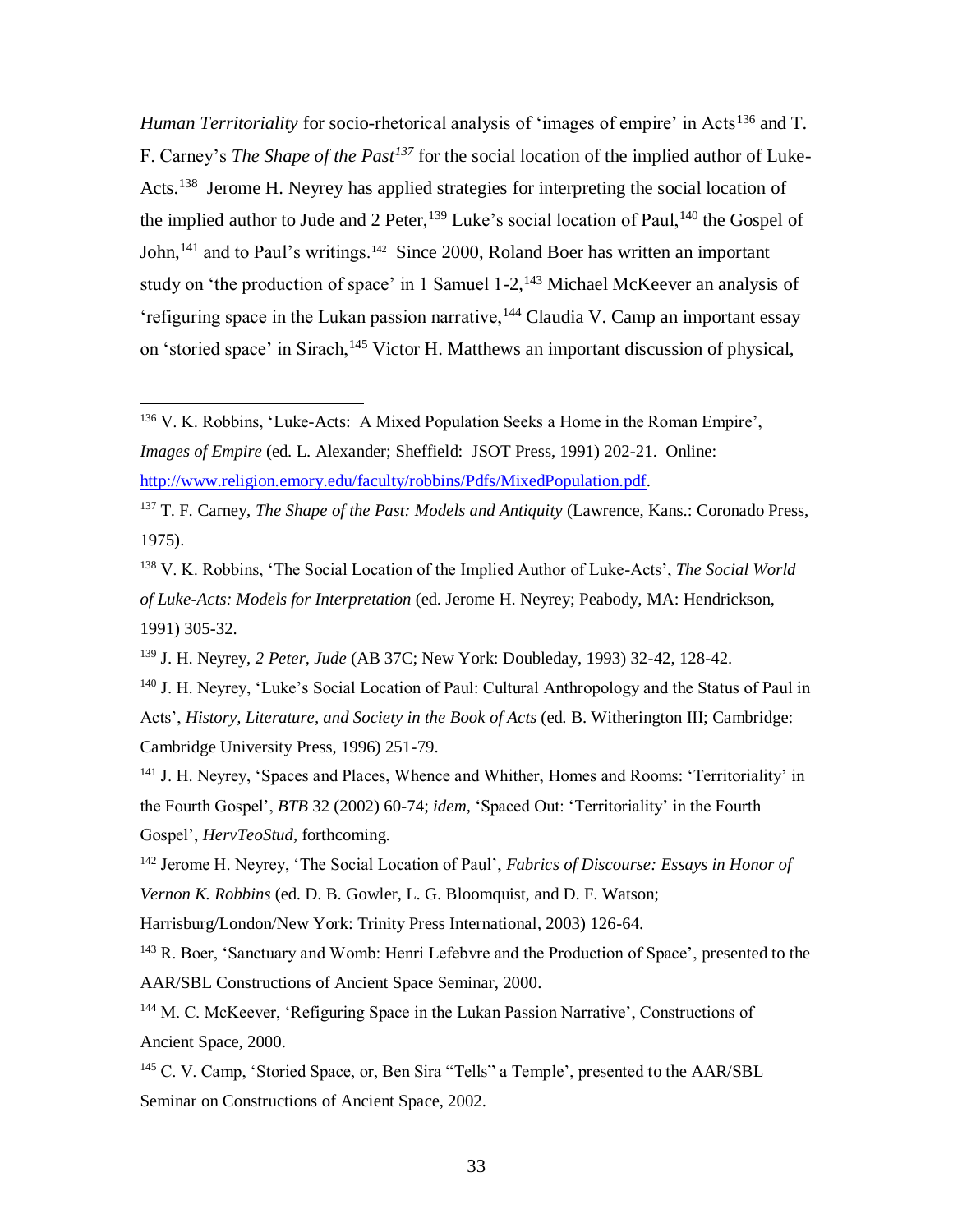imagined, and 'lived' space in ancient Israel, <sup>146</sup> and Thomas B. Dozeman an essay on Ezra-Nehemiah'.<sup>147</sup>

Socio-rhetorical interpretation is using critical spatiality theory together with cognitive theory about 'conceptual blending' to analyze and interpret the nature of early Christian discourse. Here the foundational work is Gilles Fauconnier and Mark Turner's *The Way We Think: Conceptual Blending and the Mind's Hidden Complexities.*<sup>148</sup> The merger of conceptual blending theory with critical spatiality theory is clarifying the relation of social places to cultural, ideological and religious spaces in the six major early Christian rhetorolects. According to Fauconnier and Turner: 'Conceptual integration always involves a blended space and at least two inputs and a generic space'.<sup>149</sup> Sociorhetorical analysis and interpretation of rhetorolects begins, therefore, with a perception that places and spaces are related to conceptual blending in manner displayed in Figure 2:

# **Figure 2: Conceptual Blending according to the Categories of Experience, Place and Space in Rhetorolects**

| <b>Bodily experiences</b> | Sensory-aesthetic experiences of the body                                         |  |  |
|---------------------------|-----------------------------------------------------------------------------------|--|--|
| <b>Social places</b>      | Location of the body in social places                                             |  |  |
| <b>Spaces of blending</b> | Cultural, ideological and religious spaces<br>provide the material for debate and |  |  |
|                           | reconciliation in the rhetorolects                                                |  |  |

<sup>146</sup> V. H. Matthews, 'Physical Space, Imagined Space, and "Lived Space" in Ancient Israel', *BTB*  33 (2003) 12-20.

<sup>148</sup> G. Fauconnier and M. Turner, *The Way We Think: Conceptual Blending and the Mind's Hidden Complexities* (New York: Basic Books, 2002). The use of this book for socio-rhetorical commentary is the result of an e-mail by L. G. Bloomquist on Dec. 4, 2002, which called attention to the relation conceptual blending theory to early Christian blending of rhetorolects, which was a topic of discussion at the Rhetoric of Religious Antiquity meetings prior to the AAR/SBL sessions at Toronto in November, 2002.

<sup>149</sup> Fauconnier and Turner, *The Way We Think,* xv, 279.

<sup>147</sup> T. B. Dozeman, 'Geography and History in Herodotus and in Ezra-Nehemiah', *JBL* 122/3 (2003) 449-466.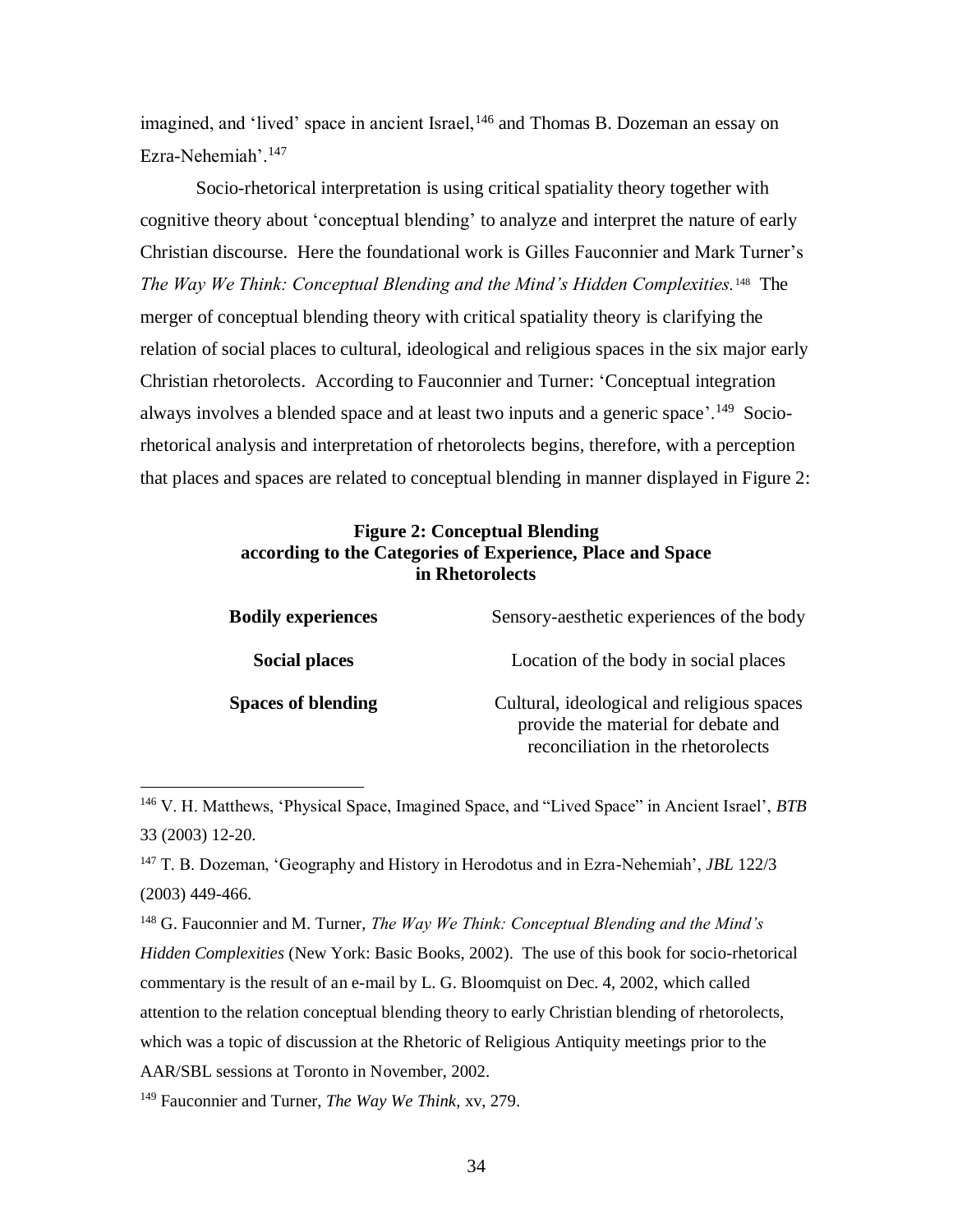Sensory-aesthetic experiences of the body in various social places – like household, village, city, synagogue, kingdom and temple – in the world create the contexts in which people grow in cognitive and conceptual abilities that interpret the social places they experience as cultural, ideological and religious spaces. People's interpretations in the ongoing context of their sensory-aesthetic experiences are the 'spaces of blending' in which they lead their daily lives. Socio-rhetorical interpreters are accepting the challenge of analyzing and interpreting six rhetorolects that emerge in early Christian discourse in relation to these places and spaces: wisdom, prophetic, miracle, precreation, priestly and apocalyptic. Figure 3 below presents an initial display of important places and spaces that play a role in the six early Christian rhetorolects.

Early Christian wisdom rhetorolect (generic space) blends human experiences of the household and the created world (firstspace: two places of social experience) with the cultural space of God's cosmos (secondspace). In the space of blending (thirdspace), God functions as heavenly Father over God's children in the world, who are to produce goodness and righteousness through the medium of God's wisdom (light). Wisdom rhetorolect, then, features productivity and reproductivity. The goal of the conceptual blending is to create people who produce good, righteous action, thought, will, and speech with the aid of God's light, which equals God's wisdom which certain people speak on earth.

Early Christian prophetic rhetorolect blends human experiences of a prophet's body with the cosmos, under the presupposition that God's will has been communicated to the prophet. In the space of blending, God functions as heavenly King over his righteous kingdom on earth. Prophetic rhetorolect, then, features the performance of righteousness on the earth according to God's will. The goal of the conceptual blending is to create a governed realm on earth where God's righteousness is enacted among all the people in the realm with the aid of God's specially transmitted word in the form of prophetic action and speech.

Early Christian miracle rhetorolect blends human experiences of a bodily agent of God's power with the cosmos, where God's power to create and restore life is opposed by powers of death. In the space of blending, God functions as healer of inter-subjective bodies of people on earth. This means that as God heals malfunctioning bodies of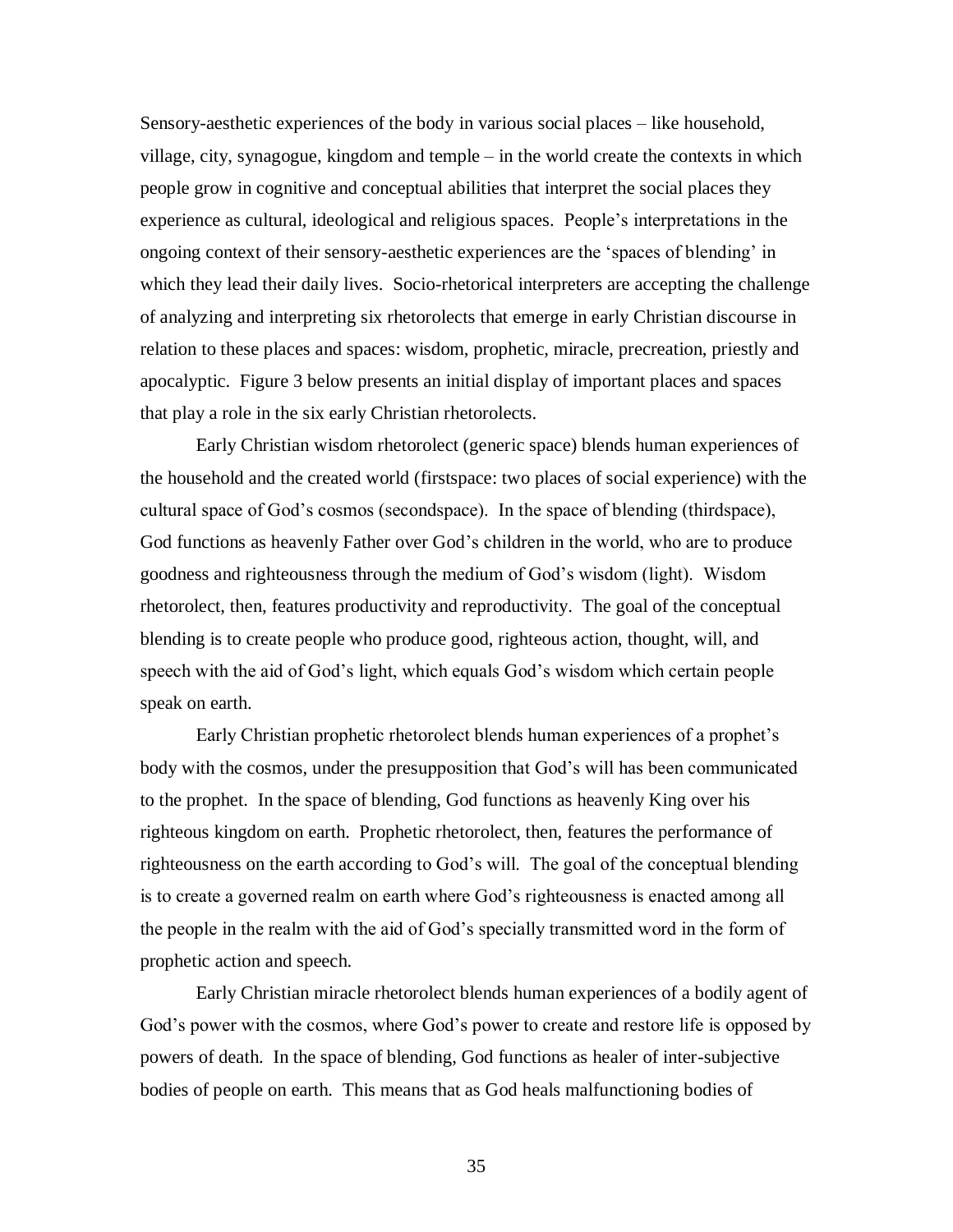# **Figure 3: Blended Spaces and Locations in Early Christian Rhetorolects**

| <b>Generic spaces</b><br>(Rhetorolects)                           | Wisdom                                                                                                                                                                                                                                                                                                                                                                                                                                                                                                                                                                                                                              | Prophetic                                                                                                                  | <b>Miracle</b>                                                                | <b>Precreation</b>                                         | <b>Priestly</b>                                                                        | Apocalyptic                                                        |
|-------------------------------------------------------------------|-------------------------------------------------------------------------------------------------------------------------------------------------------------------------------------------------------------------------------------------------------------------------------------------------------------------------------------------------------------------------------------------------------------------------------------------------------------------------------------------------------------------------------------------------------------------------------------------------------------------------------------|----------------------------------------------------------------------------------------------------------------------------|-------------------------------------------------------------------------------|------------------------------------------------------------|----------------------------------------------------------------------------------------|--------------------------------------------------------------------|
| <b>Places of Social</b><br><b>Relationships</b><br>(Firstspace)   | Household<br>and<br>Created<br>World<br>(Nature)<br>-Garden                                                                                                                                                                                                                                                                                                                                                                                                                                                                                                                                                                         | Prophet's body<br>as<br>communication<br>of God's will to<br>persons<br>-Tabernacle<br>-Temple<br>-Wilderness<br>-Mountain | Bodily agent<br>and<br>recipient of<br>God's<br>power                         | Empire<br>-Emperor's<br>household                          | Temple City<br>and<br>Afflicted body                                                   | Empire<br>-Imperial<br>Army                                        |
| <b>Culturally</b><br>Configured<br><b>Spaces</b><br>(Secondspace) | Cosmos<br>(God the<br>heavenly<br>Father)                                                                                                                                                                                                                                                                                                                                                                                                                                                                                                                                                                                           | Cosmos<br>(God the<br>heavenly King)                                                                                       | Cosmos<br>(God as<br>power of<br>life vs.<br>powers of<br>death)              | Cosmos<br>(God as<br>heavenly<br>emperor<br>Father)        | Cosmos<br>-Temple                                                                      | Holy bodies<br>-Temple                                             |
| <b>Spaces of</b><br><b>Mental</b><br>Conception                   | Cause-effect, change, time, identity, intentionality, representation, part-whole<br>Formal argumentative topics: opposites, grammatical forms of the same word, correlatives, more and less,<br>time, turning back upon the opponent, definition, varied meanings, division, induction, previous judgment,<br>parts, consequence, contrast, openly and secretly, analogy, same result, before and after, purpose as cause,<br>for and against, implausible probabilities, contradictions, cause of false impression, cause and effect,<br>better, doing contrary to what has been done, mistakes, meaning of a name. <sup>150</sup> |                                                                                                                            |                                                                               |                                                            |                                                                                        |                                                                    |
| Space of<br><b>Blending or</b><br>Livedspace<br>(Thirdspace)      | <b>Bodies</b> of<br>people who<br>produce<br>goodness and<br>righteousness                                                                                                                                                                                                                                                                                                                                                                                                                                                                                                                                                          | God's<br>righteous<br>kingdom on<br>earth                                                                                  | Inter-<br>subjective<br>bodies of<br>people with<br>full social<br>well-being | God's<br>household<br>giving people<br>eternal<br>benefits | Sacrificial<br>bodies effecting<br>beneficial<br>exchange<br>between God<br>and people | Holy cosmos<br>filled with<br>well-being<br>and presence<br>of God |

individual people, God is restoring communities of people to relationships of well-being among one another. Miracle rhetorolect, then, features transformation through healing and restoration. The goal of this blending is to create full social well-being among all inter-subjective bodies on the earth with the aid of God's power in the form of a miraculous event.

Early Christian precreation rhetorolect blends human experiences of the emperor and his household with the cosmos, with the presupposition that God has the status of a loving heavenly emperor with a household populated by loving people. The result of this

<sup>150</sup> Aristotle, *Rhetoric* II.23.1-29 (1397a-1400b); G. A. Kennedy, *Aristotle, On Rhetoric: A Theory of Civic Discourse* (New York/Oxford: Oxford University Press, 1991) 190-204.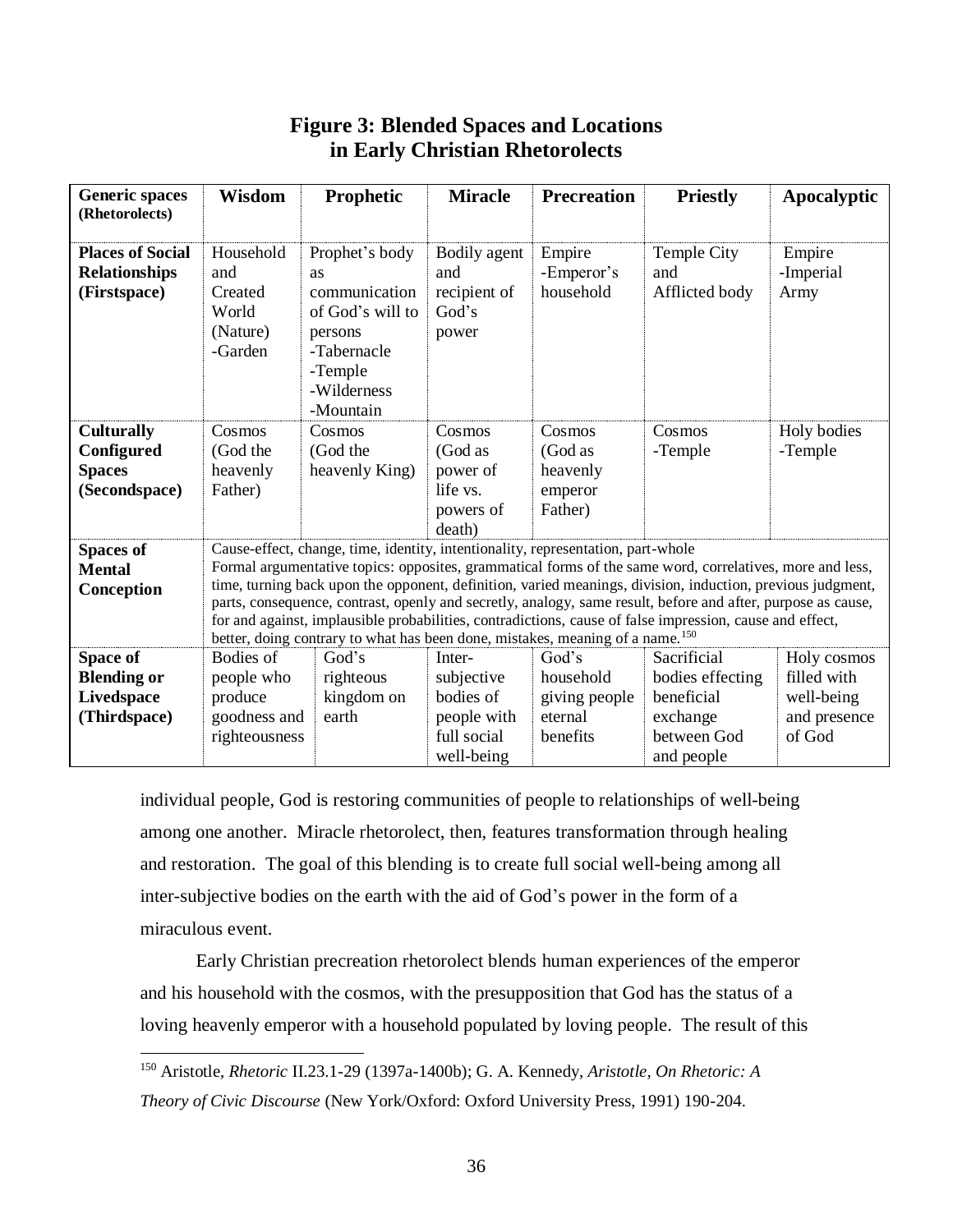blending is the presence in God's heavenly household of God the loving Emperor Father, God's Son who does what His Father asks him to do, and heirs and friends of the emperor and his son, who receive eternal benefits from their relation to God's household through its members. In the space of blending, God functions as heavenly Emperor Father who possesses eternal blessings He will give to people as a result of his love for the world and the people in it. People may enter into this love by believing, honoring and worshipping not only God but also members and friends of God's household whom he sends out with a message of eternal blessings. Precreation rhetorolect, then, features love that is the source of all things in the world and the means by which people may enter into God's eternal love. In this rhetorolect, God's light is love that provides the possibility for entering into eternal love, rather than being limited to light that is the basis for the production and reproduction of goodness and righteousness. The goal of the blending in precreation rhetorolect is to guide people towards community that is formed through God's love, which reflects the eternal intimacy present in God's precreation household.

Early Christian priestly rhetorolect blends human experiences of the temple city with God's cosmos, with a presupposition that specific actions in the temple are actions that benefit God in a manner that activates divine benefits for humans on earth. In the space of blending, people make sacrifices by giving up things that give them well being in the form of giving them to God. Things like food, possessions and money but also things like comfort and honor may be given up to God. Some of these things may be given to God by giving them to other people on earth, or by allowing other people to take things like honor or fame away without protest. The greatest sacrifice people can offer to God, of course, is their entire life. Usually, in contrast, a person gives up only certain highly valued things in life. Priestly rhetorolect, then, features beneficial exchange between God and humans. The goal of the conceptual blending is to create people who are willing to give up things they highly value in exchange for special divine benefits that come to them, because these sacrifices are perceived to benefit God as well as humans. In other words, sacrificial actions by humans create an environment in which God acts redemptively among humans in the world.

Early Christian apocalyptic rhetorolect blends human experiences of the emperor and his imperial army with God's heavenly temple city, which can only be occupied by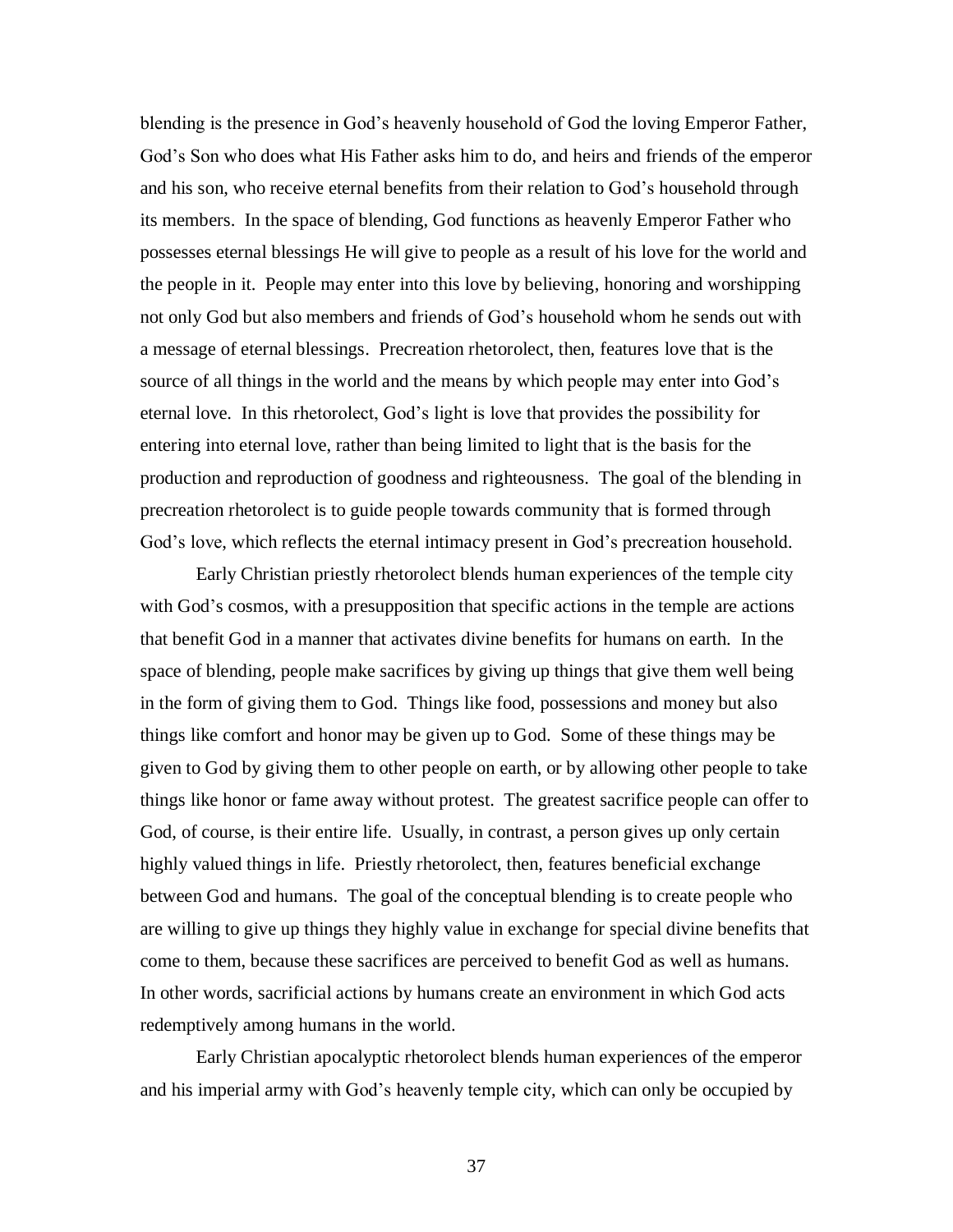holy, undefiled people. In the space of blending, God functions as a heavenly emperor who gives commands to emissaries to destroy all the evil in the universe and to create a cosmic environment where holy bodies experience perfect well-being in the presence of God. Apocalyptic rhetorolect, then, features destruction of evil and construction of a cosmic environment of perfect well-being. The goal of this blending is to call people into action and thought guided by perfect holiness. The presupposition of the rhetorolect is that only perfect holiness and righteousness can bring a person into the presence of God, who destroys all evil and gathers all holiness together in His presence. Apocalyptic redemption, therefore, means the presence of all of God's holy beings in a realm where God's holiness and righteousness are completely and eternally present.

The inclusion of conceptual blending theory and critical spatiality theory in sociorhetorical interpretation allows an interpreter to construct a topology of spaces in early Christian rhetorolects and to interpret the rhetorical power of the blending of spaces in these rhetorolects. Since each of the rhetorolects presents social, cultural and ideological language, story-telling and argumentation that evoke specific pictures, emotions, cognitions and reasonings, each rhetorolect made vital contributions to a new culture of discourse that was emerging during the first century. Since many of the social places present in early Christian discourse (like household, village, places of sacred ritual, city, etc.) continue to exist to the present day in some kind of reconfigured form, early Christian discourse continually functions anew in places believers perceive to be similar in social, cultural and religious function. Some believers locate their thinking primarily in one rhetorolect at a time, blending aspects of other rhetorolects into this one rhetorolect for very specific purposes. Other believers locate their thinking in a particular blend of multiple rhetorolects, inviting specific aspects of other rhetorolects in implicit, subtle and nuanced ways. These variations produce a dynamic conceptual, cognitive and verbal system of Christian discourse that is highly adaptive to multiple contexts and cultures. Figure 4 below exhibits the dominant social, cultural and ideological rhetoric internal to each rhetorolect. Figure 5 exhibits the multiple kinds of expression that could emerge in early Christian discourse as a result of blendings of the rhetorolects with one another.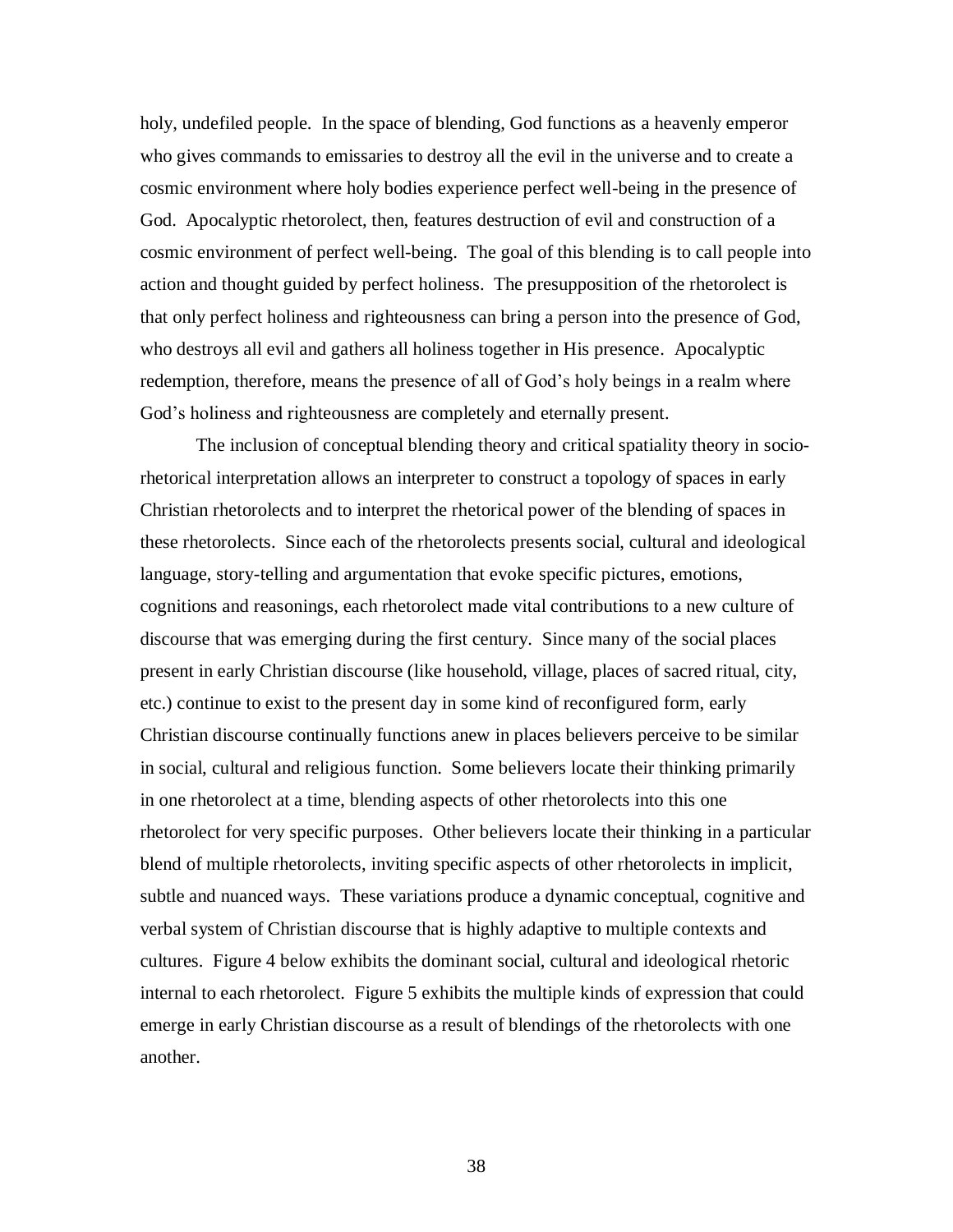| Wisdom         | <b>Prophetic</b> | <b>Miracle</b>  | <b>Precreation</b> | <b>Priestly</b>  | Apocalyptic             |
|----------------|------------------|-----------------|--------------------|------------------|-------------------------|
| God's speech   | God and Christ   | God's power     | Christ's           | Christ's         | Christ's initial coming |
| through Christ | call people to   | working in      | primordial         | sacrifice        | produced a new          |
| produces       | be a righteous   | and/or through  | divinity           | produces holy    | beginning and Christ's  |
| fruitfulness   | kingdom          | Christ produces | produces           | benefit for      | return will produce a   |
|                |                  | bodily          | eternal life in    | <b>believers</b> | new world               |
|                |                  | transformation  | believers          |                  |                         |

## **Figure 4: Rhetoric Internal to Each Rhetorolect**

Dynamic blending of the six early Christian rhetorolects created a richly variegated culture of early Christian discourse by the end of the first century. Believers blended each rhetorolect dynamically with the other rhetorolects either by blending multiple rhetorolects into one dominant rhetorolect or by blending particular rhetorolects together in a particularly forceful manner. The dynamics of these blendings throughout the verbal culture of early Christianity produced a continually increasing combination of cognitions, reasonings, picturings, and argumentations. This interactive process continued in Christian discourse throughout the centuries, and it continues in our present day.

Starting from the top, left corner of Figure 5, one sees that Christian wisdom rhetorolect features people's production of goodness and righteousness through guidance from God's speech, which functions as light in human bodies. When wisdom rhetorolect blends with prophetic rhetorolect, the emphasis is on the production of righteousness and justice that motivates leaders and people in God's kingdom to provide food, clothing and shelter for the poor, the widow, the outcast and the foreigner. When wisdom rhetorolect blends with miracle rhetorolect, the emphasis is on the miraculous transformation of people who usually focus on themselves and their own possessions into people who produce goodness and righteousness in the world through their beneficial actions toward others. When wisdom rhetorolect blends with precreation rhetorolect, the emphasis is on God's speech as a medium through which believers receive eternal life. When wisdom rhetorolect blends with priestly rhetorolect, the emphasis is on Christ's sacrifice, which creates a model of losing one's life for the sake of receiving life. When wisdom rhetorolect blends with apocalyptic rhetorolect, the emphasis is on Christ's production of new fruit with his initial coming to earth and his production of a final harvest of abundant fruit when he comes again.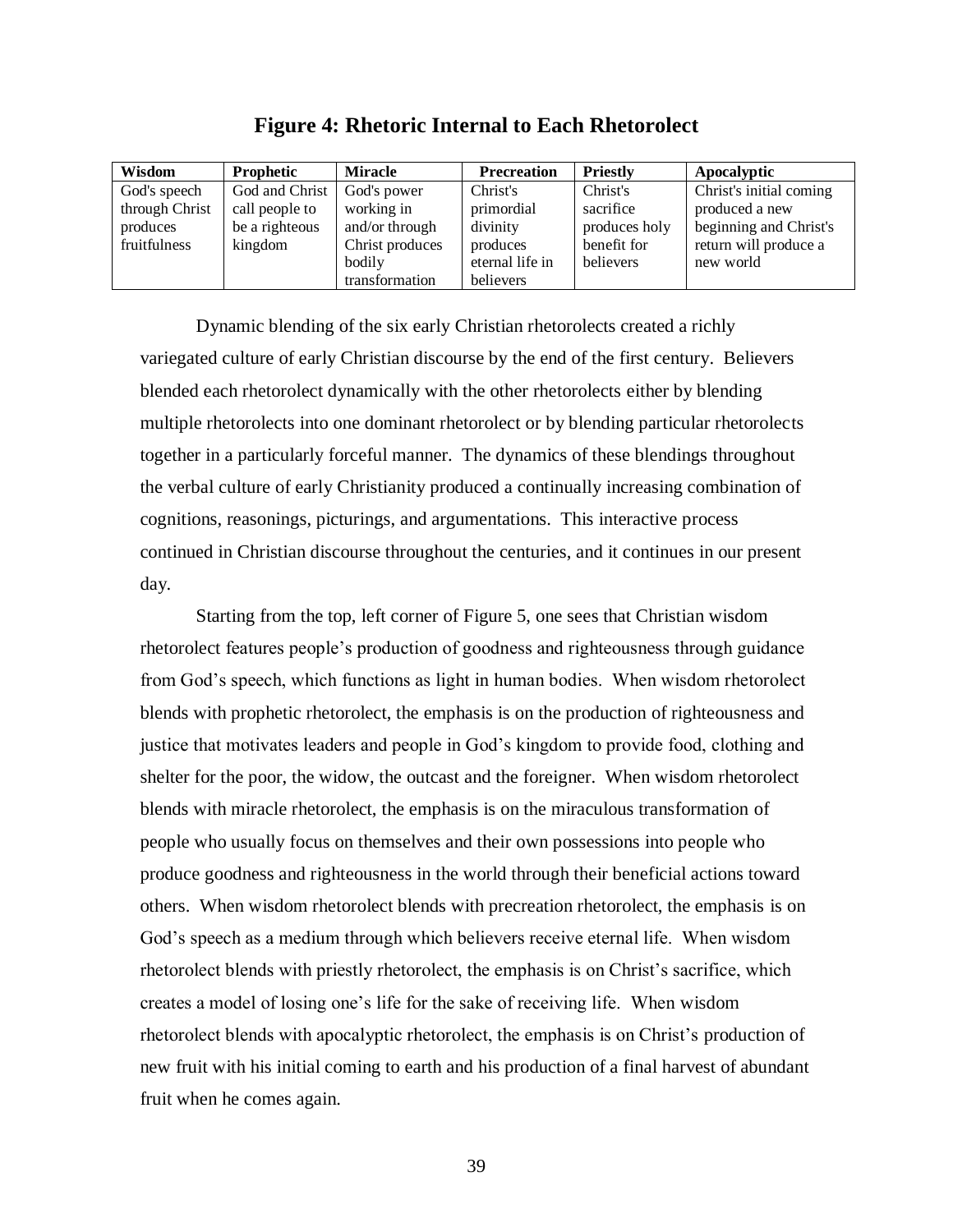|                    | Wisdom                  | Prophetic                       | <b>Miracle</b>         | <b>Precreation</b>               | <b>Priestly</b>                | Apocalyptic             |
|--------------------|-------------------------|---------------------------------|------------------------|----------------------------------|--------------------------------|-------------------------|
|                    | God's                   | God's speech                    | God's speech           | God's speech                     | God's speech                   | God's speech            |
| <b>Blended</b>     | speech                  | through Christ                  | through Christ         | through Christ                   | through Christ                 | through Christ          |
| Wisdom             | through                 | calls people to                 | miraculously           | produces                         | produces                       | produces new            |
| Rhetorolect        | <b>Christ</b>           | produce a                       | produces               | eternal fruit                    | sacrificial, holy              | beginnings and          |
|                    | produces                | righteous                       | benevolence and        |                                  | fruitfulness                   | good endings            |
|                    | fruitfulness            | kingdom                         | goodness in            |                                  |                                |                         |
|                    |                         |                                 | people's bodies        |                                  |                                |                         |
| <b>Blended</b>     | God and                 | <b>God and Christ</b>           | God and Christ call    | God and Christ                   | God and Christ                 | God and Christ          |
| Prophetic          | Christ call             | call people to be               | people into            | call people                      | call people into               | call people into        |
| Rhetorolect        | people to               | a righteous                     | miraculous,            | into an eternal                  | sacrificial, holy              | new                     |
|                    | produce                 | kingdom                         | righteous bodily       | righteous                        | righteousness                  | beginnings              |
|                    | righteous               |                                 | transformation         | kingdom                          |                                |                         |
|                    | fruit                   |                                 |                        |                                  |                                |                         |
| <b>Blended</b>     | God's power             | God's power                     | God's power in         | God's power                      | God's power in                 | God's power             |
| <b>Miracle</b>     | in and/or               | working in                      | and/or through         | in and/or                        | and/or through                 | in and/or               |
| <b>Rhetorolect</b> | through                 | and/or through                  | <b>Christ produces</b> | through Christ                   | Christ produces                | through Christ          |
|                    | Christ                  | people whom                     | miraculous bodily      | produces                         | holy bodily                    | produces new            |
|                    | produces<br>transformed | God has chosen                  | transformation         | eternal bodily<br>transformation | transformation of              | bodily                  |
|                    | fruitfulness            | transforms                      |                        | of believers                     | believers through<br>sacrifice | beginnings              |
|                    |                         | people into a                   |                        |                                  |                                |                         |
|                    |                         | righteous<br>kingdom            |                        |                                  |                                |                         |
| <b>Blended</b>     | Christ's                | Christ's                        | Christ's primordial    | Christ's                         | Christ's                       | Christ's                |
| <b>Precreation</b> | primordial              | primordial                      | divinity produces      | primordial                       | primordial                     | primordial              |
| <b>Rhetorolect</b> | divinity                | divinity                        | eternal bodily         | divinity                         | divinity and                   | divinity                |
|                    | produces                | chooses people                  | transformation in      | produces                         | sacrifice                      | produces                |
|                    | eternal fruit           | to be an eternal                | believers              | eternal life in                  | produces eternal               | eternal                 |
|                    | for believers           | kingdom of                      |                        | believers                        | holiness in                    | beginnings in           |
|                    |                         | believers                       |                        |                                  | believers                      | believers               |
|                    | Christ's                | Christ's sacrifice              | Christ's sacrifice     | Christ's                         | Christ's                       | Christ's                |
| <b>Blended</b>     | sacrifice               | calls people to                 | produces holy          | sacrifice                        | sacrifice                      | sacrifice               |
| <b>Priestly</b>    | produces                | sacrificial action              | bodily transforma-     | produces                         | produces holy                  | produces holy           |
| <b>Rhetorolect</b> | holy fruit for          | internal to a holy              | tion in believers      | eternal                          | benefit for                    | beginnings for          |
|                    | believers               | kingdom of                      |                        | holiness in                      | believers                      | believers               |
|                    |                         | believers                       |                        | believers                        |                                |                         |
|                    | Christ's                | Christ's initial                | Christ's initial       | Christ's initial                 | Christ's initial               | <b>Christ's initial</b> |
|                    | initial                 | coming called                   | coming produces        | coming                           | coming and                     | coming                  |
| <b>Blended</b>     | coming                  | people into God's   exorcism of |                        | produces                         | return produces a              | produced a              |
| Apocalyptic        | produces                | kingdom in the                  | demons from            | eternal                          | new holy benefit               | new                     |
| Rhetorolect        | new fruit               | world and                       | bodies and Christ's    | destruction of                   | for believers                  | beginning and           |
|                    | and Christ's            | Christ's return                 | return will produce    | sin and                          | through his                    | Christ's                |
|                    | return will             | will call people                | resurrection of        | renewal of life                  | sacrificial death              | return will             |
|                    | produce an              | into Christ's                   | bodies to eternal      | for believers                    |                                | produce a               |
|                    | abundant                | kingdom                         | life                   |                                  |                                | new world               |
|                    | harvest                 |                                 |                        |                                  |                                |                         |

Christian prophetic rhetorolect features a divine call to people and groups to produce righteousness and justice in an earthly kingdom that is perceived to be God's kingdom. The call regularly requires a person with a message about God's will to confront people whom the narration perceives to have strayed from doing God's will.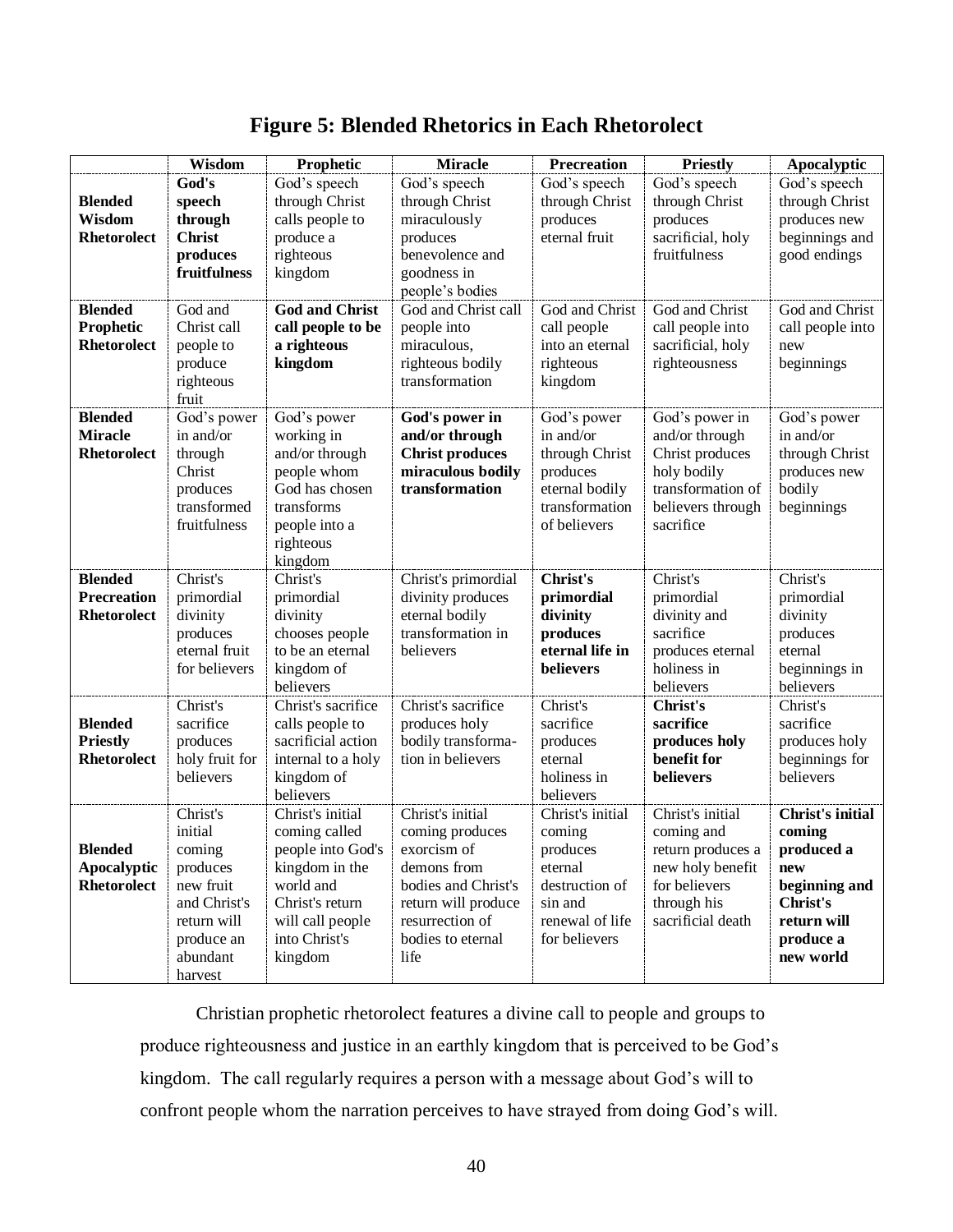When prophetic rhetorolect blends with wisdom rhetorolect, the emphasis is on God's speech which, through Christ, chooses special people and groups to produce righteousness and justice on earth, which is perceived to be the realm of God's kingdom. When prophetic rhetorolect blends with miracle rhetorolect, the emphasis is on God's power working in and through people whom God calls to confront other people with God's power, for the purpose of transforming people to God's will. When prophetic rhetorolect blends with precreation rhetorolect, the emphasis is on God's choice of particular people and groups to be leaders and members of God's eternal kingdom. When prophetic rhetorolect blends with priestly rhetorolect, God's sending of Christ to die as a sacrifice produces a call to people to live a life of sacrificial action, which is an internal characteristic of God's holy kingdom of believers. When prophetic rhetorolect blends with apocalyptic rhetorolect, God's initial sending of Christ brought a call to people to come into God's righteous kingdom on earth, and Christ's return will call people into Christ's kingdom.

Christian miracle rhetorolect features God's power working in and through people to produce bodily transformation. When miracle rhetorolect blends with wisdom rhetorolect, the emphasis is on God's speech working through Christ miraculously to produce benevolence and well-being in people's bodies. When miracle rhetorolect blends with prophetic rhetorolect, the emphasis is on God and Christ calling people into righteous bodily transformation. When miracle rhetorolect blends with precreation rhetorolect, Christ's primordial relation to the eternal divinity of God produces eternal redemptive transformation of believing people's bodies. When miracle rhetorolect blends with priestly rhetorolect, Christ's sacrifice produces holy bodily transformation of believers eternally. When miracle rhetorolect blends with apocalyptic rhetorolect, Christ's initial coming produces exorcism of demons from people's bodies, and Christ's return will produce resurrection of people's bodies to eternal life.

Christian precreation rhetorolect features God's eternal divinity working through Christ's primordial divinity to produce eternal life in believers. When precreation rhetorolect blends with wisdom rhetorolect, Christ's speech which comes from God produces eternal fruit in believers. When precreation rhetorolect blends with prophetic rhetorolect, God and Christ call people into an eternal righteous kingdom. When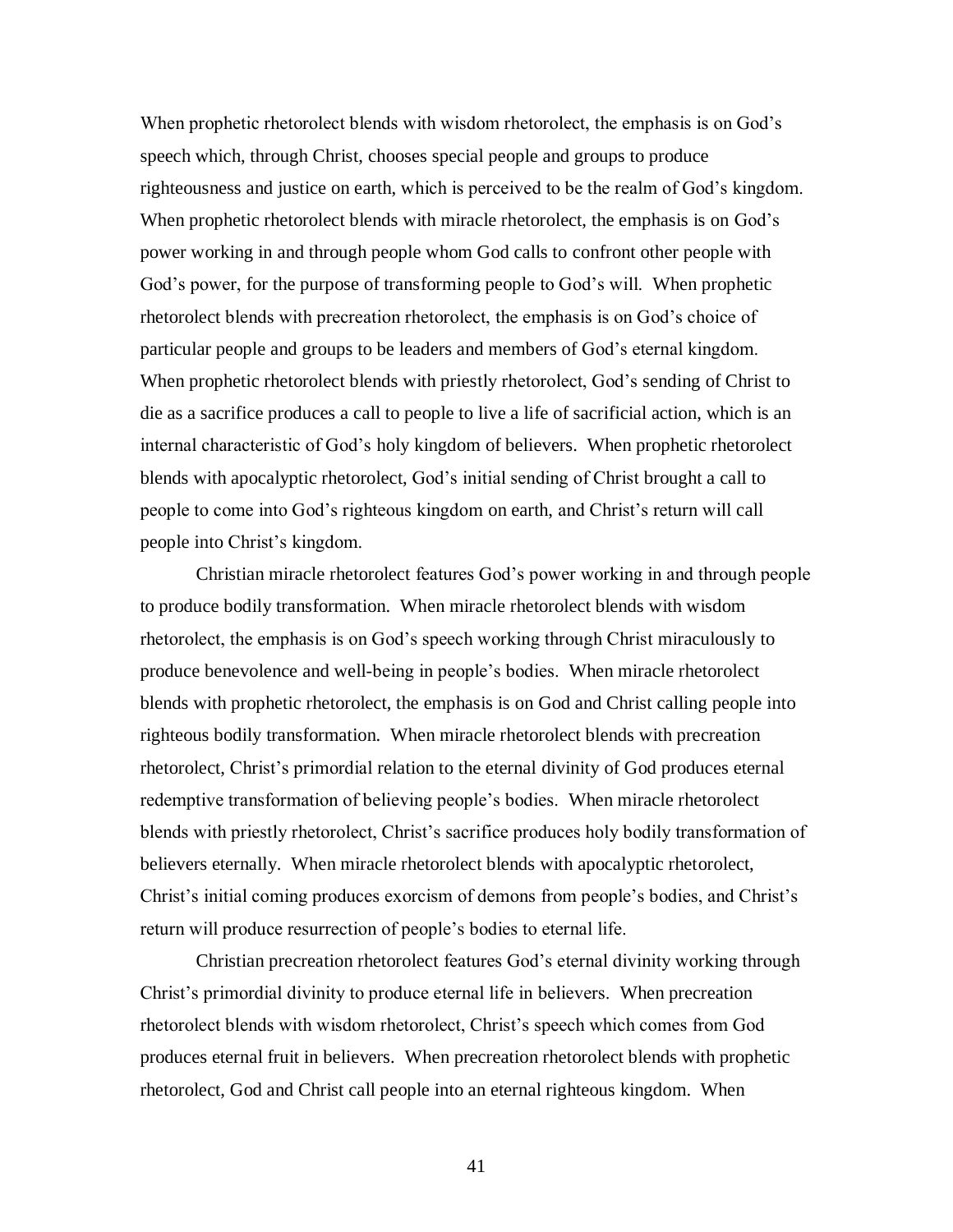precreation rhetorolect blends with miracle rhetorolect, God's power working in and through Christ produces eternal bodily transformation of the bodies of believers. When precreation rhetorolect blends with priestly rhetorolect, Christ's sacrifice produces eternal holiness in believers. When precreation rhetorolect blends with apocalyptic rhetorolect, Christ's primordial divinity with God produces eternal destruction of sin and renewal of life within believers.

Christian priestly rhetorolect features Christ's death on the cross as a sacrifice that produces holy benefit for believers, if believers reciprocally live a life of sacrificial action. When priestly rhetorolect blends with wisdom rhetorolect, God's speech through Christ produces a sacrificial life that produces holy fruitfulness. When priestly rhetorolect blends with prophetic rhetorolect, God and Christ call people into sacrificial righteousness. When priestly rhetorolect blends with miracle rhetorolect, God's power working in and through Christ produces holy bodily transformation of believers. When priestly rhetorolect blends with precreation rhetorolect, Christ's primordial divinity with God produces eternal holiness in believers. When priestly rhetorolect blends with apocalyptic rhetorolect, Christ's initial coming and return produces new holy benefit for believers through Christ's death on the cross as a sacrifice for sins.

Christian apocalyptic rhetorolect features Christ's initial coming to earth to produce a new beginning and Christ's return to earth to produce a new world. When apocalyptic rhetorolect blends with wisdom rhetorolect, God's speech through Christ produces new beginnings and good endings. When apocalyptic rhetorolect blends with prophetic rhetorolect, God and Christ call people into new beginnings. When apocalyptic rhetorolect blends with miracle rhetorolect, God's power working in and through Christ produces new bodily beginnings. When apocalyptic rhetorolect blends with precreation rhetorolect, Christ's primordial divinity with God produces eternal beginnings in believers that turn endings into a time of joy and celebration. When apocalyptic rhetorolect blends with priestly rhetorolect, Christ's sacrifice produces holy beginnings for believers.

Believers have the potential to blend every rhetorolect with every other rhetorolect either on the terms of one dominant rhetorolect or a particular blend of rhetorolects. Multiple kinds of blendings created a vibrant, interactive system of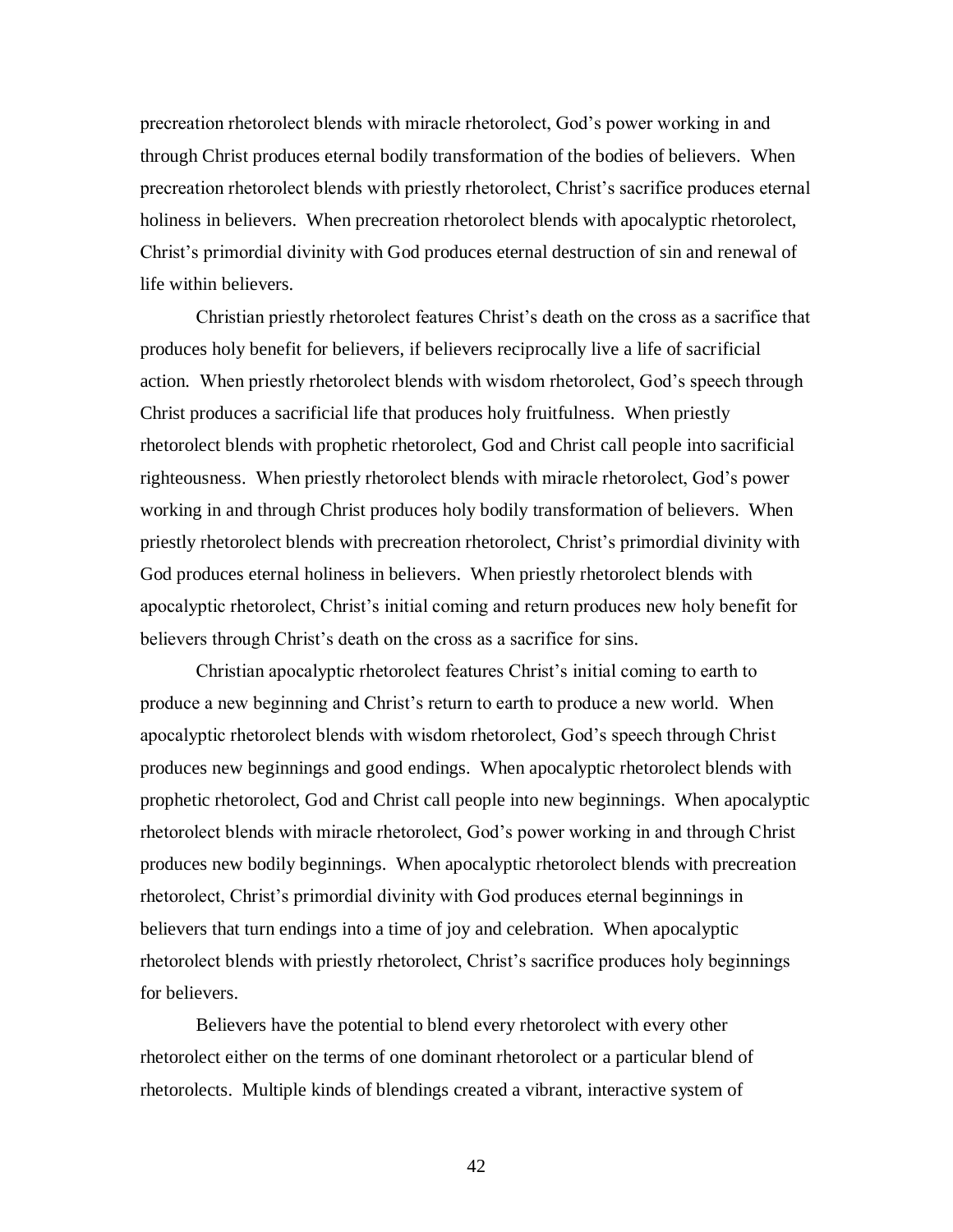Christian discourse by the end of the first century C.E. This system of discourse was able to address issues and topics concerning individual human bodies, households, villages, synagogues, cities, temples, kingdoms, empires, the created world, and God's uncreated realm. The ability of this discourse to address microcosmic details about individual bodies on earth as well as macrocosmic details about God's uncreated realm prepares Christianity not only to function in a context where it became the official religion of the Roman empire but also to function potentially in multiple contexts in any culture anywhere in the world. This discourse was able to do this, because it was interactive with topoi that address issues, concerns, emotions, insights, knowledge and mysteries that cover a spectrum reaching from mundane daily activities to the widest reaches of God's unknown realm of being. To be sure, there are many topics and issues first century Chrisian discourse did not address. Nevertheless, the spectrum was so wide-reaching that it successfully launched a new culture of discourse in the Mediterranean world that expanded and became continually more nuanced and complex throughout twenty centuries in the history of the world.

#### **VIII. Conclusion**

Socio-rhetorical interpretation began in the 1970s with an attempt to explain special characteristics of language in the accounts of voyaging on the sea in Acts and Jesus' calling, gathering, teaching and sending out of disciples in the Gospels. In both instances, the goal was to understand the language of New Testament literature in the context of Mediterranean literature, both religious and non-religious. Also, the goal was to understand the use of language in relation to social, cultural, ideological and religious environments and relationships in the Mediterranean world. During the 1980s, the rhetorical treatises entitled *Progymnasmata* (Preliminary Exercises) played a major role in the interpretation of abbreviation, expansion, addition, rebuttal, commendation and elaboration in biblical and Mediterranean literature before and during the time of the emergence of early Christianity. During the 1990s, socio-rhetorical interpretation identified multiple textures of texts for the purpose of reading and re-reading them in ways that activated a wide range of literary, rhetorical, historical, social, cultural, ideological and religions 'webs of signification' in texts. This led to a display of